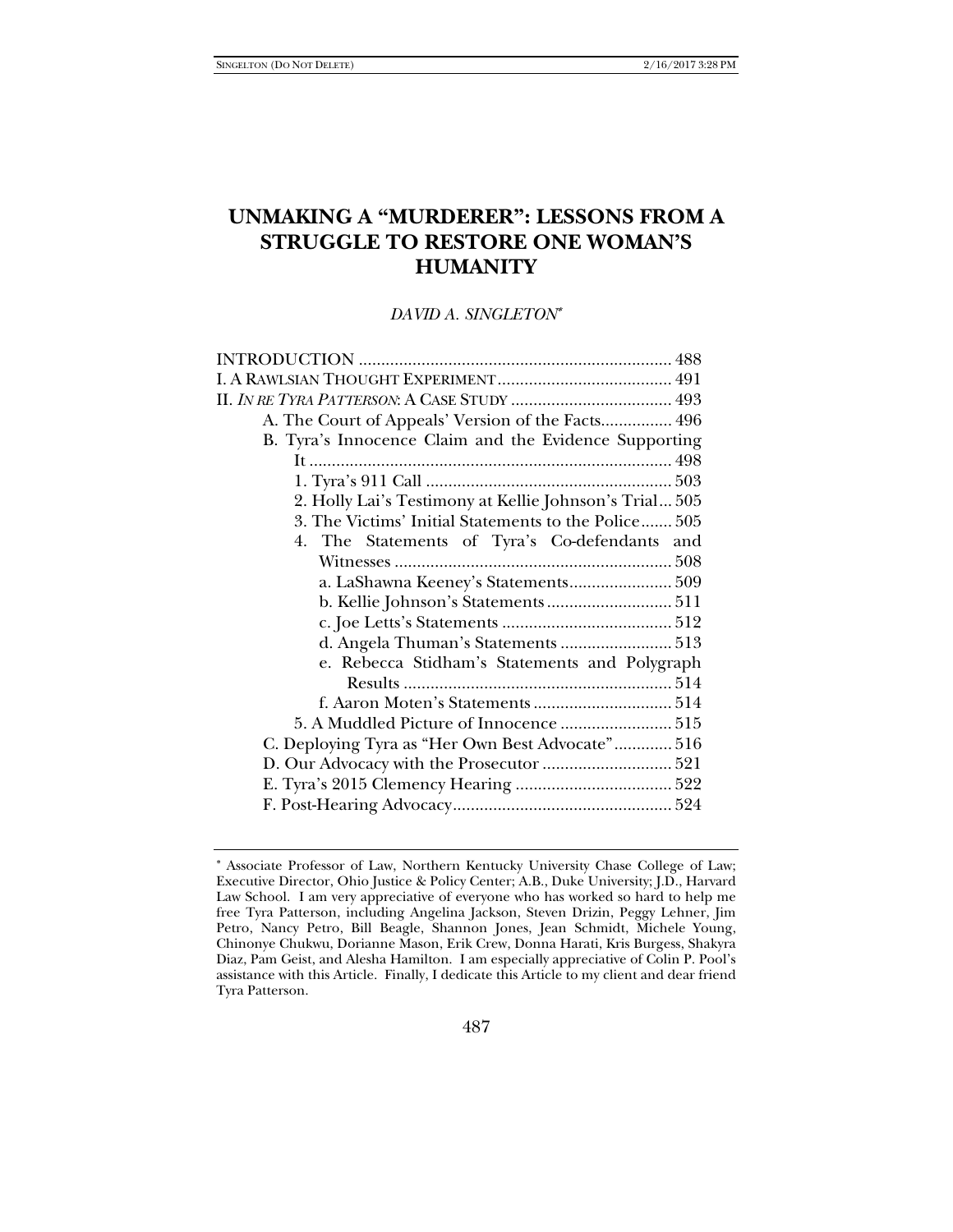| 1. The dehumanization of prisoners and its impact on    |
|---------------------------------------------------------|
| non-DNA actual innocence claims 526                     |
| 2. The value of "de-otherizing" prisoners through face- |
| to-face meetings with influential people 532            |
|                                                         |
| 1. Is it Appropriate for Governors to Meet with         |
| Prisoners Whose Sentences They Might                    |
|                                                         |
| 2. What implications does Tyra's case study have for    |
|                                                         |
|                                                         |
|                                                         |

#### INTRODUCTION

In 1999, an Ohio jury convicted Clarence Elkins of the rape and murder of his elderly mother-in-law and the rape of his six-year-old niece.1 In an opinion that left no question about Elkins's guilt, the court of appeals affirmed his conviction.<sup>2</sup> Three years later, the same court of appeals upheld the trial court's denial of his petition for postconviction relief and his motion for a new trial. $3$  In so holding, the appellate court concluded that the trial court properly denied relief even though his niece had recanted her testimony and had subsequently identified a "look-alike" as the perpetrator.<sup>4</sup> The court was especially critical of the recantation, cataloguing the various reasons why the trial court did not abuse its discretion in finding it unreliable.<sup>5</sup>

But Elkins would eventually be exonerated.<sup>6</sup> Years later, DNA evidence excluded him as the culprit and a subsequent DNA test indicated that another man, who had lived next door to the victims,

<sup>1</sup> *Clarence Elkins*, THE INNOCENCE PROJECT, http://www.innocenceproject.org/ cases-false-imprisonment/clarence-elkins (last visited Mar. 13, 2016). 2

State v. Elkins, No. 19684, 2000 WL 1420285, at \*1 (Ohio Ct. App. Sept. 27, 2000).

State v. Elkins, No. 21380, 2003 WL 22015409, at \*4 (Ohio Ct. App. Aug. 27,  $2003$ ).

*Id.* at \*3–5 (concluding that the trial judge did not abuse discretion in rejecting recantation as unreliable).

*Id.*

<sup>6</sup> *Clarence Elkins*, *supra* note 1.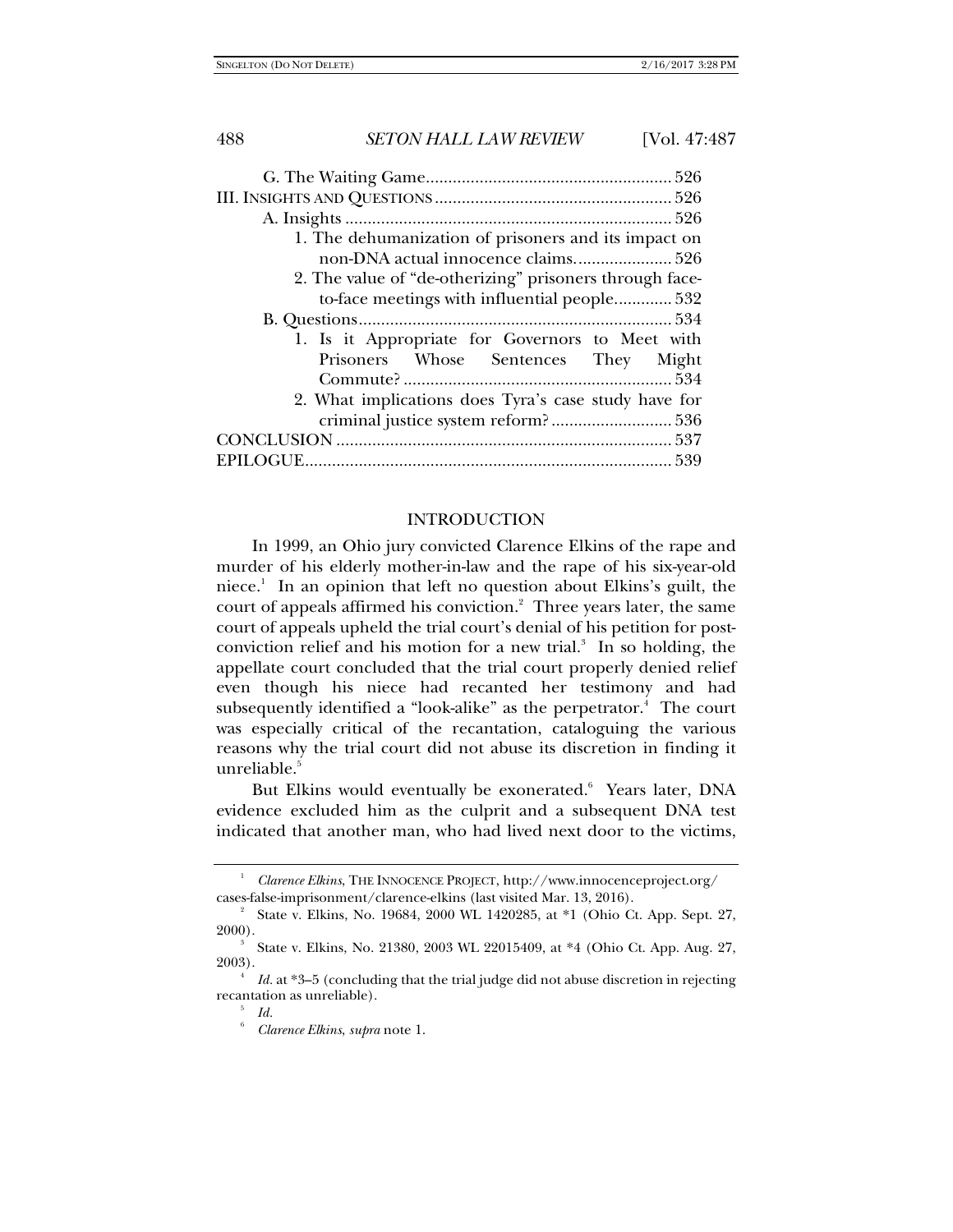had committed the offense.<sup>7</sup> In 2005, the state finally dropped the charges and Elkins walked out of prison a free man.<sup>8</sup>

Elkins was fortunate to be one of the 337 people exonerated by DNA evidence since 1989.<sup>9</sup> DNA evidence is considered the gold standard for establishing innocence.<sup>10</sup> But DNA evidence is not available in every case involving the conviction and imprisonment of an innocent person. And where no DNA evidence exists, proving innocence is especially difficult. $11$  Indeed, not only is a prisoner claiming actual innocence no longer entitled to the benefit of the  $doubt<sup>12</sup> but in addition, various cognitive biases—including$ confirmation, selective information processing, belief perseverance, avoidance of cognitive dissonance, egocentric, and status quo biases affect how prosecutors, courts, parole boards, and even governors considering clemency view the prisoner's innocence claim.<sup>13</sup>

9 *DNA Exonerations Nationwide*, THE INNOCENCE PROJECT (Mar. 7, 2016, 11:46 AM), http://www.innocenceproject.org/free-innocent/improve-the-law/fact-sheets/dna-

exonerations-nationwide. 10 *See* Jay D. Aronson & Simon A. Cole, *Science and the Death Penalty: DNA, Innocence, and the Debate over Capital Punishment in the United States*, 34 LAW & SOC. INQUIRY 603, 613 (2009) (quoting Peter Neufeld as describing DNA evidence as the "gold standard" in proving innocence); Katherine R. Kruse, *Instituting Innocence Reform: Wisconsin's New Governance Experiment*, 2006 WIS. L. REV. 645, 721 (2006) (describing DNA as the "gold standard" in establishing a miscarriage of justice).

11 Nic Caine, *Factually Innocent Without DNA? An Analysis of Utah's Factual Innocence Statute*, UTAH L. REV. ONLAW 258, 260 (2013) ("Innocence claims in non-DNA cases are inherently more difficult to prove as they rely upon recantations, unreliable forensic science evidence, ineffective assistance of counsel, and prosecutorial conduct—none of which conclusively prove that the defendant is innocent."); Keith A. Findley, *Defining Innocence*, 74 ALB. L. REV. 1157, 1161 (2011) ("Claims of innocence in non-DNA cases can be even more tinged with gray tones, in part because of the inherent difficulty and ambiguity in trying to prove a negative. Claims of innocence based upon challenges to convictions resting upon recantations, or resting upon inherently unreliable forensic 'science' evidence, are especially complicated and increasingly common examples of such gray-shaded innocence cases."); Ken Strutin, *Preserving Attorney-Client Confidentiality at the Cost of Another's Innocence: A Systemic Approach*, 17 TEX. WESLEYAN L. REV. 499, 500 n.4 (2011).

 *See* Deborah Young, *Fact-Finding at Federal Sentencing: Why the Guidelines Should Meet the Rules*, 79 CORNELL L. REV. 299, 354 (1994).

 *See, e.g.*, Alafair S. Burke, *Improving Prosecutorial Decision Making: Some Lessons of Cognitive Science*, 47 WM. & MARY L. REV. 1587, 1593–1602 (2006) (discussing four cognitive biases that affect prosecutorial decision making); Keith A. Findley & Michael S. Scott, *The Multiple Dimensions of Tunnel Vision in Criminal Cases*, 2006 WIS. L. REV. 291, 292 (2006) (examining how tunnel vision affects prosecutors); Dianne L. Martin, *Lessons About Justice from the "Laboratory" of Wrongful Convictions: Tunnel Vision, The Construction of Guilt and Informer Evidence*, 70 UMKC L. REV. 847 (2002) (same); Daniel D. Medwed, *Up the River Without a Procedure: Innocent Prisoners and Newly Discovered Non-DNA Evidence in State Courts*, 47 ARIZ. L. REV. 655, 701–03 (2005) [hereinafter Medwed,

<sup>7</sup> *Id.*

<sup>8</sup> *Id.*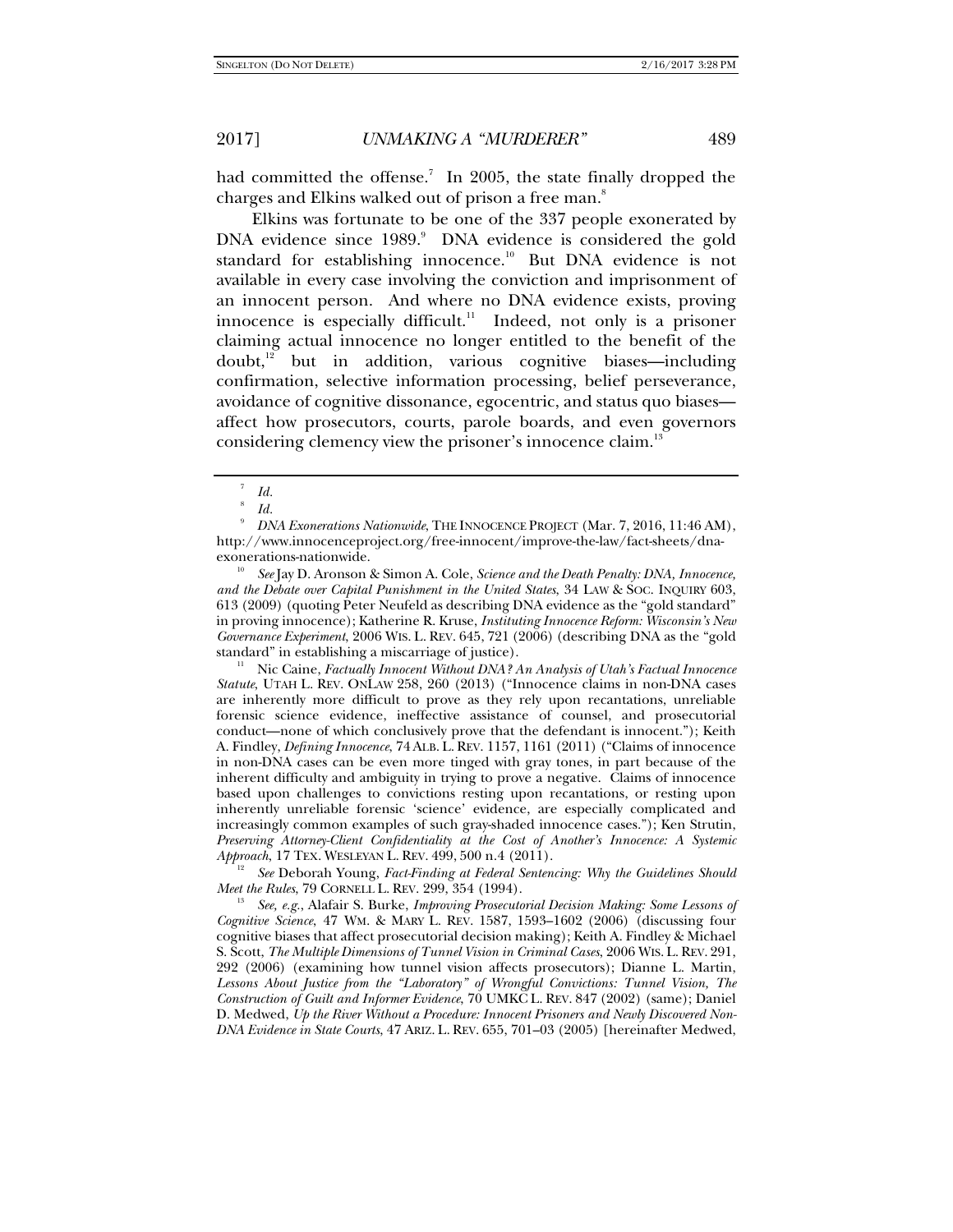This Article, however, will focus on the effect of another factor which makes it hard for prisoners in non-DNA cases to prove their innocence: their status as "Other." I argue that society's disdain for and dehumanization of prisoners makes criminal justice institutions predisposed to view innocence claims skeptically, and the people raising them as undeserving of fair consideration. The vehicle I will use to explore this phenomenon is a case study: *In re Tyra Patterson*.

But before turning to the case study, Part I proposes a Rawlsian thought experiment where the reader is asked to select the values and principles of the criminal justice system not knowing what his or her social status will be. The reader is asked to assume that he or she could one day be incarcerated for a crime the reader did not commit and posits that he or she would create a justice system that would prioritize fairness over finality in evaluating post-conviction actual innocence claims. Part I theorizes that although other cognitive biases may skew how criminal justice system actors analyze innocence claims, prisoners' status as the Other plays a significant part in the difficulty prisoners face in pursuing actual innocence claims, an idea Part III will explore in more depth.

Part II presents the case study. Tyra Patterson, its subject, has served almost twenty-two years behind bars for aggravated murder and aggravated robbery, crimes she insists she did not commit. As the reader will learn, this innocence claim is supported by credible evidence. Tyra $14}$  has no remaining court remedies and has asked Governor John Kasich to grant her clemency. I have served as Tyra's lead attorney since the fall of 2012. The first half of the case study discusses the evidence supporting her conviction and the evidence pointing to her innocence. The second half documents how we used Tyra's own humanity to galvanize support from conservative politicians, many of whom have met her and have become her fiercest advocates.

Part III explores the lessons to be learned from the case study as well as some questions the study raises. One of the most important lessons the case study offers is the power of using a prisoner's humanity

*Up the River*] (discussing positive self-image bias, egocentric bias, and status quo bias); Kristy L. Fields, *Toward a Bayesian Analysis of Recanted Eyewitness Identification Testimony*, 88 N.Y.U. L. REV. 1769, 1779–80 (2013) (describing egocentric and status quo biases).<br><sup>14</sup> I refer to Tyra by her first name because she is my friend. I wrote about our

friendship in *To Love or Not to Love: The Possibility, Promise and Peril of Mutually Transformative Attorney-Client Friendships*, 46 SETON HALL L. REV. 743 (2016). Additionally, mindful of my ethical duty of confidentiality, I have consulted with Tyra for her permission and her feedback. As she did with *To Love or Not to Love*, Tyra enthusiastically supports the publication of this Article.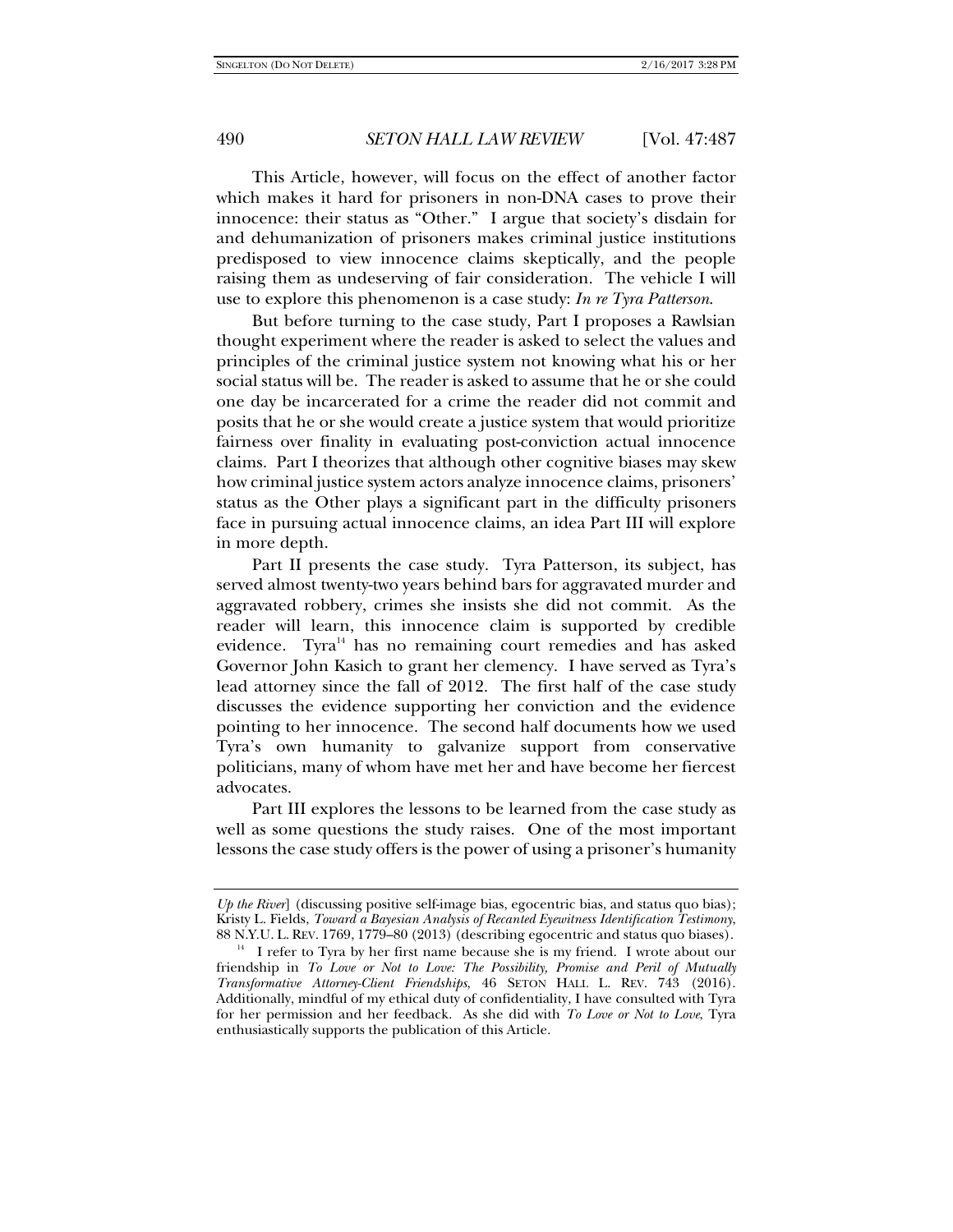as an advocacy tool to change hearts and minds that might otherwise be apathetic, if not unsympathetic, to the prisoner's plight. Although Tyra still awaits Governor Kasich's decision on her clemency application, the only reason her application is still pending is because we found a way to deploy Tyra as her own best advocate. One of the questions Part III tries to answer is whether the strategy we used in Tyra's case—"de-otherizing" her through face-to-face meetings with influential community members—can be applied on a broader scale to achieve criminal justice reform.

The Article concludes with an epiphany: though we have worked hard to prove Tyra's innocence, what has mattered most to her is that we have restored her humanity by allowing those who have met her to see it. Thus, the recognition of her humanity by others, not the evidence of innocence we have gathered, is what has unmade Tyra's status as a murderer.

#### I. A RAWLSIAN THOUGHT EXPERIMENT

Imagine you are asked to redesign the criminal justice system and specify its core values, but you have not yet been born and do not know what station in life you will occupy. From behind Rawls's veil of ignorance, $15$  you do not know whether you will be rich or poor, white or a member of a racial minority, privileged or marginalized, powerful or powerless. Accordingly, you assume that you could be among the least advantaged in society. But assume something else: you might one day be charged, convicted, and imprisoned for a crime that you did not commit and for which there is no definitive scientific evidence to exonerate you. Such a fate could also await a loved one, close friend, or someone else you know well and respect.

Knowing these possibilities, what values and protections do you identify as necessary for the criminal justice system? If protecting against the continued imprisonment of an innocent person is important, then how do you do so where there is no conclusive proof

<sup>15</sup> *See* JOHN RAWLS, A THEORY OF JUSTICE 17, 136 (1971). In this book, Rawls explores the principles of justice by engaging in a number of thought experiments including what he termed the "original position." Rawls asks readers to imagine they are part of a group of individuals tasked with designing the political and economic structures of a society they will build. But they are situated behind what Rawls calls, a "veil of ignorance," which prevents each member of the group from knowing his or her race, gender, wealth, education, and other markers of social status. Because members of the group could be among the most disadvantaged in society, they would not propose laws that would be unjust as applied to the least advantaged. For a more in depth analysis of Rawls' theory, see Stephen P. Garvey, *Lifting the Veil on Punishment*, 7 BUFF. CRIM. L. REV. 443 (2004); Sharon Dolovich, *Legitimate Punishment in Liberal Democracy*, 7 BUFF. CRIM. L. REV. 307 (2004).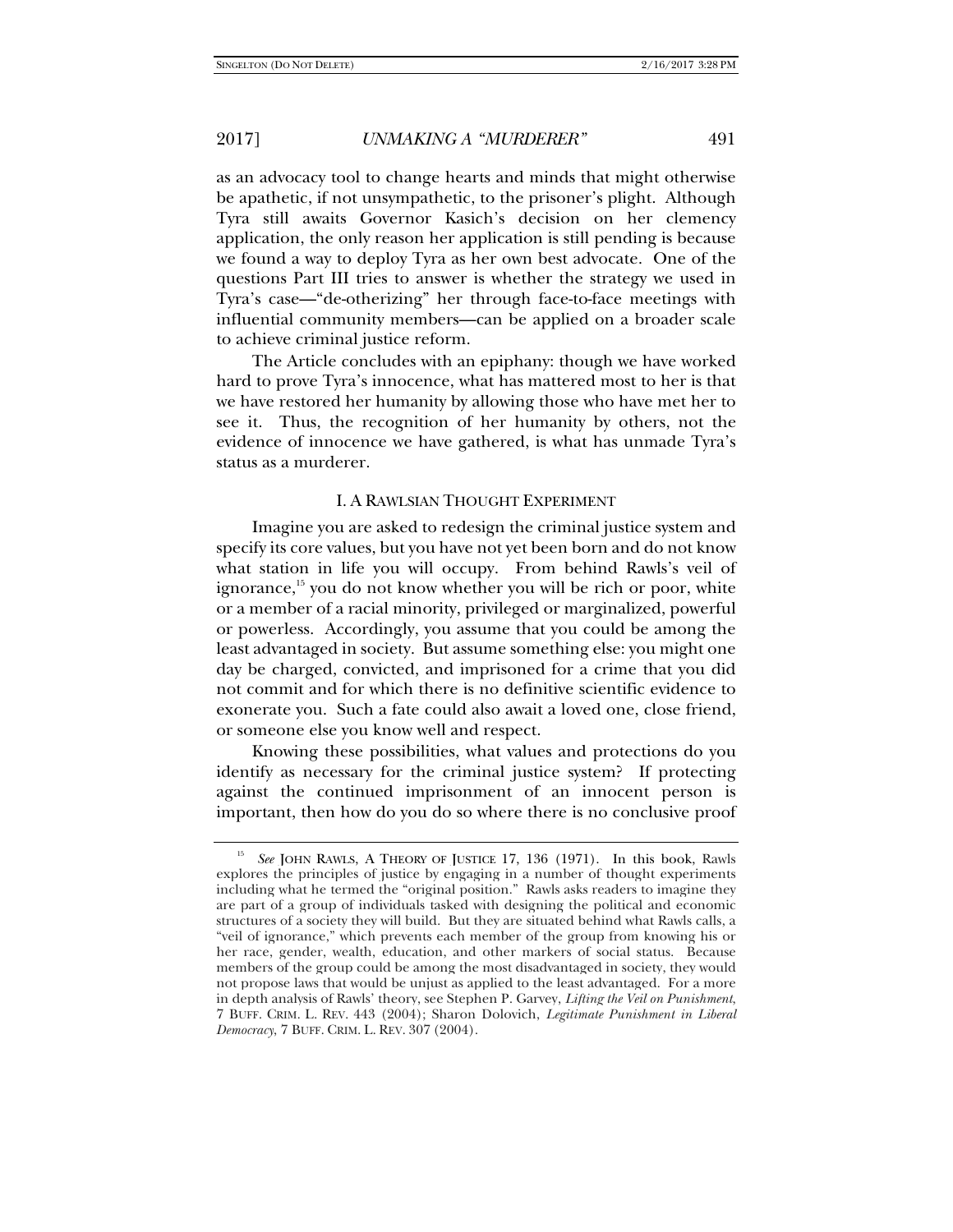of innocence? In such cases, should post-conviction courts, parole boards, or governors considering clemency assume that the innocence claim is bogus, or should they be open to the possibility that the claim is legitimate? Should these institutions assume that witness recantations are inherently unreliable, or acknowledge that sometimes witnesses testify falsely at trial? Additionally, should these system players skeptically analyze non-DNA evidence of innocence in piecemeal fashion emphasizing why each component does not necessarily prove innocence and could be consistent with guilt, or instead examine all of the evidence holistically in order to see whether the big picture is one of innocence? Finally, would you want society to define you by your crime of conviction, or to see you as the human being that you are?

I suspect that most people, assuming that they at some point in their lives could be wrongfully imprisoned, would want those who evaluate their innocence claims to do so carefully, not dismissively. Most people, motivated by their own self-interest, would value fairness in the post-conviction process over finality. Closing the courthouse doors and other mechanisms of release to an innocent person wrongfully convicted would be something most people would find abhorrent.

But if we would design a criminal justice system that would make it easier for us, if we were wrongfully incarcerated, to prevail on an actual innocence claim, then why do we tolerate a system that makes it so difficult for prisoners to prove innocence in non-DNA cases?

Numerous scholars have written about the cognitive biases that influence prosecutorial and judicial (or perhaps quasi-judicial) evaluations of innocence claims.<sup>16</sup> The biases that influence prosecutorial decision-making include: confirmation bias, which describes the tendency of people to "favor information that confirms their theory over disconfirming information;"17 selective information processing, which describes the inability of people to "evaluat[e] the strength of evidence independent of their prior beliefs;"<sup>18</sup> belief perseverance, which describes "the tendency to adhere to theories even when new information wholly discredits the theory's evidentiary basis;"19 and avoidance of cognitive dissonance, which describes "the desire to find consistency between one's behavior and beliefs."<sup>20</sup> These

<sup>16</sup>  $\frac{16}{17}$  *See supra* note 13.

Burke, *supra* note 13, at 1594.<br>Id. at 1596.

*Id.* at 1599.

*Id.* at 1601.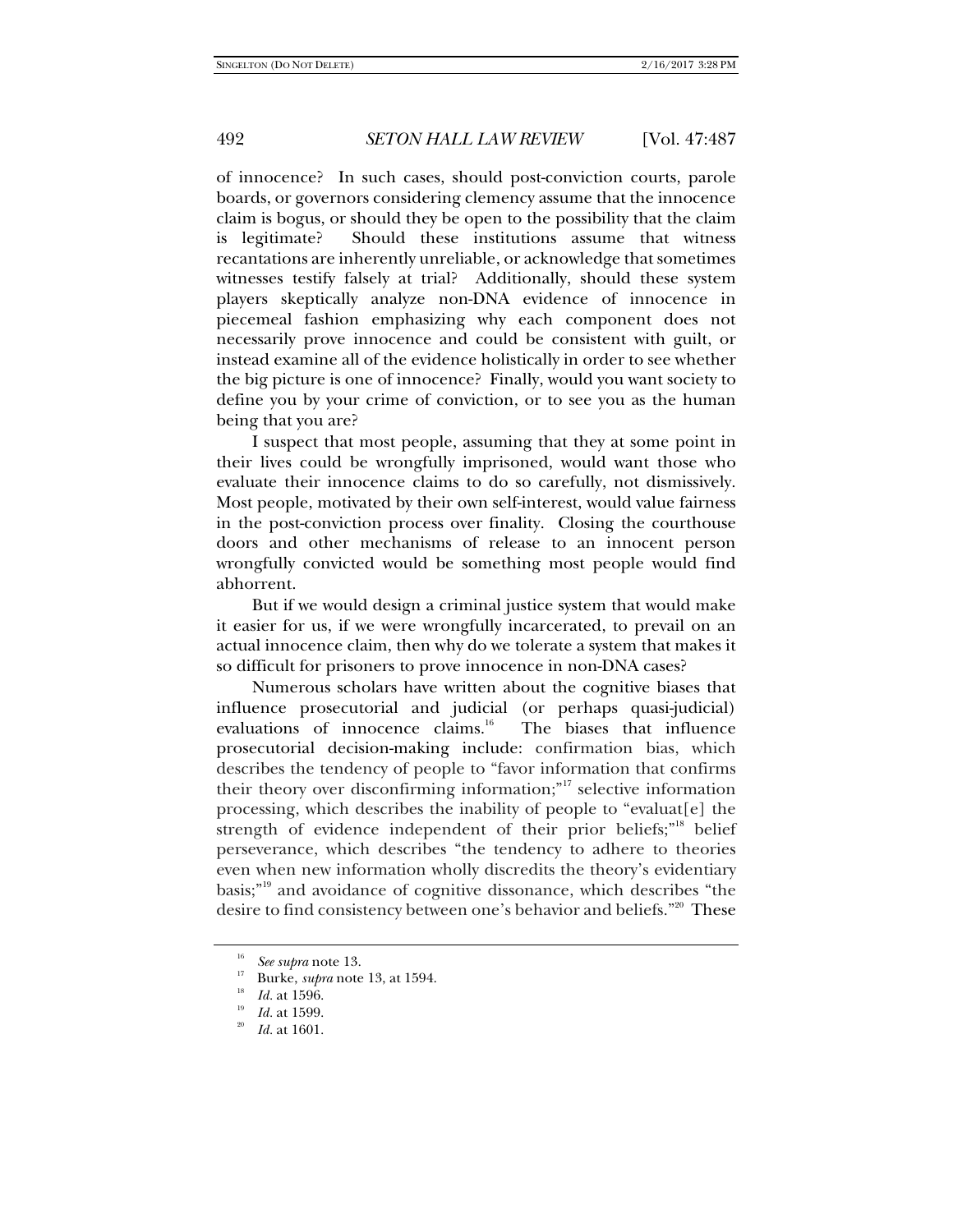biases, individually and in combination with one or more of the others, can cause prosecutors to develop "tunnel vision."21 Biases that affect judicial (or perhaps quasi-judicial) decision-making include: egocentric bias, which describes "the proclivity of individuals to develop a positive—and perhaps over-inflated—vision of their own abilities;"<sup>22</sup> and status quo bias, which describes the phenomenon of a person, when given the opportunity to reconsider a decision, being "predisposed toward the outcome of the earlier decision in the matter regardless of whether she was responsible for that decision in the first instance, a concept that has been referred to as 'conformity effects.'"<sup>23</sup> But I propose that there is another bias at play: our tendency to dehumanize prisoners and consider them unworthy of the fair consideration we would demand for ourselves if we were ever in their shoes. I will explore this bias in Part III after discussing the Tyra Patterson case study.

#### II. *IN RE TYRA PATTERSON*: A CASE STUDY

I first met Tyra Patterson in the fall of 2012. At the time, Tyra was a thirty-seven-year-old woman who had spent eighteen years in prison for crimes she claimed she did not commit.<sup>24</sup> Her crimes of conviction were serious: one count of aggravated murder and four counts of aggravated robbery.<sup>25</sup> The trial judge sentenced Tyra to forty-three years to life, $26$  thirteen more years than the shooter, who pled guilty, received.<sup>27</sup>

<sup>21</sup> *See* Findley & Scott, *supra* note 13, at 292 (defining "tunnel vision" as "that 'compendium of common heuristics and logical fallacies,' to which we are all susceptible, that lead actors in the criminal justice system to 'focus on a suspect, select and filter the evidence that will 'build a case' for conviction, while ignoring or suppressing evidence that points away from guilt'" (quoting Martin, *supra* note 13, at 848)); Susan Bandes, *Loyalty to One's Convictions: The Prosecutor and Tunnel Vision*, 49 HOW. L.J. 475, 481 (2006) (describing the concept of tunnel vision as shaped by "psychological mechanisms").

<sup>&</sup>lt;sup>22</sup> Medwed, *Up the River*, *supra* note 13, at 701.<br><sup>23</sup> *Id.* at 702.

*Id.* at 702. 24 *See Offender Search*, OHIO DEP'T OF REHAB. & CORR., http://odrc.drc.ohio.gov/OffenderSearch/Search.aspx (enter "Patterson" in "last name" field and "Tyra" in "first name" field; click "search") (listing Tyra's birthday as May 20, 1975) (last visited Dec. 16, 2016).

 $\frac{25}{26}$  *Id.* 

<sup>26</sup> State v. Patterson, No. 15699, 1997 WL 216576, at \*9 (Ohio Ct. App. May 2,  $1997$ ).

<sup>&</sup>lt;sup>27</sup> Offender Search, OHIO DEP'T OF REHAB. & CORR., http://odrc.drc.ohio.gov/OffenderSearch/Search.aspx (enter "Keeney" in "last name" field and "LaShawna" in "first name" field; click "search") (last visited Dec. 16, 2016).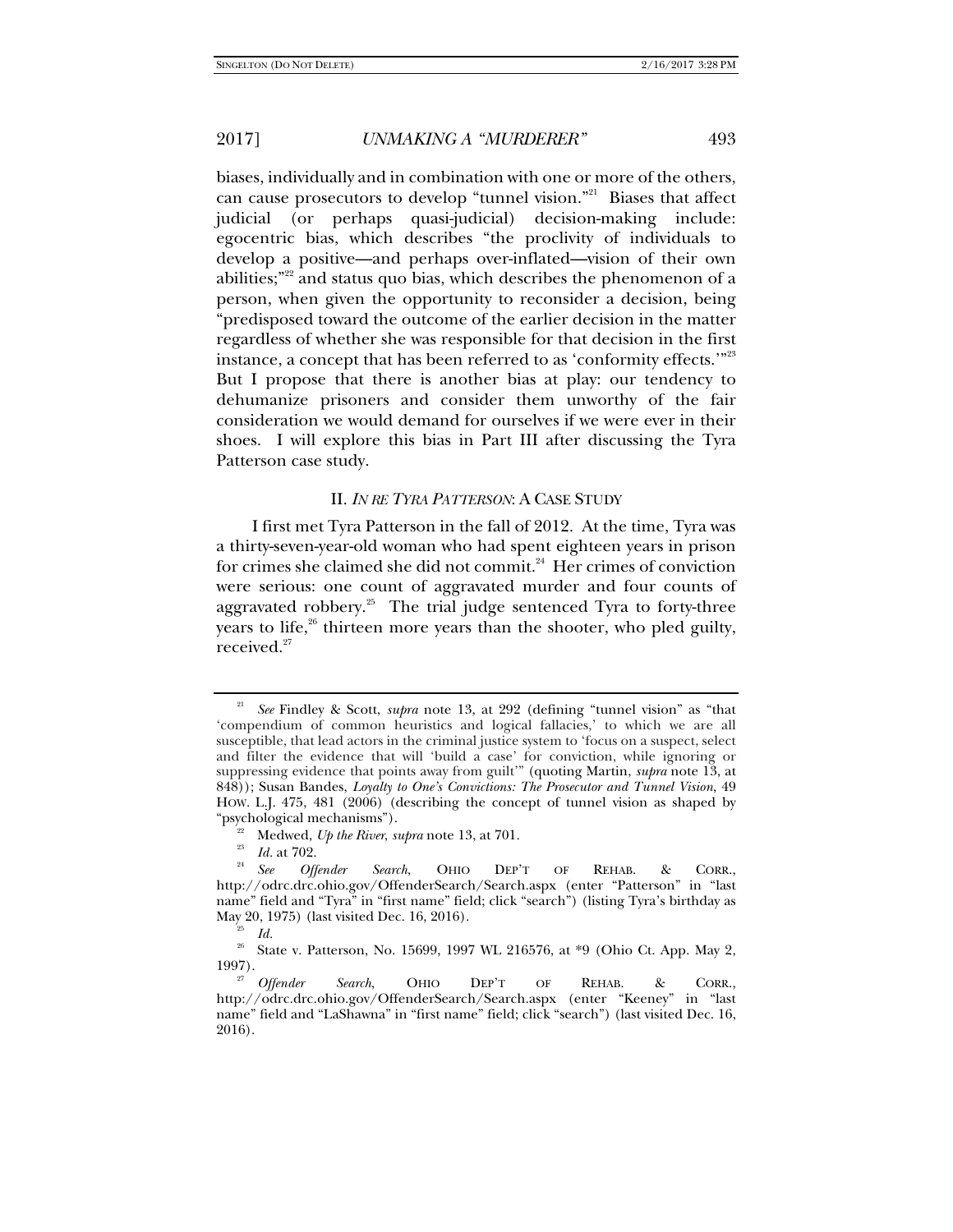In January 2011, Governor Ted Strickland reduced Tyra's sentence to sixteen years to life, finding that her sentence was "highly disproportionate when compared to other similarly situated offenders."28 Following the commutation, Tyra became parole-eligible and had her first hearing on March 1,  $2011.^{29}$  Although the Ohio Parole Board ("Parole Board") concluded that Tyra had "adjusted well to the institution and completed relevant programming," it found that "a release at this time would demean the overall seriousness" of her crimes. $30$  Making clear just how seriously it viewed the offense, the Board added that "[a] young teenager lost her life when shot by the co-defendant in this case," calling this "a senseless killing that could have been prevented."<sup>31</sup> The Board denied release and scheduled Tyra's next hearing date for April 1, 2018.<sup>32</sup>

When I first met with Tyra, her prospects for release were grim. Without DNA evidence that conclusively established her innocence, it was unlikely that a court would reopen her case.<sup>33</sup> And as long as Tyra maintained her innocence, it was unlikely that the Parole Board would release her in  $2018$ .<sup>34</sup> For this very reason, the attorney who assisted Tyra with her earlier successful clemency application refrained from explicitly claiming that she was innocent even though he was convinced that she was. $35$  In his professional opinion, "it is very risky to make actual innocence claims" because if the governor denies clemency, the Parole Board "may be less inclined to let the applicant out later."36 So instead, he sought a substantial reduction of Tyra's original sentence but framed the petition "in such a way as to point out facts which undermined [her] convictions without explicitly claiming actual innocence."37

Tyra and I eventually concluded that filing another clemency application would be our best option for securing her release before

<sup>35</sup> Affidavit of Madry L. Ellis, *In re* Clemency Application of Tyra Patterson, 18 (Jan. 17, 2015) (on file with author). 36 *Id.*

<sup>&</sup>lt;sup>28</sup> Tyra Patterson, Warrant of Commutation, Jan. 7, 2011 (on file with author).

<sup>29</sup> Ohio Parole Board Decision, Mar. 1, 2011 (on file with author).

<sup>30</sup> *Id*.

<sup>31</sup> *Id.*

<sup>32</sup>  $\frac{32}{33}$  *Id.* 

*See* Sue Russell, *Seeking Second Chances Without DNA*, PAC. STANDARD (Oct. 11, 2012), http://www.psmag.com/politics-and-law/seeking-second-chances-without-

<sup>&</sup>lt;sup>34</sup> This concern was echoed by Daniel S. Medwed in his article *The Innocent Prisoner's Dilemma: Consequences of Failing to Admit Guilt at Parole Hearings*, 93 IOWA L. REV. 491, 523–28 (2008).

 $^{37}$  *Id.*  $\P\P$  9–10.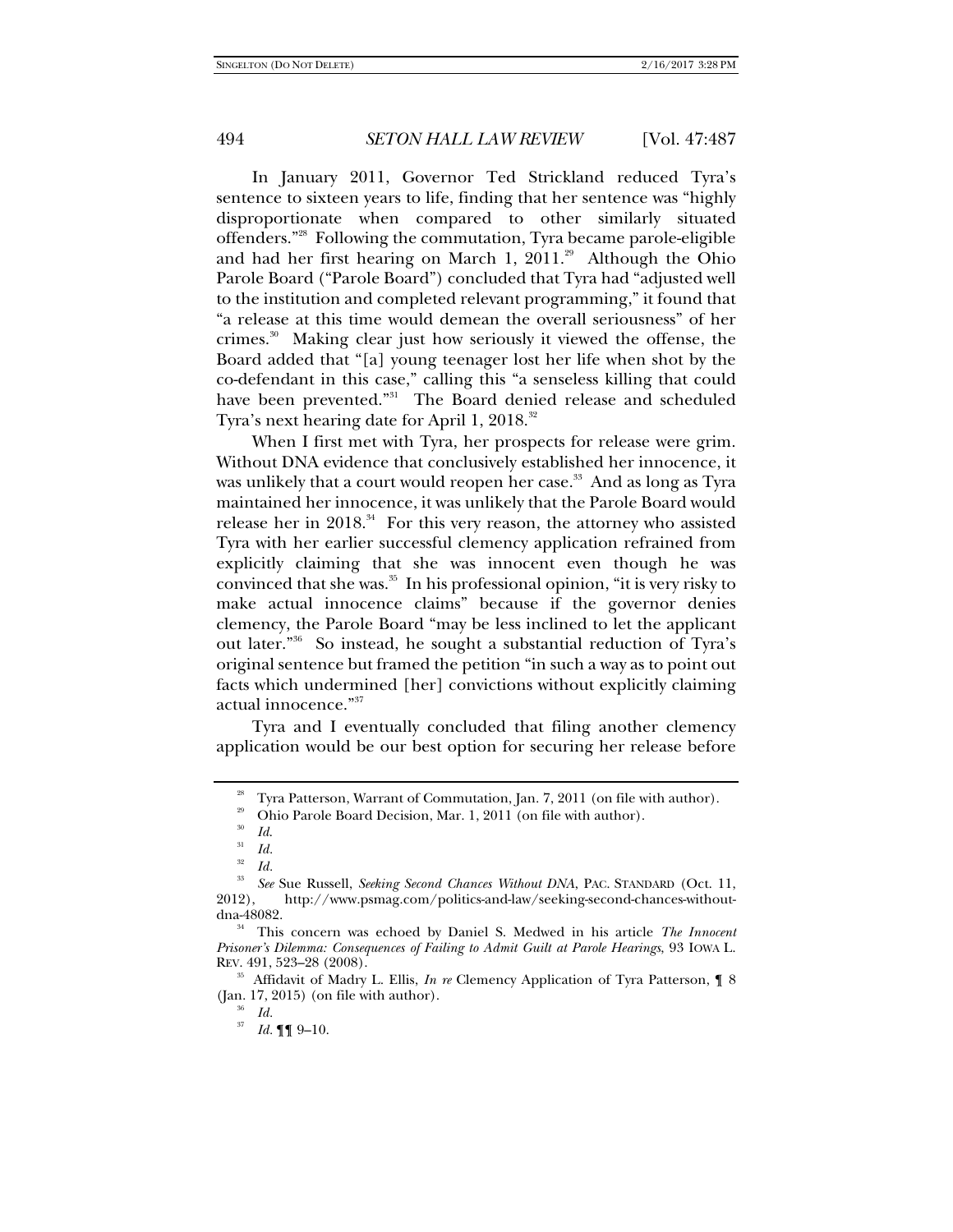2018. And we decided to say explicitly what Tyra's previous lawyer had only hinted: that Tyra had been wrongfully convicted. But the odds of receiving clemency a second time seemed especially long, particularly since we would be asking a different governor, John Kasich, who has granted the fewest clemency requests of any Governor since the 1980s.<sup>38</sup>

Tyra's status as a convicted robber and murderer further reduced our chances of walking her out of prison. Tyra is, of course, a human being, but to the criminal justice system she is merely Inmate Number 37737, a felon lacking humanity, voice, and power. If we are to win Tyra's freedom, we must find a way to convince Governor Kasich to see Tyra as more than a number.

I begin this case study with the court of appeals' statement of facts in Tyra's case. As is typical in opinions affirming criminal convictions, the court treats her guilt as beyond dispute and paints her in the worst possible light. To the court of appeals, Tyra is Other; her otherness makes it difficult to conceive that she might actually be innocent.

I then offer Tyra's version of events and the evidence supporting it, information that has led many—including a former Ohio Attorney General—to believe that Tyra is very likely innocent. What becomes apparent is that no single piece of evidence exonerates Tyra; instead, the evidence of her innocence must be viewed holistically. But that is precisely why proving innocence in non-DNA cases is so hard: skeptics find reasons to discount individual pieces of evidence that point to innocence and either fail to see, or deliberately ignore, the big picture. Tyra's status as Other only encourages those inclined to such skepticism to dismiss her claim.

The remainder of this Part chronicles how the prosecutor and the Parole Board have dehumanized Tyra and how we have fought to reclaim her humanity. Although Governor Kasich has not yet decided Tyra's clemency application, I believe that our efforts to humanize Inmate Number 37737 have provided invaluable assistance to our cause.

<sup>38</sup> *See* Alan Johnson, *Kasich uses clemency powers sparingly in 2015*, THE COLUMBUS DISPATCH (Jan. 1, 2016, 6:08 AM), http://www.dispatch.com/content/stories/local/ 2015/12/31/kasich-clemency.html (discussing how Governor Kasich approved only two of the 244 requests he considered); Alan Johnson, *Kasich rarely uses clemency to pardon, commute sentences*, THE COLUMBUS DISPATCH, (Mar. 16, 2015, 8:23 AM), http://www.dispatch.com/content/stories/local/2015/03/16/kasich-rarely-usesclemency.html; Alan Johnson, *Pardon from Kasich is rare*, THE COLUMBUS DISPATCH (May 19, 2012, 8:14 AM), http://www.dispatch.com/content/stories/local/2012/05/19/ pardon-from-kasich-is-rare.html.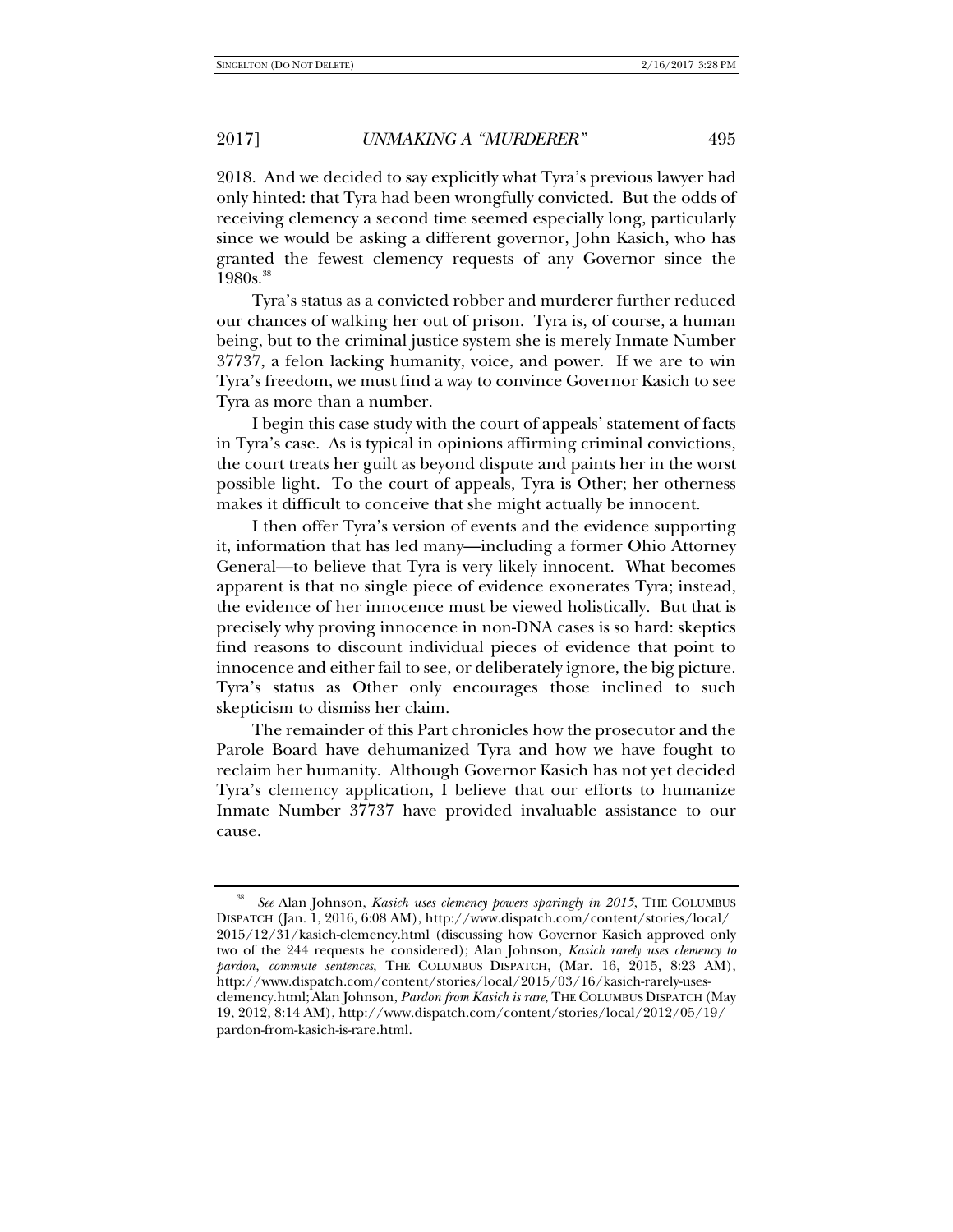#### A. *The Court of Appeals' Version of the Facts*

The decision affirming Tyra's conviction begins by describing how the victims ended up in the neighborhood where Tyra lived. "In the early morning hours of September 20, 1994, Holly Lai was driving around Dayton with four other teenage girls in her Chevrolet Chevette."39 The four teenagers with Holly were Holly's sister Michelle, sisters Amy and Candice Brogan, and Danielle Jones.<sup>40</sup> Holly parked her car at what would become the scene of Michelle's murder and left with Amy to steal a radio.<sup>41</sup> After arriving back at the car, a "[Chevrolet] Caprice pulled ahead of Holly's car and blocked the girls' exit."<sup>42</sup> "Then, [Angela] Thuman[, an occupant of the Caprice,] approached Holly's window and said 'what would you do if I put a gun to your head and said check that body' and asked the girls if they had any crack."<sup>43</sup> Thuman and Kellie Johnson, who was nearby, then tried to grab Holly's car keys after which Johnson hit Holly.<sup>44</sup> LaShawna Keeney, who was with Johnson, "asked the girls if they had any jewelry, crack, or money and told the girls to 'check it in,'" slang for "this is a robbery."45 Joseph Letts, who was with Johnson and Keeney, placed a pit bull on victim Amy Brogan's lap.<sup>46</sup> As the robbery unfolded, Tyra, who was at the scene, punched Candice Brogan in the eye. According to the court of appeals, all of the co-defendants surrounded the car and rocked it, laughing as they chanted, "we checked in your stuff."<sup>47</sup>

The court then recounted the shooting:

Keeney pointed [a gun] at Holly's head and said "somebody is going to get killed tonight." Patterson, who was standing by Keeney, said "shoot it shoot it." After Keeney took the gun away from Holly's head, Holly ducked and turned to the right and saw Keeney shoot Michelle. Patterson was still standing by Keeney when Keeney shot Michelle and never tried to stop Keeney. Everyone scattered after Michelle was shot. No one tried to help.<sup>48</sup>

Detective Tom Lawson interrogated Tyra. He told the jury that

<sup>39</sup> State v. Patterson, No. 15699, 1997 WL 216576, at \*1 (Ohio Ct. App. May 2, 1997).

*Id.*

<sup>41</sup> *Id.* 

<sup>42</sup> *Id.* 

<sup>43</sup> *Id.* 

<sup>44</sup> *Id.*

<sup>45</sup> *Patterson*, 1997 WL 216576, at \*1.

<sup>46</sup>  $\frac{46}{47}$  *Id.* 

*Id.* 

<sup>48</sup> *Id.*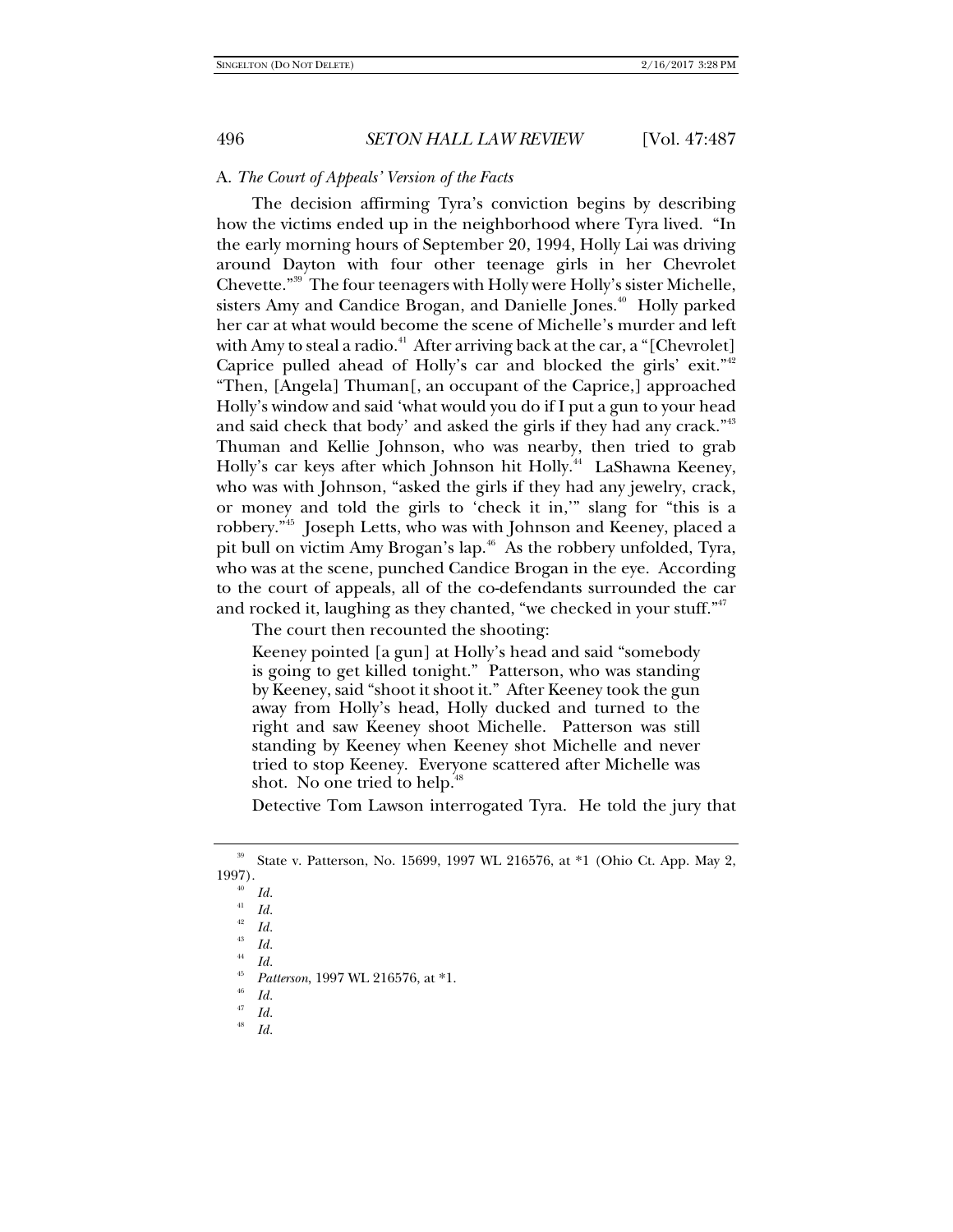Tyra initially told him that she and Rebecca Stidham had been riding in a car driven by Aaron Moten looking for Joe Letts, and that they found Letts with Keeney and Thuman.<sup>49</sup> Keeney, Letts, and Thuman got into the car, after which "Keeney showed everyone a .22 caliber gun and announced that she was 'not taking shit from anybody.'"<sup>50</sup> They then drove to the apartment complex where Tyra lived and Letts and Keeney got out of the car when they saw Johnson walking Letts's pit bull.51 Moten then parked his car in front of the victims' Chevette, and Keeney and Thuman approached the victims and began threatening them. $52$  The detective testified that Tyra told him that she walked away and soon after heard a gunshot.<sup>53</sup> Detective Lawson also testified that Tyra claimed that she picked up a necklace from the ground that Keeney had thrown there, which she flushed down the toilet when she got back to her apartment.<sup>54</sup>

Detective Lawson told the jury that as he was preparing to book Tyra, she said "that she had not been truthful during the [initial] interview and that she wanted to talk with him again."55 According to Detective Lawson, Tyra admitted during the second interview that she grabbed a necklace from the girl sitting behind the driver and was at the car when Keeney shot Michelle.<sup>56</sup>

Detective Lawson then videotaped Tyra's statement, during which



she admitted grabbing a necklace from one of the victims.57 Tyra also admitted during the videotaped statement that she had seen LaShawna Keeney with a gun shortly before the robbery.58 During her videotaped statement, Tyra said that she had "grabbed

51 *Patterson*, 1997 WL 216576, at \*2.

57 Screenshot, Videotape: Statement of Tyra Patterson to Detective Tom Lawson (Sept. 20, 1994) (on file with author).

State v. Patterson, No. 15699, 1997 WL 216576, at \*3 (Ohio Ct. App. May 2, 1997).

<sup>49</sup> *Id.* at \*2. *Id.* 

<sup>52</sup> *Id.*

<sup>53</sup> *Id.*

<sup>54</sup> *Id.*

<sup>55</sup> *Id.* at \*3.

*Id.*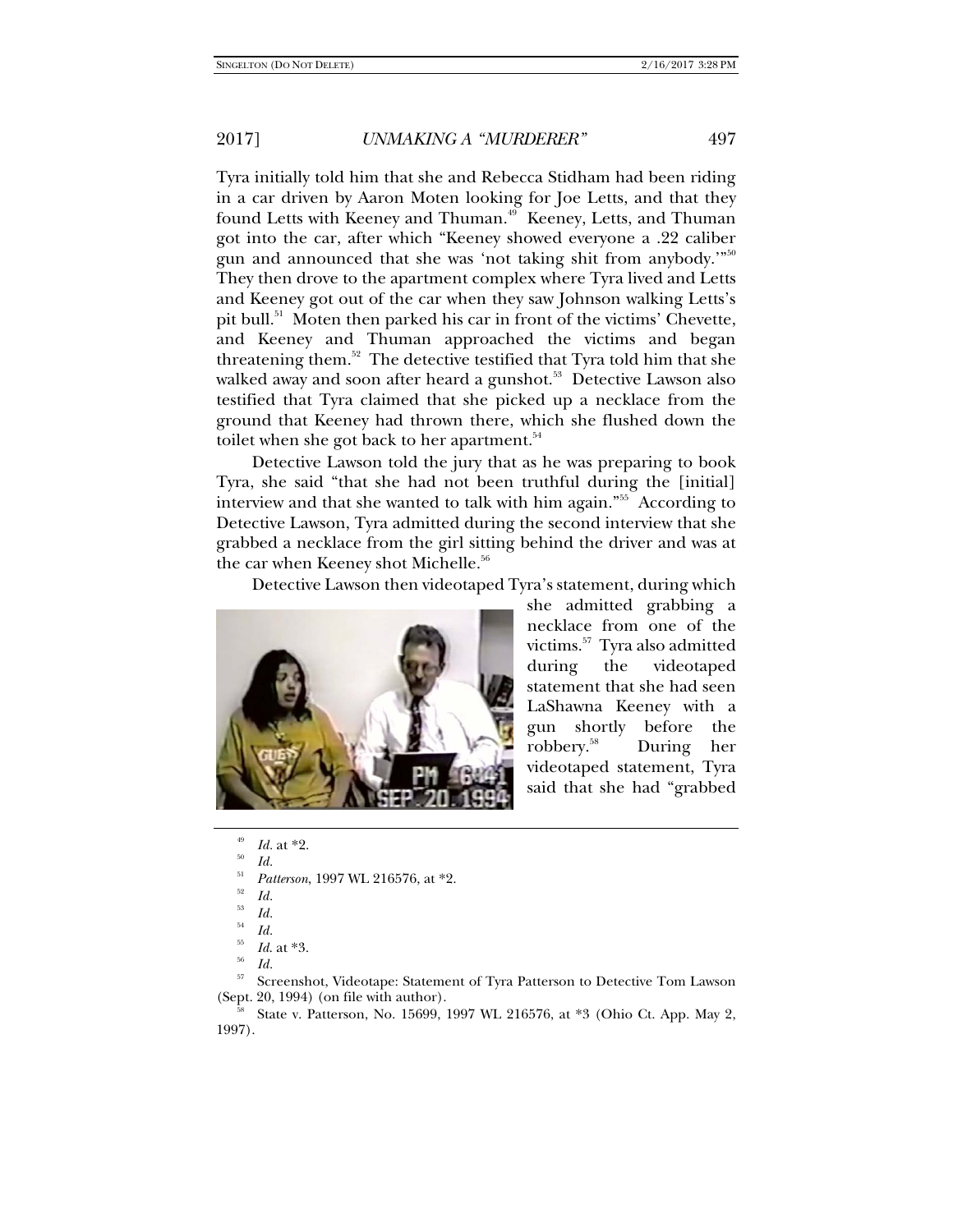Keeney and told her to 'chill out,'" and that she and her friend Rebecca Stidham, who was at the scene with her, "had not been near the car when Keeney shot Michelle."<sup>59</sup>

Tyra did not testify at her trial. $60$  The only witness the defense called was a woman named Angela Briscoe. Briscoe, who lived with Keeney, Letts, Thuman, Johnson, and Moten, testified that after the shooting, her roommates entered the apartment they shared with her, and all of them, including Briscoe, fled to a hotel.<sup>61</sup> Tyra was not with them and did not go to the hotel. $62$ 

This statement of facts not only paints Tyra in a very negative light but also treats her guilt as fixed and beyond dispute. Reading the opinion brings to mind the difficulty of challenging factual determinations courts treat as final. But the facts relied upon in affirming convictions are not always accurate or complete. Indeed, as in the *Elkins* case, every exoneration tells the story of how the facts found at trial were inaccurate and incomplete.

#### B. *Tyra's Innocence Claim and the Evidence Supporting It*

Tyra's account of what happened the night of the incident differs from the court of appeals' version in several respects. The jury never heard Tyra's side of the story because her lawyers told her that "the prosecution would 'tear [her] up because [she] didn't 'talk right' and sounded like [she] was from the streets."<sup>63</sup> But her co-defendants and two other witnesses corroborate Tyra's version.

Tyra, who was nineteen in September 1994, insists that she did not know three of her four co-defendants (Keeney, Thuman, and Johnson), $64$  and only knew Letts from smoking marijuana with him a few times before the incident.<sup>65</sup> Tyra did meet Keeney briefly for the first time a few hours before the crimes, when Keeney showed up at Tyra's apartment looking for her boyfriend Letts.<sup>66</sup>

Tyra wound up at the scene of the crimes after leaving her apartment with her friend Rebecca Stidham to search for Stidham's

<sup>59</sup> *Id.*

<sup>60</sup> *Id.* 

<sup>61</sup> *Id.*

<sup>62</sup> *Id.* 

<sup>63</sup> Aff. of Tyra Patterson, *In re* Clemency Application of Tyra Patterson, ¶ 98 (June 30, 2013), https://justice4tyra.files.wordpress.com/2013/07/tyra-newaffidavit.pdf [hereinafter Patterson Aff.].

*Id.* ¶ 34 (Tyra did not know Keeney); *id*. ¶ 42 (Tyra did not know Johnson); *id*.  $\P$ 44 (Tyra did not know Thuman).  $^{65}$  *Id.*  $\P$  32.

*Id.* ¶¶ 34–35.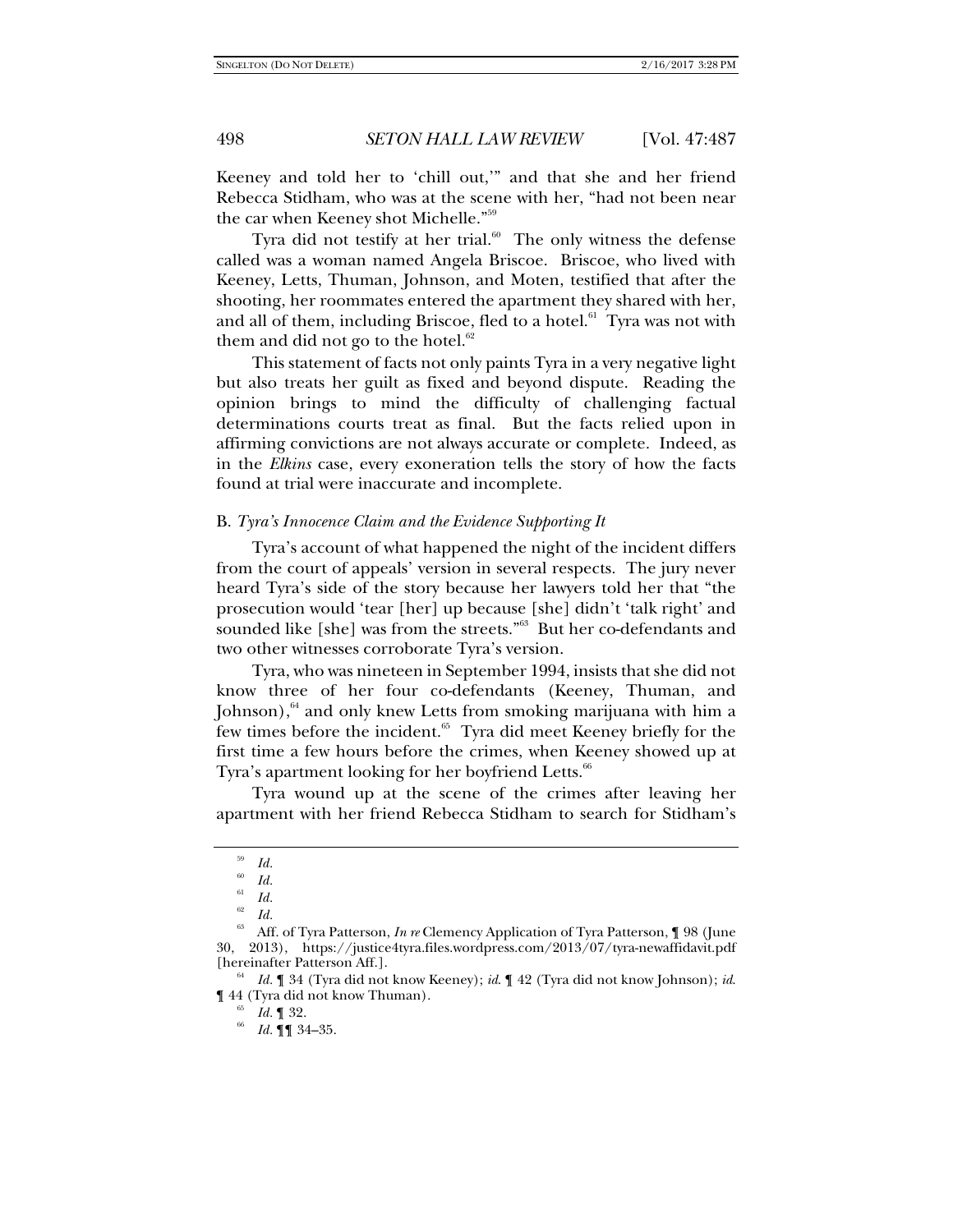lost car keys.<sup>67</sup> They left with Aaron Moten, who had been smoking marijuana with Stidham and Tyra earlier in the evening.<sup>68</sup> When Stidham decided to ride with Moten to search for her keys, Tyra went along in hopes of smoking more marijuana.<sup>69</sup> Stidham did not recover

her lost keys.<sup>70</sup>

As Moten drove the three back to Tyra's, he stopped the car beside someone Tyra had never seen before: Kellie Johnson, who was walking a pit bull. $71$  Johnson and Moten argued, with her accusing him of trying to hook up with "those bitches" in the car.<sup>72</sup> While they argued, Keeney, Letts, and Thuman walked up to Moten's car and climbed in.73 As she told Detective Lawson during her interrogation, Tyra recalls seeing Keeney pull a gun from her waistband, waving it around and "acting crazy."<sup>74</sup> Because Tyra thought Keeney was "just running her mouth," she "didn't take her seriously."75

According to Tyra, Keeney, Letts, and Thuman were only in Moten's car "a short time."76 The three left Moten's car to make room for Johnson to get in the car with Moten, Tyra, and Stidham.<sup>77</sup> Keeney, Thuman, and Letts left on foot with the pit bull, heading towards the alley behind the complex where Tyra lived.<sup>78</sup> Heeding Tyra's request to take her and Stidham home, Moten eventually pulled his car alongside a Chevette, at which time Johnson jumped out of the car and ran over to the Chevette, where Keeney and Thuman were talking to the driver.<sup>79</sup> Tyra and Stidham then got out of Moten's car, intending to walk back to Tyra's apartment,<sup>80</sup> and Moten then pulled in front of the Chevette and parked.<sup>81</sup>

Tyra remembers "a lot happening at the Chevette" and admits she and Stidham "were curious to see what was going on."<sup>82</sup> However, they

- 
- 
- *Id.* **[1** 44–45.<br>*Id.* **1** 46.
- 
- Patterson Aff., *supra* note 63, 146.
- *Id.*  $\P$  47.
- *Id.* 148.
- *Id.*
- 79  $Id. \P 50.$
- *Id.*
- Patterson Aff., *supra* note 63, 1 51.
- *Id.* ¶ 52.

<sup>67</sup> *Id.* 1 38.<br>*Id.* 1 32.

Patterson Aff., *supra* note 63, ¶ 38.

*Id.*  $\P\P$  40–41.<br>*Id.*  $\P$  42.<br>*Id.*  $\P$  43.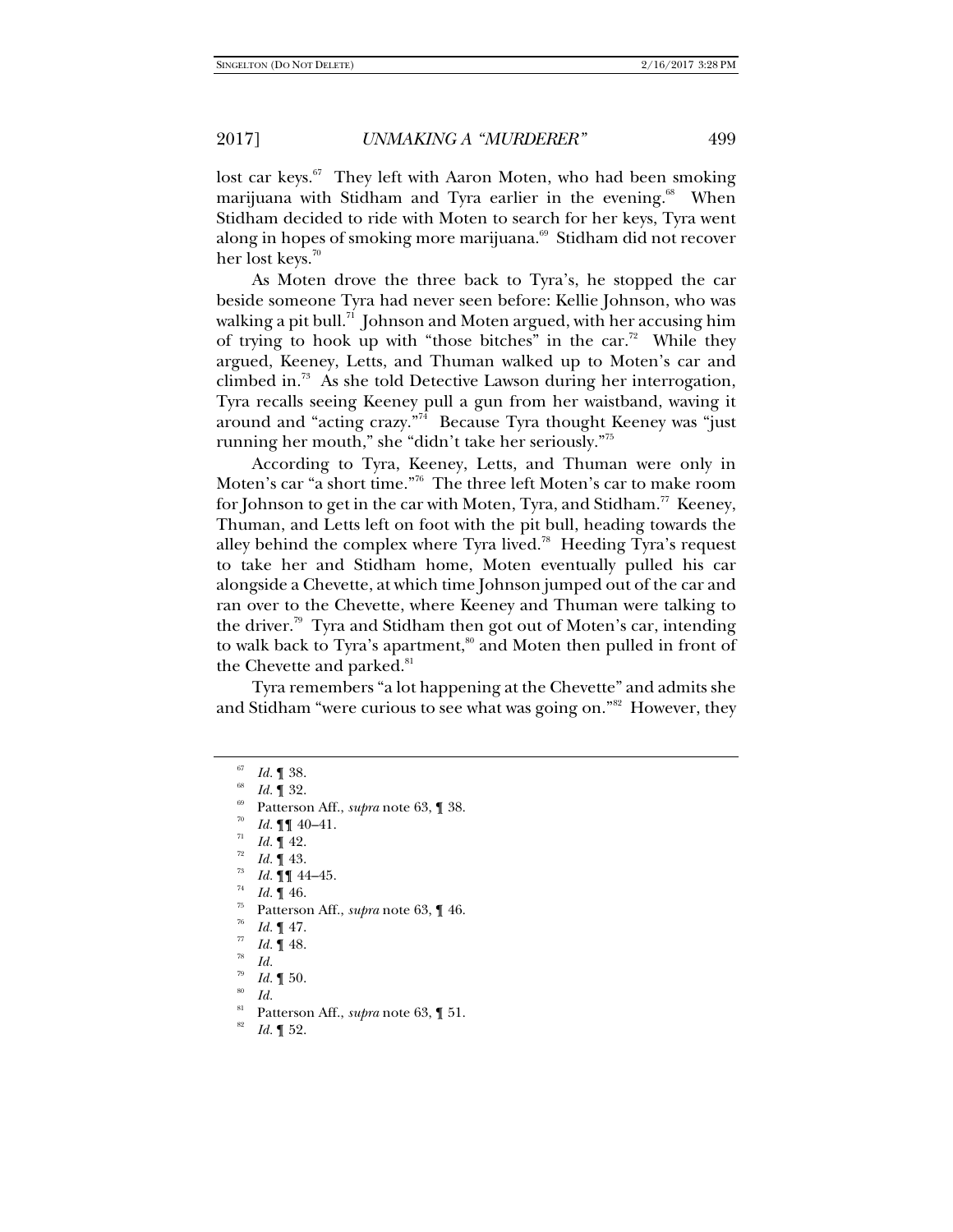"hung back and did not walk right up to the car."<sup>83</sup> As they stood and watched, Tyra saw Keeney, Johnson, and Thuman robbing the victims, pulling items out of the car and throwing them to the ground.<sup>84</sup>

At some point the driver of the Chevette looked at Tyra and said, "Please make them stop. Please tell them that we don't have anything."85 Tyra then walked over to Keeney and told her to leave the victims alone, at which point Keeney cursed at Tyra. $86$  Tyra and Stidham then started to walk away from the scene towards Tyra's apartment. $87$  As they left, Tyra noticed a shiny object lying in the grass. She picked it up and noticed it was a necklace. She kept it and continued walking towards her apartment.<sup>88</sup> As Tyra and Stidham continued on their way, a gunshot rang out behind them. They then ran the rest of the way to Tyra's apartment.<sup>89</sup>

Soon after arriving in her apartment, Tyra heard a "panicky voice yelling, 'Please help! My sister has been shot!'" Because hearing that voice "deeply affected" Tyra, she decided to call  $911.^{\circ\circ}$  Tyra recalled telling the dispatcher that there had been a robbery and that the police needed to come.<sup>91</sup> As Tyra was about to hang up, the dispatcher asked for her name, and Tyra answered "Tiara."92 Tyra also "started rambling about how [she] had heard about the robbery from [her]girlfriend."<sup>93</sup> Tyra lied about her name and how she knew about the robbery because she worried she might get in trouble for picking up the necklace from the ground.<sup>94</sup> Motivated also by the fear that she might be implicated in the robberies and the shooting, Tyra then flushed the necklace down the toilet.<sup>95</sup>

Hours later, Tyra and Stidham went down to the police station to be questioned separately.<sup>96</sup> Tyra tells a very different story about what happened when Detective Lawson entered the room to interrogate her. She remembers him stating that the fifteen-year-old girl who had

*Id.* 

Patterson Aff., *supra* note 63, 1 58.

<sup>83</sup> *Id.*

<sup>84</sup>

*Id.*  $\P$  54. **I** *Id.*  $\P$  55 (internal quotations omitted).

*Id.*  $\llbracket 59$ .

*Id.*  $\P$  61.

*Id.*  $\P\P$  62–63.

*Id.* 1 63.<br>*Id.* 1 64.

Patterson Aff., *supra* note 63, 164.

*Id.*

*Id.* 167.

*Id.* ¶¶ 69–70.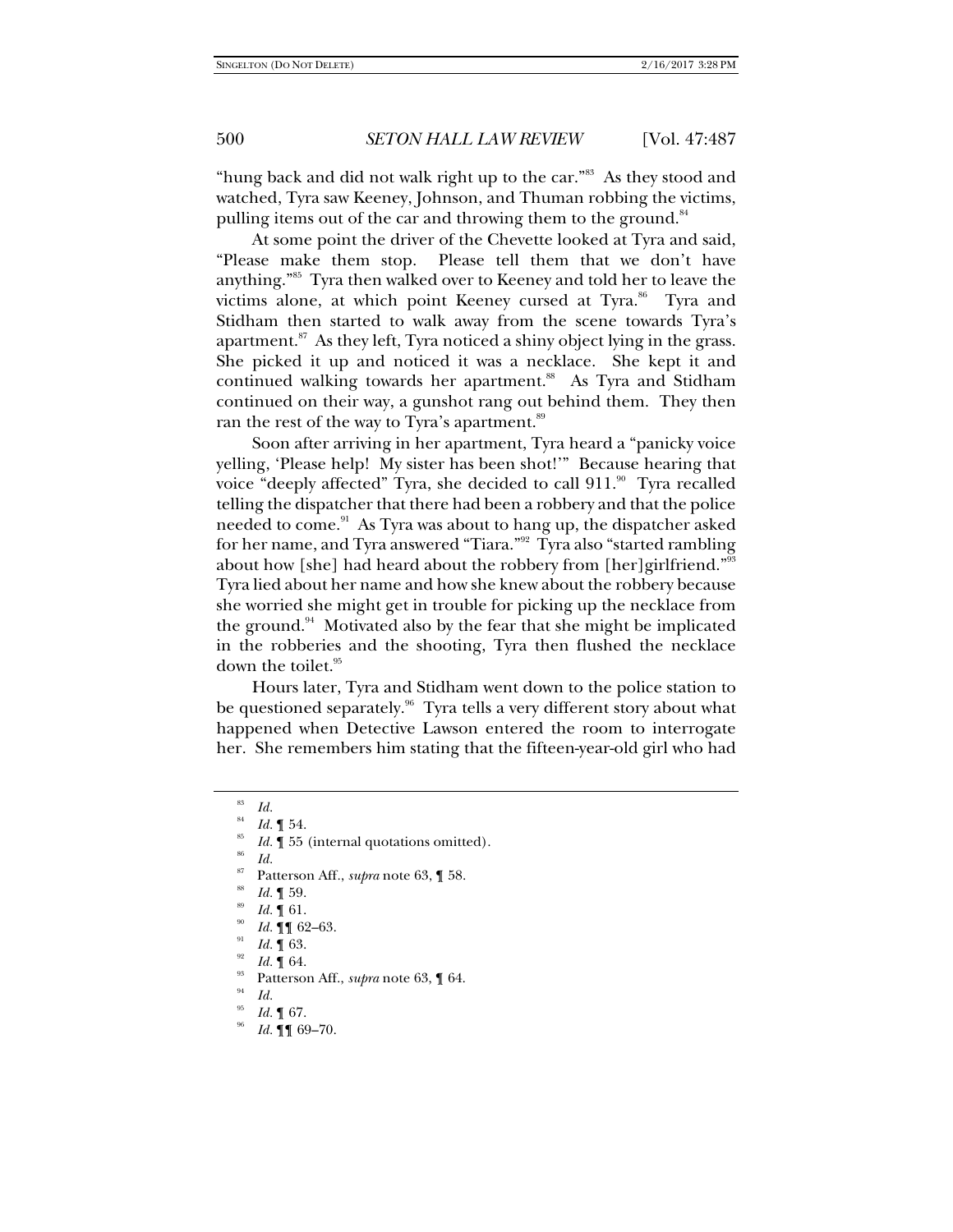been shot was dead and that he knew Tyra had been at the scene.<sup>97</sup> After he asked her what happened, she told him how she and Stidham got to the scene, that she had briefly seen Keeney with a gun shortly before the incident, that she tried to stop the robbery by telling Keeney to leave the victims alone, that she and Stidham then left to go back to Tyra's apartment, that she heard a gunshot, and then called 911 to get help for the shooting victim.<sup>98</sup> Tyra did not tell him about picking up the necklace from the ground at that point because she was afraid she would get in trouble for it.<sup>99</sup>

After Tyra finished, Detective Lawson began yelling at her, telling her she was a "fucking liar," and that she was going to spend the rest of her life in prison for murdering a fifteen-year-old girl.<sup>100</sup> Tyra kept insisting that she had not hurt anyone, and Detective Lawson continued screaming at her. $101$  None of this portion of the interrogation was recorded.<sup>102</sup>

According to Tyra, Detective Lawson then told her he was booking her for murder and escorted her from the room.<sup>103</sup> As they walked, they came to an area where a detective's car was parked; inside was Stidham.<sup>104</sup> Detective Lawson then pointed to Stidham and said, "Look. There's your friend. She's going home."<sup>105</sup> Tyra then asked, "Why is she going home and I'm not?"<sup>106</sup> Detective Lawson answered, "Because she helped us. She gave us a videotaped statement."<sup>107</sup> Tyra then exclaimed, "I'll give you a videotaped statement."108 But Detective Lawson responded, "You don't have anything to tell me. You denied doing anything wrong."109 Tyra shot back, "I had a necklace."110 Tyra, who had no prior criminal record, $111$  believed naïvely that Detective Lawson would let her go home if she gave a videotaped statement

102  $\frac{102}{103}$  *Id.* 1 78.

- <sup>103</sup> *Id.* ¶ 79.<br><sup>104</sup> *Id.* ¶ 80.
- 
- <sup>105</sup> Patterson Aff., *supra* note 63, **[**80.
- $\frac{106}{107}$  *Id.* 1 81.
- *Id.*
- 108  $\frac{108}{109}$  *Id.* 1 82.
- *Id.*
- 110  $\frac{110}{111}$  *Id.*

<sup>97</sup> *Id.* 1 71.<br>*Id.* 11 73–74.

<sup>&</sup>lt;sup>99</sup> Patterson Aff., *supra* note 63, ¶ 76.<br><sup>100</sup> *Id.* ¶ 77.<br>*Id. Id.* 

Montgomery Cty. Adult Prob. Dep't Social History Questionnaire for Tyra Patterson 3 (undated) (on file with author).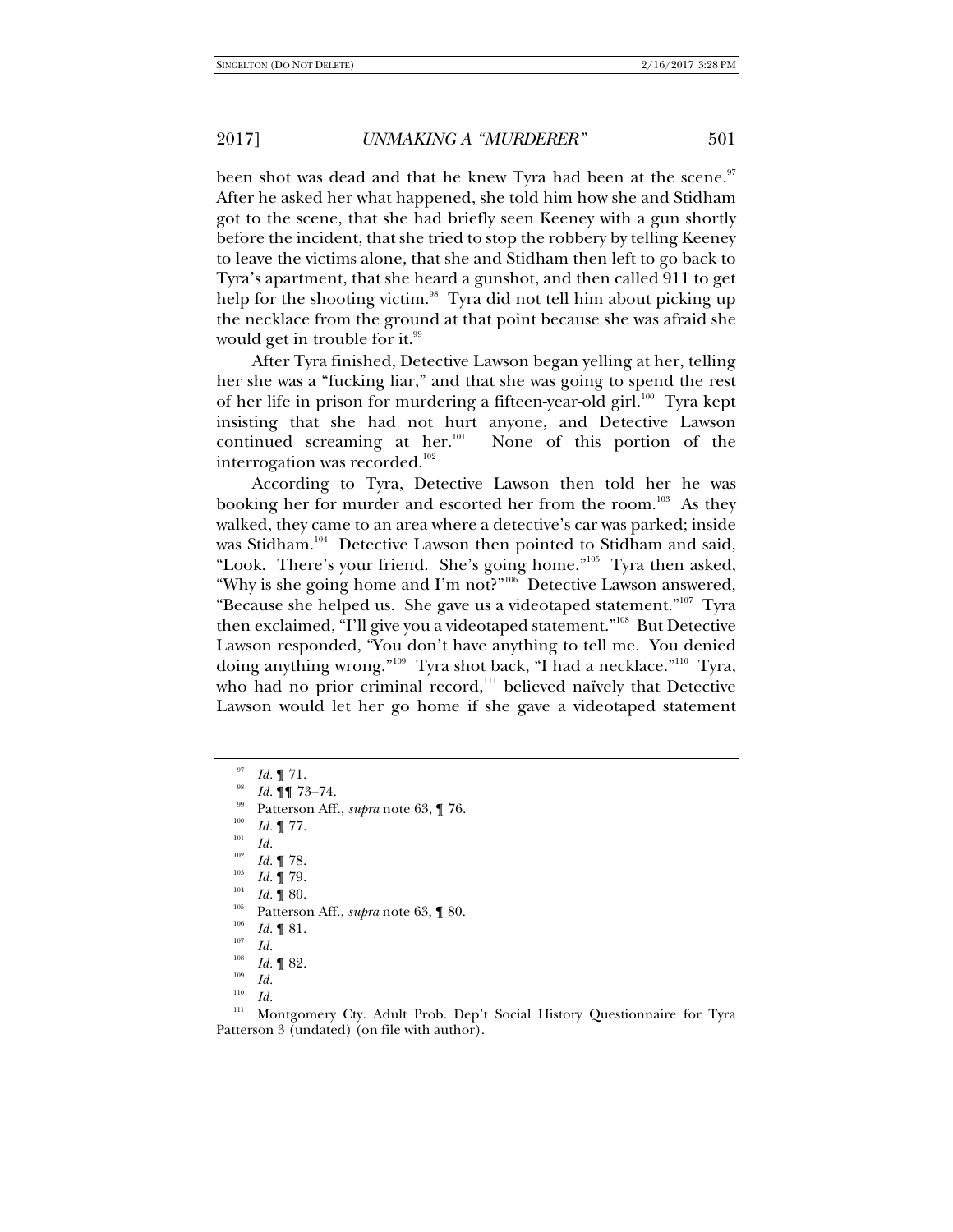about the necklace.<sup>112</sup>

Detective Lawson then took Tyra back into the interrogation room.<sup>113</sup> He did not turn on the video recorder initially but instead asked Tyra to tell him about the necklace.<sup>114</sup> Tyra then stated that she picked up the necklace from the ground as she and Stidham walked back to Tyra's apartment.<sup>115</sup> When Tyra finished, Detective Lawson yelled, "We know you snatched that necklace from one of the girls in the car!"116 Tyra insisted that she was telling the truth about the necklace but Lawson refused to believe her.<sup>117</sup> Detective Lawson then told Tyra that she would spend the rest of her life in prison if she was convicted of murder, and that "it would be better to admit to ripping the necklace from one of the victims . . . rather than going down for murder."118 Although Tyra says she did not want to admit to something she did not do, she also did not want to spend the rest of her life in prison and wanted to go home.<sup>119</sup> She decided to tell Detective Lawson that she grabbed the necklace from one of the victims even though she still maintains she picked the necklace up from the ground.<sup>120</sup>

Detective Lawson and Tyra then practiced off-camera what she would say about the necklace, with Detective Lawson instructing her at one point to use her hands to show how she ripped the necklace from the victim.121 Detective Lawson then took Tyra to another room to give her videotaped statement confessing to robbery.<sup>122</sup> Tyra noticed that once the recording started, Detective Lawson became "a very different man."<sup>123</sup> He no longer yelled or screamed as he had off-camera but was "polite, calm, and kind" during the recording.<sup>124</sup>

Although I believe her, there is no way to prove that Tyra is telling the truth about how Detective Lawson pressured her to falsely confess. Unfortunately, Detective Lawson chose to record only fifteen minutes of an approximately two-hour interrogation.<sup>125</sup> Only Detective Lawson

<sup>118</sup> Patterson Aff., *supra* note 63, ¶ 86.

- $\frac{121}{122}$  *Id.* 1 88.
- *Id.* 123
- 
- 
- <sup>123</sup> *Id.* ¶ 89.<br><sup>124</sup> Patterson Aff., *supra* note 63, ¶ 89.<br><sup>125</sup> Offense Supp. Report of T.G. Lawson, Sept. 22, 1994, at 000138 [hereinafter

<sup>112</sup> <sup>112</sup> *See* Patterson Aff., *supra* note 63, 1 82.

 $\begin{array}{cc} \n\frac{113}{114} & Id. \n\end{array}$  **Id.** 

<sup>115</sup> <sup>115</sup> *Id.* ¶ 84.<br><sup>116</sup> *Id.* ¶ 85.

 $\frac{117}{118}$  *Id.* 

 $\frac{119}{120}$  *Id.* 1 87.

 $I^{120}$  *Id.* [[[ 87–88.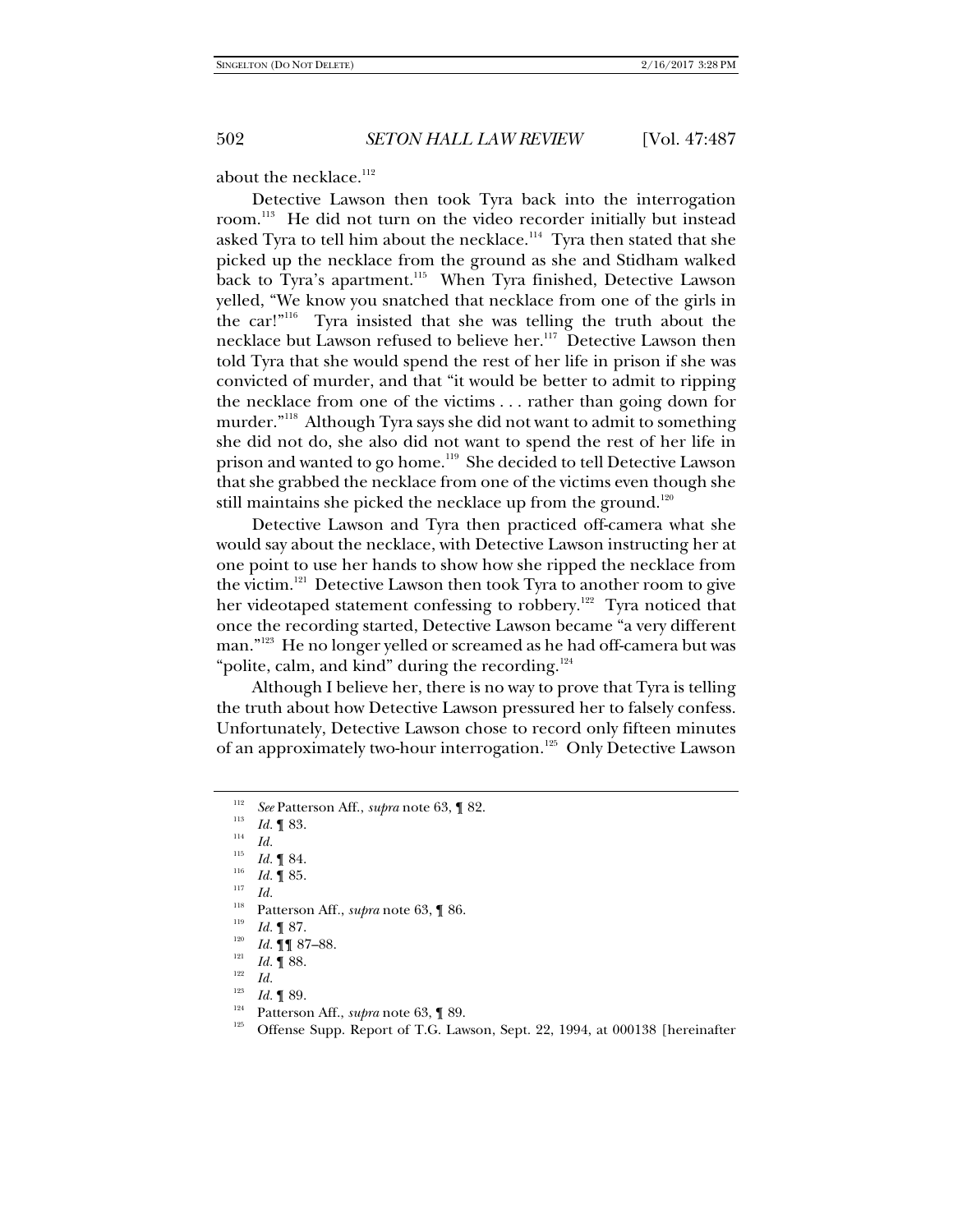and Tyra know what transpired during the questioning.

But through investigation, we were able to corroborate other aspects of Tyra's innocence claim. The corroborating evidence includes the 911 call Tyra made, which the jury never got to hear, victim Holly Lai's testimony from Kellie Johnson's trial that it was Johnson who committed the robbery that Tyra confessed to doing, and statements from three of Tyra's four co-defendants exonerating her.

#### 1. Tyra's 911 Call

At our first meeting, Tyra told me that she had called 911 to get help for the victims shortly after the shooting but that her defense counsel did not introduce the call at trial because she gave a false name. Although the defense file had long been destroyed, I obtained a copy of the 911 recording from the prosecution's file. Upon hearing the call, I believed it would be helpful.

Tyra is heard on the tape asking for the dispatcher to "hurry up" and send help because "I think they got robbed. It was some girls in a car."<sup>126</sup> There were, however, troublesome aspects of the recording. Tyra told the dispatcher her name was "Tiara" and claimed that she had heard about the robbery from a girlfriend.<sup>127</sup> Still, I found it odd that the defense chose not to introduce a recording of the call at her trial. $128$ 

Offense Supp. Report of T.G. Lawson] (indicating that interrogation began at 17:14 hours and ended at 18:57 hours).

*Tyra's 911 Call*, YOUTUBE (July 10, 2013), https://www.youtube.com/watch?v= WTb5hcWUcwE.

 $\frac{127}{128}$  *Id.* 

Citing Ohio Rule of Evidence  $801(D)(2)$ , the state claims that Tyra "may have had to take the stand," because in Ohio, "a party may not introduce their own out of court statement." Letter from Leon Daidone, Assistant Prosecutor, to John R. Kasich, Governor of Ohio 6 (July 3, 2014) (on file with author). Whether Tyra would have had to testify in order to get her 911 call into evidence is beside the point, for this was a case that required Tyra to take the stand and tell the jurors what happened in the interrogation room. The most powerful evidence against Tyra was her confession. *See* Aff. of Sharon Wilson, *In re* Clemency Application of Tyra Patterson, ¶ 4 (June 20, 2013), https://justice4tyra.files.wordpress.com/2013/07/aff-\_wilson.pdf [hereinafter Wilson Aff.] ("The most damning evidence the prosecution presented against Tyra was her videotaped statement."); Aff. of June Ackerman, *In re* Clemency Application of Tyra Patterson, ¶ 5 (June 17, 2013), https://justice4tyra.files.wordpress.com/2013 /07/aff-\_ackerman.pdf [hereinafter Ackerman Aff.] ("The most powerful evidence against Tyra was her videotaped confession."). The defense, however, provided no reason for the jury to believe that Tyra's confession was false. *See* Aff. of Robert Reed, *In re* Clemency Application of Tyra Patterson, ¶ 6 (June 22, 2013), https://justice4tyra.files.wordpress.com/2013/07/aff-\_reed.pdf [hereinafter Reed Aff.] ("[T]he defense did not discuss the confession and did not give us any reason to believe a person would falsely confess to a crime she did not commit."). Without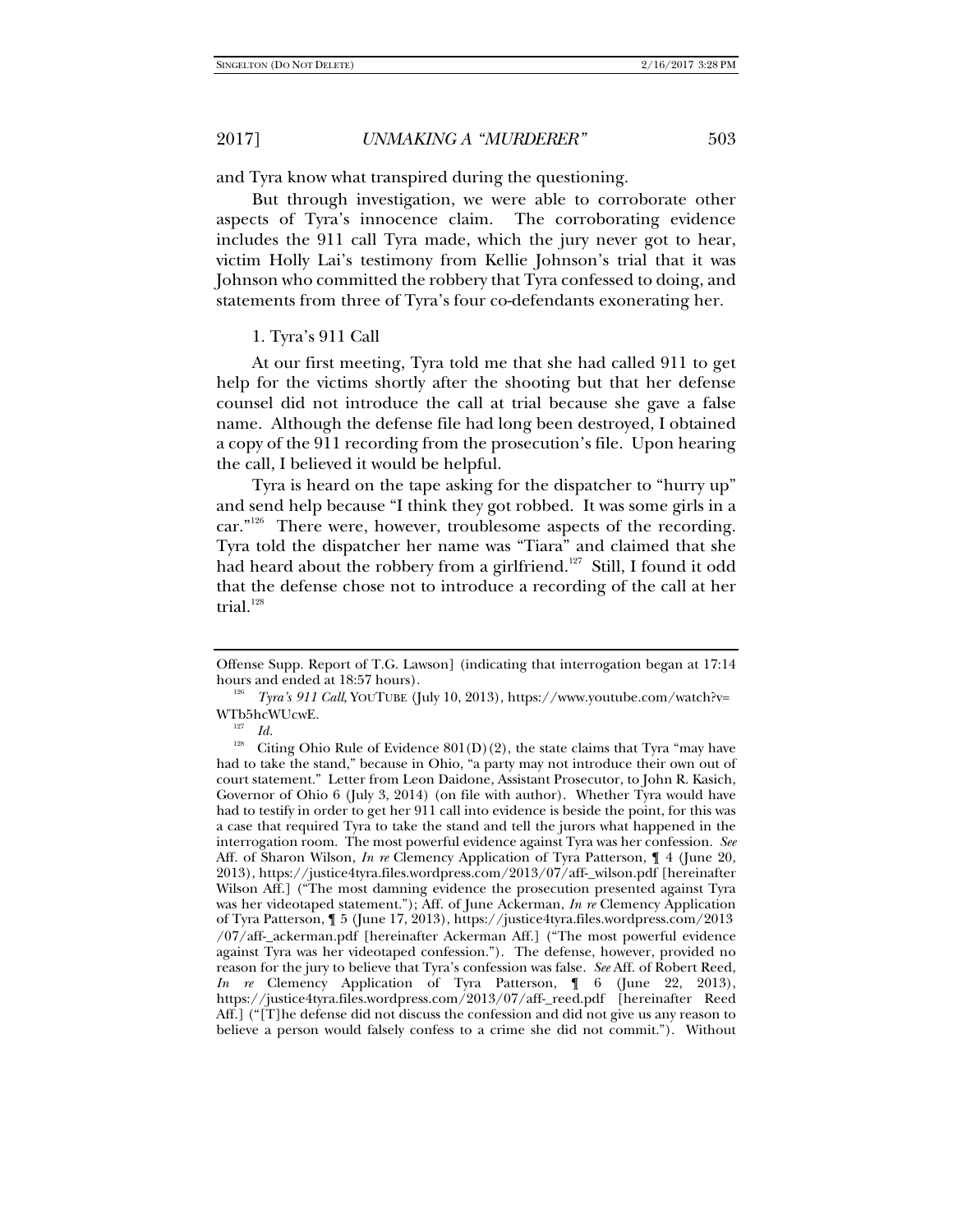Ira Mickenberg, an expert in ineffective assistance of counsel and best practices of trial attorneys in criminal cases, opined that Tyra's call "was powerful evidence . . . that Tyra was not acting in concert with the criminals, but was trying to get police help for the victims."129 According to Mickenberg, the call "also corroborated [Tyra's] contention that the criminals fled together after the shooting, and that [Tyra,] who was not involved with them, called the police from her home." $130$ 

But what about Tyra's false statements to the 911 dispatcher? Did those efforts to shade the truth justify her lawyers' decision not to introduce the call? Mickenberg believed that there were innocent explanations for why Tyra mispronounced her name and lied about how she learned of the crimes, specifically that she may have worried about police questioning and may have even feared reprisals from the actual perpetrators.131 Mickenberg characterized defense counsel's failure to introduce the recording as "inexplicable" because it went "directly to their client's innocence[,] . . . directly refuted the State's claim about Ms. Patterson's intent[,] and cast Ms. Patterson's role in the case in a very favorable light."<sup>132</sup>

The value of the 911 call to Tyra's defense became even clearer after we interviewed six of Tyra's trial jurors, who eventually submitted affidavits in support of Tyra's 2013 clemency application. Each of the six jurors, who heard the call for the first time nearly twenty years after the trial, indicated that had they heard the recording at trial, they likely would not have voted to convict Tyra, even though she lied about some things during the call.<sup>133</sup> Addressing Tyra's giving a false name, Juror Steve Guy said: "I can understand why [Tyra] may have hesitated to identify herself correctly."<sup>134</sup> Regarding Tyra's statement that she heard about the robbery from her friend, Juror Nancy Day stated: "I can understand that Tyra must have been extremely scared while making that 911 call. She was trying to do the right thing, but . . . was

testimony from Tyra that she falsely confessed, her defense was doomed to fail.<br><sup>129</sup> Aff. of Ira Mickenberg, *In re* Clemency Application of Tyra Patterson, ¶ 14 (July

<sup>1, 2013),</sup> https://justice4tyra.files.wordpress.com/2013/07/mickenberg.pdf [hereinafter Mickenberg Aff.].

*Id.*

<sup>131</sup>  $\frac{131}{132}$  *Id.* 15.

 $\frac{132}{133}$  *Id.* 17.

*See* Ackerman Aff., *supra* note 128, ¶ 13; Reed Aff., *supra* note 128, ¶¶ 11, 13; Wilson Aff., *supra* note 128, ¶ 19; Aff. of Clarence New, *In re* Clemency Application of Tyra Patterson, ¶ 14 (June 14, 2013), https://justice4tyra.files.wordpress.com/2013/

<sup>07/</sup>aff-\_new.pdf [hereinafter New Aff.].<br><sup>134</sup> Aff. of Steve Guy, *In re* Clemency Application of Tyra Patterson, ¶ 7 (June 25, 2013), https://justice4tyra.files.wordpress.com/2013/07/aff-\_guy.pdf.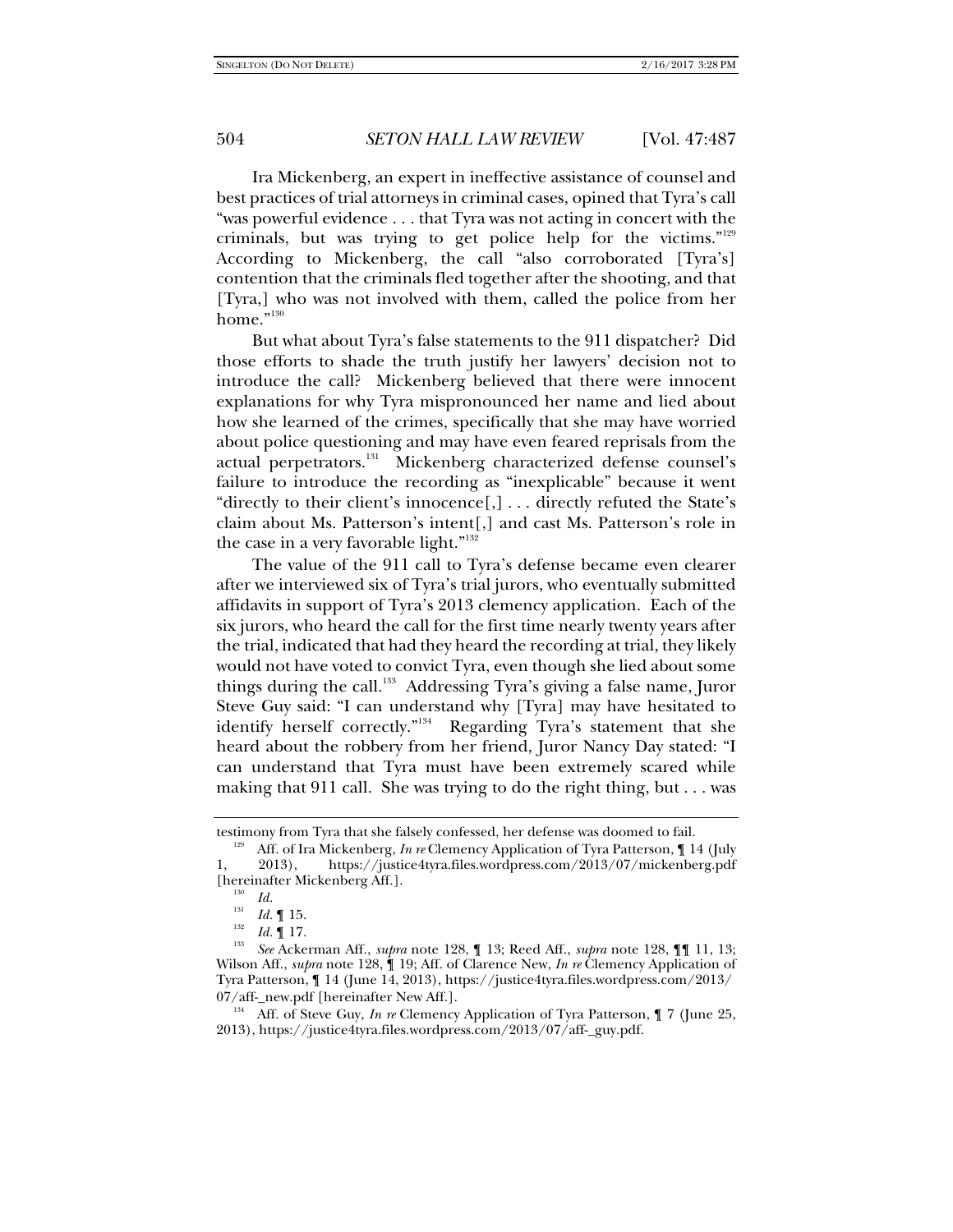scared of being charged with a serious crime."<sup>135</sup>

Finally, it seemed implausible that Tyra was calling 911 to set up an alibi. If that was her motivation, then it made no sense for her to give a false name. If Tyra were trying to construct an alibi, then she would have given her correct name at the beginning of the call, instead of a false name at the end of the call. Juror Clarence New addressed this very point in his affidavit: "The fact that Tyra initially mispronounced her name to the dispatcher only furthers my belief that she was motivated to call 911 out of sincere concern, not to create an alibi for herself."136

#### 2. Holly Lai's Testimony at Kellie Johnson's Trial

During our investigation we obtained the transcript of Holly Lai's testimony at Kellie Johnson's trial. Johnson went to trial in December 1994,<sup>137</sup> nearly one year before Tyra's trial.<sup>138</sup> During Johnson's trial, Holly testified that she saw Johnson "trying to get [the necklace] off of [Candice Brogan] when she was fighting her."<sup>139</sup> When asked a short time later if Holly saw Johnson take the necklace from Candice, Holly answered, "Yes."<sup>140</sup> Holly's testimony at Johnson's trial, if believed, means that Tyra's admission to robbing the necklace was false.<sup>141</sup>

3. The Victims' Initial Statements to the Police

Police Officer T.M. Olmstead, the first officer to arrive at the scene, interviewed victims Holly Lai, Amy and Candice Brogan, and Danielle Jones shortly after the shooting.<sup>142</sup> Olmstead's report

<sup>&</sup>lt;sup>135</sup> Aff. of Nancy Day, *In re* Clemency Application of Tyra Patterson, 1 13 (June 13, 2013), https://justice4tyra.files.wordpress.com/2013/07/aff-\_day.pdf.

<sup>&</sup>lt;sup>136</sup> New Aff., *supra* note 133, ¶ 12.<br><sup>137</sup> Partial Transcript of Record, *In re* Kellie Johnson, Montgomery Cnty. C.P. Ct., Juv. Div. (1994) (Nos. JC-94-6650, JC-94-6651, JC-94-8025) [hereinafter Partial Transcript of Record, *In re* Kellie Johnson].

<sup>&</sup>lt;sup>138</sup> Tyra's trial began on November 27, 1995. *See* Partial Transcript of Record at 58, State v. Patterson, Montgomery Cnty. C.P. Ct. (1995) (No. 94-CR-2753) [hereinafter Partial Transcript of Record].<br><sup>139</sup> Partial Transcript of Record, *In re* Kellie Johnson, *supra* note 137, at 35.<br><sup>140</sup> *Id.* at 36.

<sup>&</sup>lt;sup>141</sup> Holly testified at Johnson's trial that Tyra was "[t]rying to steal things out of the car," but admitted that she "couldn't really see everything [Tyra] did." Partial Transcript of Record, *In re* Kellie Johnson, *supra* note 137, at 146. As will be discussed below, during their initial interviews with the police in the hours after the incident, neither Holly nor any of the victims described the person later identified as Tyra Patterson as committing any criminal acts. Only later, after Tyra confessed, did Holly and the other victims incriminate Tyra.<br><sup>142</sup> Offense Supp. Report of T.M. Olmstead, Sep. 21, 1994, 03:00 hrs, 000102–103

<sup>[</sup>hereinafter Offense Supp. Report of T.M. Olmstead] (on file with author).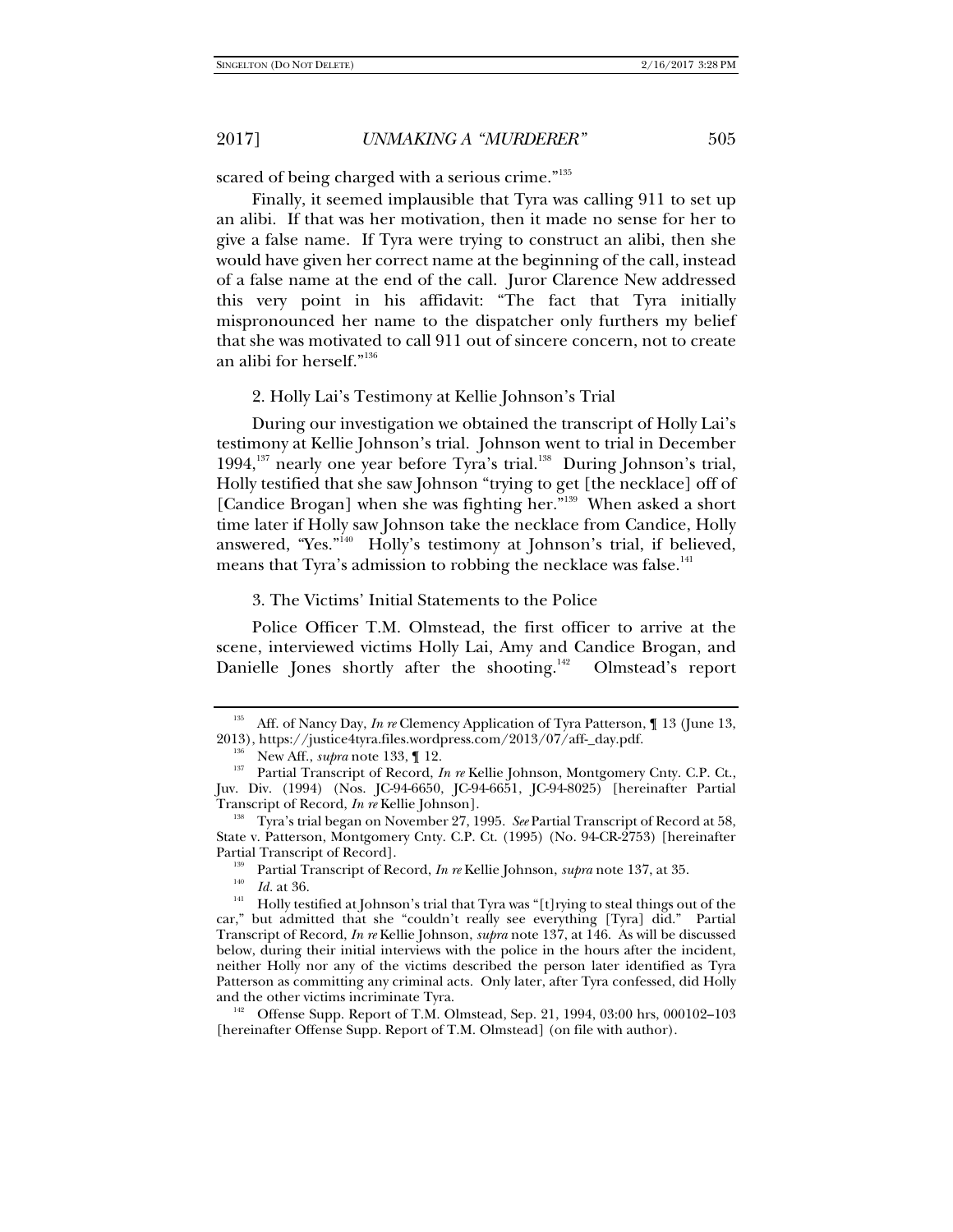describes six suspects. The victims described "Suspect #1" as a black female, approximately nineteen or twenty years old, "light skinned with a frizzy afro haircut, wearing a flowered tank top and no bra." $143$ According to the victims, this person "later produced a small black handgun, possibly a 22 caliber" and shot and killed Michelle Lai.<sup>144</sup> The victims subsequently identified twenty-two-year-old LaShawna Keeney as the shooter.<sup>145</sup>

The victims described "Suspect #2" as an "ugly" white female, with "dark hair, very short, similar to the way a male would cut his hair," with a tattoo of a cross on her arm.<sup>146</sup> During subsequent interviews, the victims told the police that this suspect flirted with Holly."147 This suspect also asked if the girls in the Chevette were on crack and told them to "check it in."148 The victims eventually identified Angie Thuman as the second suspect.<sup>149</sup>

Based on his interview with the victims, Officer Olmstead described "Suspect #3" as a "black girl, with braids."<sup>150</sup> In a separate interview, Danielle Jones further described the black girl with braids as "dark complected." This description fit Kellie Johnson, who was fourteen at the time of her arrest,<sup>151</sup> and who has a dark complexion relative to her four co-defendants.<sup>152</sup>

Officer Olmstead's report lists "Suspect #4" as a "white girl, wearing a green tank top" and sporting "a small cross tattooed on her right bicep."153 But later descriptions by the victims indicate that Suspect  $#2$  and  $#4$  are the same individual: Angela Thuman.<sup>154</sup>

 $\frac{143}{144}$  *Id.* at 000102.

 $\frac{144}{145}$  *Id.* 

<sup>145</sup> Partial Transcript of Record, *supra* note 138, at 463, 476–77, 481 (Nov. 28, 1995) (testimony of Amy Brogan); *id.* at 605, 607 (Nov. 29, 1995) (testimony of Danielle

<sup>&</sup>lt;sup>146</sup> Offense Supp. Report of T.M. Olmstead, *supra* note 142, at 000102.<br><sup>147</sup> Offense Supp. Report of G.L. Engel, Sep. 21, 1994, 18:11 hrs, at 000116 [hereinafter Offense Supp. Report of G.L. Engel] (on file with author) (Danielle Jones interview); *id.* at 000117 (Candice Brogan interview); *id.* at 000119 (Holly Lai interview).<br><sup>148</sup> *Id.* at. 000119.<br><sup>149</sup> Partial Transcript of Record, *supra* note 138, at 475 (testimony of Amy Brogan);

*id.* at 598–600 (testimony of Danielle Jones); *id.* at 700 (testimony of Holly Lai).<br><sup>150</sup> Offense Supp. Report of T.M. Olmstead, *supra* note 142, at 000102.<br><sup>151</sup> Offense Supp. Report of T.G. Lawson, Sep. 22, 1994, 21 file with author).

*See* Video Statements of Kellie Johnson, LaShawna Keeney, Angela Thuman and Tyra Patterson (on file with author). 153 Offense Supp. Report of T.M. Olmstead, *supra* note 142, at 000102. 154 Offense Supp. Report of G.L. Engel, *supra* note 147, at 000116 (Danielle's

Jones's description); *id* at 000117 (Candice Brogan's description); *id.* at 000119 (Holly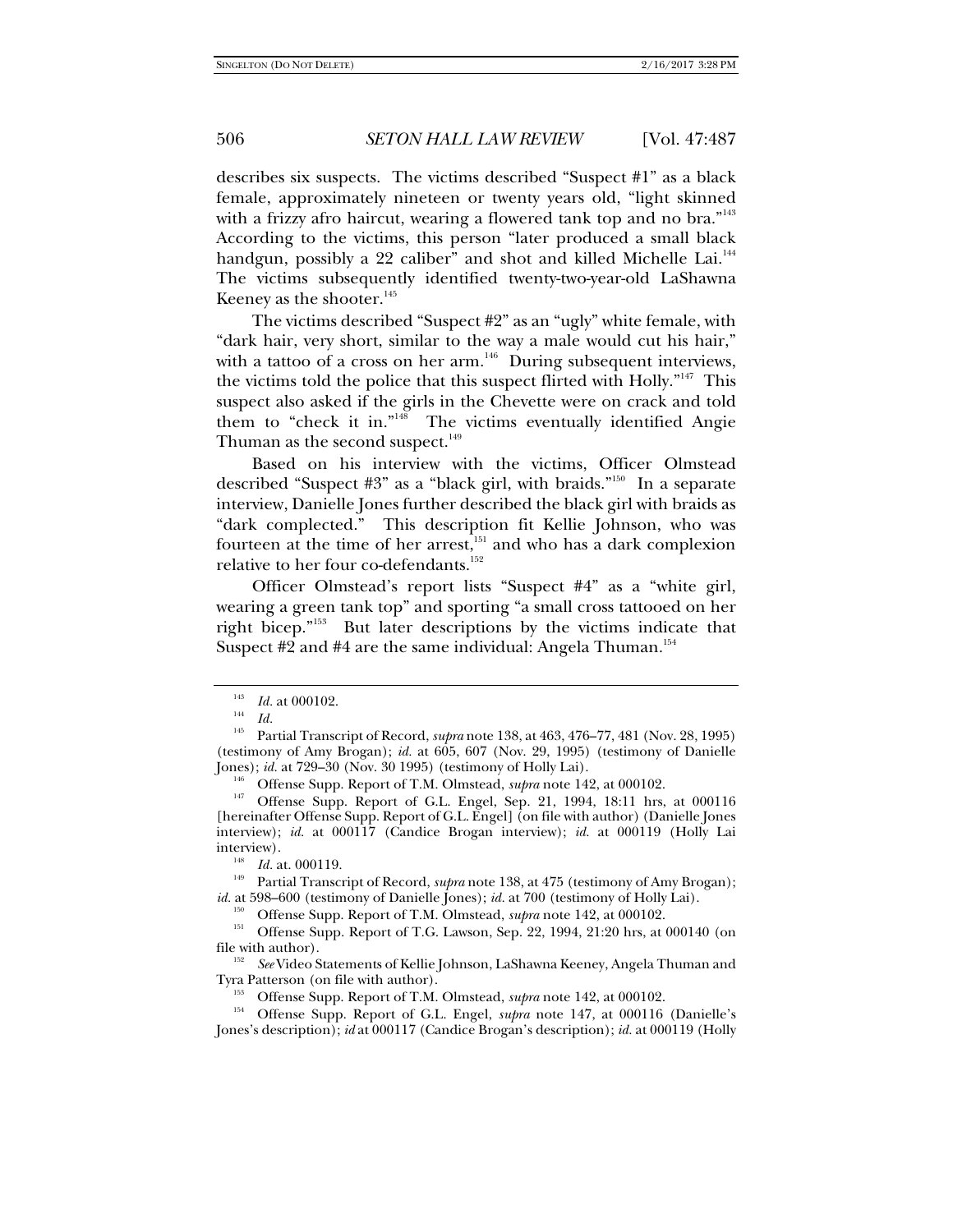The victims described "Suspect #5" as a "skinny black male, wearing no shirt, white sweatpants" with "a large afro type haircut."<sup>155</sup> In separate interviews, each of the victims stated that the shirtless man was walking a pit bull.<sup>156</sup> Three of the four victims reported this man saying "sic 'em Angie" or "get 'em Angie."157 A fourth, Amy Brogan, reported that the shirtless man put the dog in the Chevette and tried to get it to attack her.<sup>158</sup> At trial, victims Danielle Jones and Holly Lai identified Joe Letts as the skinny, tall shirtless man with the pit bull.<sup>159</sup>

Officer Olmstead's report describes a sixth suspect: "an older white female, wearing a pink bathrobe."<sup>160</sup> This individual was Rebecca Stidham, Tyra's friend.<sup>161</sup> The police did not charge Stidham with any crimes.<sup>162</sup>

None of the victims gave a description of any person matching Tyra's when they first spoke to Officer Olmstead at the scene. Hours later, Holly Lai gave a detective the only description of a person who could be Tyra: a black female with a "medium complexion and a medusa type wild hair."163 Holly did not describe what the woman with the "medusa type wild hair" did during the events leading up to Michelle's murder. Additionally, none of the other victims described this person to the police during their separate interviews with

description). 159 Partial Transcript of Record, *supra* note 138, at 612 (testimony of Danielle

Jones); *id.* at 698 (testimony of Holly Lai).<br><sup>160</sup> Offense Supp. Report of T.M. Olmstead, *supra* note 142, at 000102.<br><sup>161</sup> Patterson Aff., *supra* note 63, ¶ 39 (describing Rebecca as wearing a robe).

<sup>162</sup> Wes Hills, *Girl Too Young to Be Tried as Adult*, DAYTON DAILY NEWS, Dec. 7, 1994 (listing Kellie Johnson, Joseph Letts, Angela Thuman, LaShawna Keeney, and Tyra Patterson as the five people charged with aggravated murder and aggravated robbery in connection with the incident on September 20, 1994). 163 Offense Supp. Report of G.L. Engel, *supra* note 147, at 000119.

Lai's description); Offense Supp. Report of T.G. Lawson, *supra* note 125, at 000134

<sup>&</sup>lt;sup>155</sup> Offense Supp. Report of T.M. Olmstead, *supra* note 142, at 000103.<br><sup>156</sup> Offense Supp. Report of G.L. Engel, *supra* note 147, at 000116 (Danielle's Jones's description); *id.* at 000117 (Candice Brogan's description); *id.* at 000119 (Holly Lai's description); Offense Supp. Report of T.G. Lawson, *supra* note 125, at 000134 (Amy Brogan's description). 157 Offense Supp. Report of G.L. Engel, *supra* note 147, at 000116 (Danielle's

Jones's description); *id.* at 000117 (Candice Brogan's description); *id.* at 000119 (Holly Lai's description). 158 Offense Supp. Report of T.G. Lawson, *supra* note 125, at 000134 (Amy Brogan's

Additionally, as evidenced by a recent video statement, Rebecca is a white female. Ed Pilkington & Laurence Mathieu, *The Injustice System: A Tale of Two Tyras*, THE GUARDIAN (Jan. 14, 2016), http://www.theguardian.com/us-news/ng-interactive/2016/jan/14/ the-injustice-system-us-prisons-tyra-patterson-michelle-lai-dayton-ohio-montgomery-<br>county [hereinafter Pilkington & Mathieu, Part One].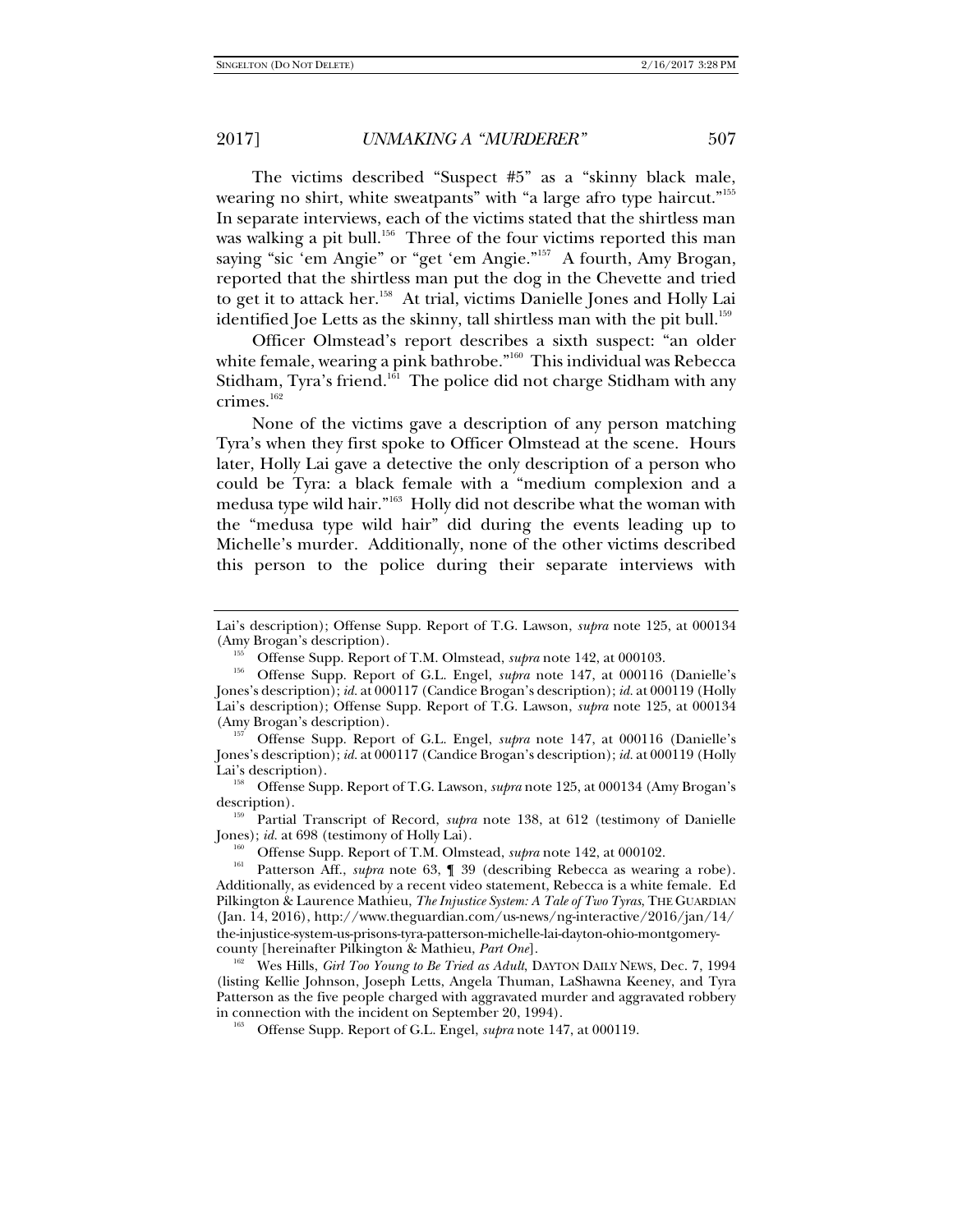detectives. Although three of the four victims did select Tyra's photo as a person who had been at the scene, $164$  there are no statements in any of the police reports or detective notes describing specifically what Tyra did during the incident.<sup>165</sup>

In sum, the fact that the victims did not attribute any criminal wrongdoing to Tyra in their initial statements to the police conflicts with their subsequent testimony at trial that Tyra actively participated in the robberies and urged Keeney to shoot Michelle Lai.<sup>166</sup> The absence of any mention of the role played by the black female with a "medium complexion and a medusa type wild hair," if indeed that person was Tyra, bolsters Tyra's assertion that she did not rob the victims and had left the crime scene by the time of the shooting.

4. The Statements of Tyra's Co-defendants and Witnesses

During our investigation, I interviewed each of Tyra's codefendants. Three of them—Keeney, Johnson, and Letts—gave sworn affidavits supporting Tyra's innocence claim. Thuman declined to give an affidavit, citing her concern that doing so might jeopardize her opportunity to obtain parole.167 All four took polygraphs, which corroborated the key components of Tyra's version of events. We also interviewed Tyra's friend, Rebecca Stidham, who was also polygraphed, and witness, Aaron Moten, who was not polygraphed. I also reviewed the prior statements these individuals gave to the police when questioned shortly after Michelle was killed to determine to what extent they were inconsistent with their more recent statements.

<sup>164</sup> Partial Transcript of Record, *supra* note 138, at 484 (testimony of Amy Brogan) (discussing out-of-court identification of Tyra Patterson); *id.* at 602–03 (testimony of

<sup>&</sup>lt;sup>165</sup> When she identified Tyra from a photo spread, Amy Brogan said nothing about what role Tyra played in the events. Offense Supp. Report of T.G. Lawson, *supra* note 125. The police records indicate that when Danielle Jones and Holly Lai selected Tyra's photograph from a photo array on the evening of September 20, 1994, they each identified her as "one of the individuals at the vehicle." Undated Portion of Offense. Supp. Report, Bates No. 000121 (on file with author). Both Holly and Danielle also selected Rebecca Stidham's photograph from a photo array as one of the people "at the vehicle." *Id.* However, as discussed earlier, Stidham was never charged.

<sup>&</sup>lt;sup>166</sup> See notes 145–161, 163–165 and accompanying text. *But see* State v. Patterson, No. 15699, 1997 WL 216576, at \*1 (Ohio Ct. App. May 2, 1997).

I met with Thuman to have her sign an affidavit based on our previous conversations. That's when she declined to sign based on her fear that the Parole Board would not release her if she did. The draft affidavit is on file with the author.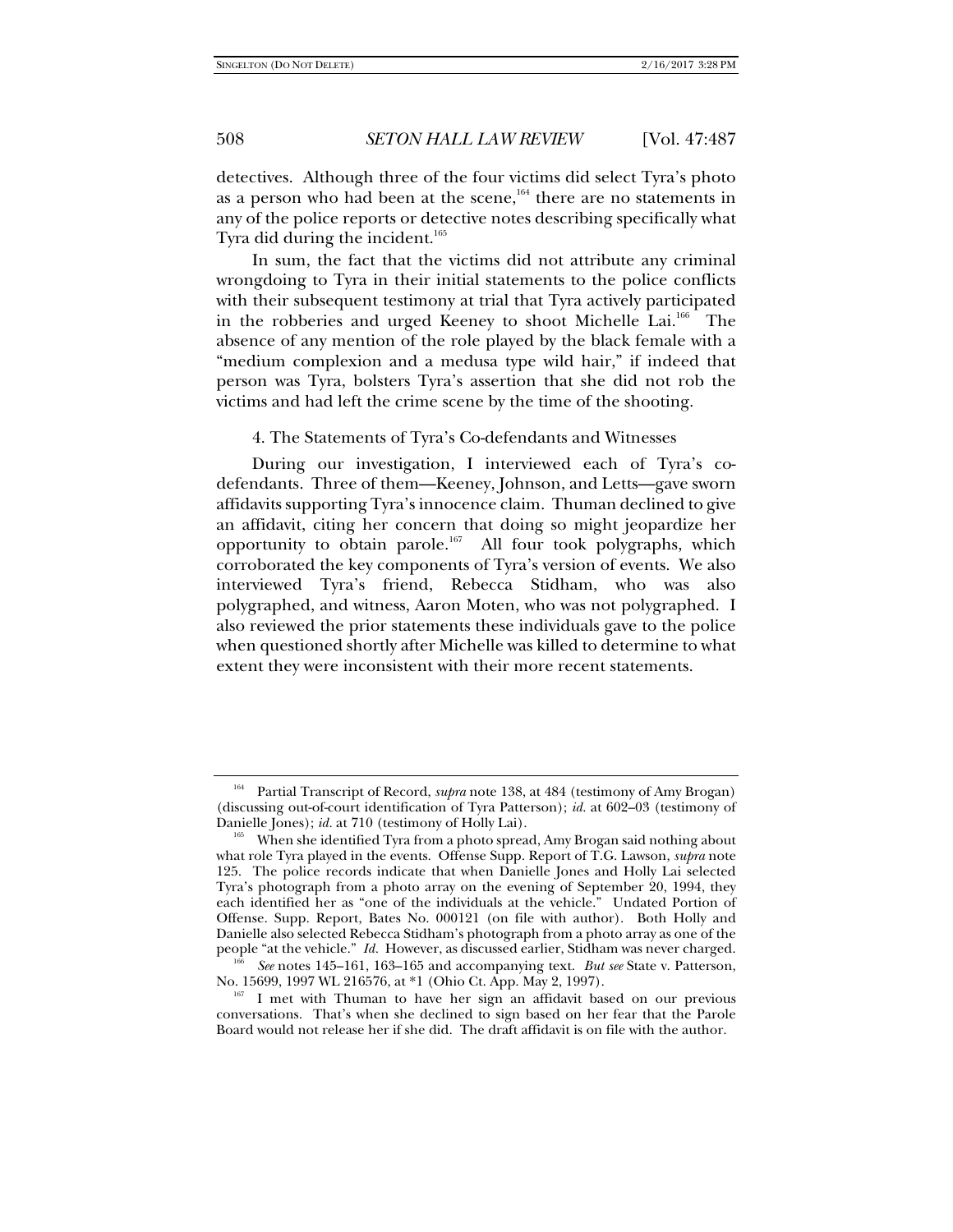a. LaShawna Keeney's Statements

In her affidavit, Keeney acknowledged shooting and killing Michelle Lai.<sup>168</sup> At the time of the incident, Keeney, Letts and Thuman lived together at Thuman's apartment, where Johnson and Moten "sometimes stayed."169 Keeney was not friends with Tyra and did not socialize with her.<sup>170</sup> She actually admitted being jealous of Tyra after hearing that Letts had been spending time at Tyra's smoking marijuana. $171$  As evidence of her jealousy and dislike of Tyra, Keeney, armed with a gun, arrived at Tyra's apartment a few hours before the robbery to confront her.<sup>172</sup> Keeney left with Letts and later argued with  $him.<sup>173</sup>$ 

According to Keeney, "Tyra and her friend did not reach into the car to take anything and did not participate in the robbery in any way."<sup>174</sup> Rather than participating in the robbery, "Tyra actually tried to stop [it]. She walked up to me and told me to leave the victims alone."175 However, Keeney ignored Tyra's plea to stop and "kept doing what [she] was doing" as Tyra and Rebecca walked away.<sup>176</sup> After shooting Michelle Lai, Keeney fled with Johnson, Thuman, Letts, and Moten to a motel.<sup>177</sup>

During her polygraph examination, Keeney answered "yes" when asked whether Tyra tried to stop the robbery; "no" when asked if Tyra snatched a necklace from any of the victims; "no" when asked if Tyra participated in the robbery; and "no" when asked if Tyra assaulted any of the victims.178 The two polygraph examiners who conducted Keeney's examination concluded that she told the truth in answering those four questions. $179$ 

When interviewed by the police after her arrest, however, Keeney

177

<sup>&</sup>lt;sup>168</sup> Aff. of LaShawna Keeney, *In re* Clemency Application of Tyra Patterson, 13 (June 26, 2013) (on file with author) [hereinafter Keeney Aff.].<br>  $Id. \P$  6.

 $\frac{109}{170}$  *Id.* 16.

 $\frac{170}{171}$  *Id.* 1 7.

 $\frac{171}{172}$  *Id.* 

 $\begin{array}{cc} \n\frac{172}{173} & Id. \n\end{array}$  **Id.**  $\begin{array}{cc} \n\frac{173}{174} & \text{I} & \n\end{array}$ 

<sup>&</sup>lt;sup>174</sup> Keeney Aff., *supra* note 168, ¶ 13.

 $\frac{175}{176}$  *Id.* 14.

*Id.* 

<sup>&</sup>lt;sup>177</sup> Id. ¶ 16.<br><sup>178</sup> Report from Frank Smith & Donald Clark, Ohio Polygraph & Assocs. and Clark-Dye & Assocs., on Polygraph Examination Report of LaShawna Keeney to author (Dec. 21, 2012),

https://justice4tyra.files.wordpress.com/2013/07/polygraph\_lashawna.pdf. *Id.* at 2.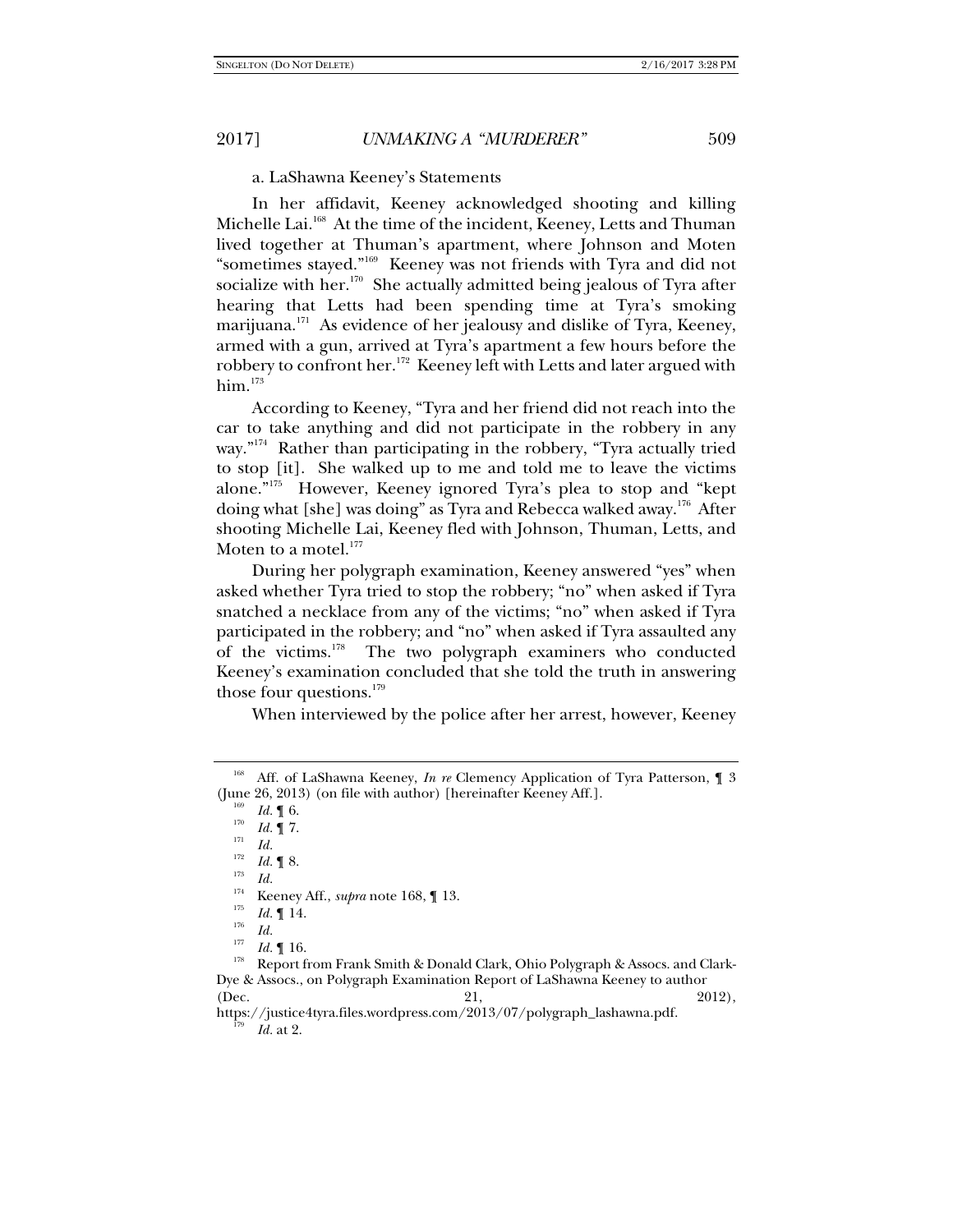made statements arguably implicating Tyra in the crimes. One report notes:

[Keeney] stated she had questions about her coat, money and her two friends Tyra and Moe. She stated she was curious why Moe had not been charged, since Moe had given her the gun and I asked her when he had given her the gun and she stated right after he had shot himself two days before. She stated that Tyra's friend, that being Rebecca [Stidham] had just as much to do with it as Tyra. I asked what if anything Rebecca [Stidham] had stolen. She stated nothing that she [k]new of but she was up at the car. $180$ 

Another report states that "Keeney was shown the photo spread of Patterson and at 1358 hrs identified Patterson as the bi-racial female she had described as being involved as well."<sup>181</sup>

The meaning of Keeney's alleged statement that Stidham "had just as much to do with it as Tyra" is unclear. One interpretation is that Keeney was saying that both Tyra and Stidham were involved in the robbery. Perhaps a more plausible interpretation, however, is that Keeney believed it unfair to charge Tyra and not Stidham since they both played the same role—i.e., that they were both up at the car but did not participate in the robbery. The latter interpretation is consistent with the fact that Stidham was not charged.

Additionally, Keeney's identification of Tyra as being "involved" as indicated in the police report is ambiguous. First, given Keeney's statement that Stidham should have been charged, it is unclear whether Keeney would consider anyone who was up at the car as "involved" even if that person did not participate in the robbery. Second, it is not even clear that Keeney used the word "involved," since the word was not included within quotation marks in the police report. This leaves open the possibility that "involved" is the detective's word, not Keeney's. In fact, the notes contain one very clear example of a detective using words Keeney likely did not speak. Specifically, a portion of a police report reads: "[Keeney] stated she had questions about her coat, money and her two friends Tyra and Moe."182 Although Keeney was friends with Johnson, Thuman, Letts, and Moten,<sup>183</sup> she was not friends with Tyra.<sup>184</sup> Rather than Keeney using the word "friends"

<sup>&</sup>lt;sup>180</sup> Offense Supp. Report of T.G. Lawson, *supra* note 125, at 000112.<br>
Undated Portion of Offense Supp. Report, *supra* note 165.<br>
<sup>182</sup> Offense Supp. Report of T.G. Lawson, *supra* note 125.<br>
Keeney was Letts's girlfri Moten. Kenney Aff., *supra* note 168, 16.

*Id.* ¶ 7; Aff. of Kellie Johnson, *In re* Clemency Application of Tyra Patterson, ¶¶ 5–6 (June 23, 2013) [hereinafter Johnson Aff.] (on file with author); Aff. of Joe Letts,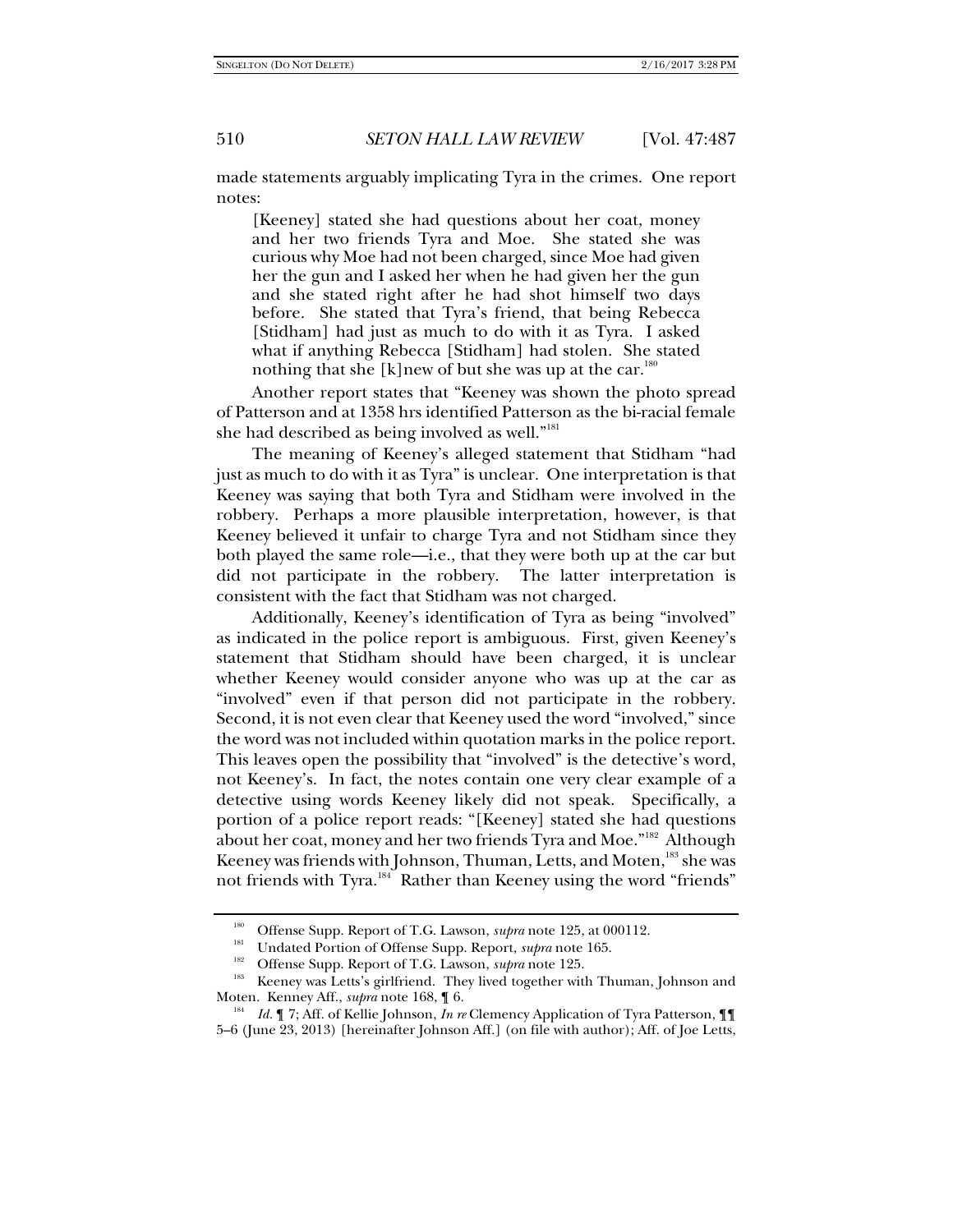to describe her relationship with Tyra, it is more likely that the police simply assumed that Tyra and Keeney were friends.

b. Kellie Johnson's Statements

Kellie Johnson had not met Tyra before the night of the shooting.<sup>185</sup> Johnson is "positive" that Tyra "did not take anything from the car and did not punch or fight with any of the victims."186 In her affidavit, Johnson states that Tyra "did not participate in the robberies, tried to stop what was happening, and was walking away when the shot was fired."<sup>187</sup> Explaining why she was able to remember that Tyra was not involved, Johnson said: "The reason I am able to remember after all these years what Tyra did or didn't do the night Michelle got murdered is because it is hard to forget when someone is convicted and locked up for something she didn't do."<sup>188</sup>

During her polygraph, Johnson answered "yes" when asked if Tyra and Stidham had left the scene when Michelle was shot; "no" when asked if Tyra grabbed a necklace from anyone in the Chevette; "no" to the question, "Did Tyra participate in the robbery of the victims in the Chevette"; and "yes" when asked whether Tyra tried to stop the robbery "by telling the shooter to leave the girls alone."189 The examiner concluded "no deception indicated" on Johnson's answers to the questions.<sup>190</sup>

During her police interrogation, however, Johnson accused Tyra of participating in the robbery. Specifically, during her videotaped statement, she told the detective that Tyra approached the car with Keeney and asked the girls if they had money.<sup>191</sup> But no one else involved in the case, neither the surviving victims nor any of the other co-defendants, described Tyra walking up to the car with Keeney. Instead, all of the witnesses who gave information to police about how the incident started say that it was Thuman, Johnson, and Keeney who

*In re* Clemency Application of Tyra Patterson, ¶ 8 (June 2013) [hereinafter Letts Aff.] (on file with author); Aff. of Aaron Moten, *In re* Clemency Application of Tyra Patterson,  $\P$  7 (June 27, 2013) [hereinafter Moten Aff.] (on file with author).<br><sup>185</sup> Johnson Aff., *supra* note 184,  $\P$  6.<br><sup>186</sup> *L*J  $\P$  17

 $\frac{186}{187}$  *Id.* 17.

 $\frac{187}{188}$  *Id.* 1 23.

 $\frac{188}{189}$  *Id.* 

Report from Robert L. Patterson, Tri-State Polygraph Assocs., Inc., on Polygraph Examination Report of Kellie N. Johnson to author (Dec. 20, 2012),

https://justice4tyra.files.wordpress.com/2013/07/polygraph\_kellie.pdf.<br><sup>190</sup> *Id.* at 2. Videotaped Statement of Kellie Johnson (Sept. 22, 1994) (on file with author).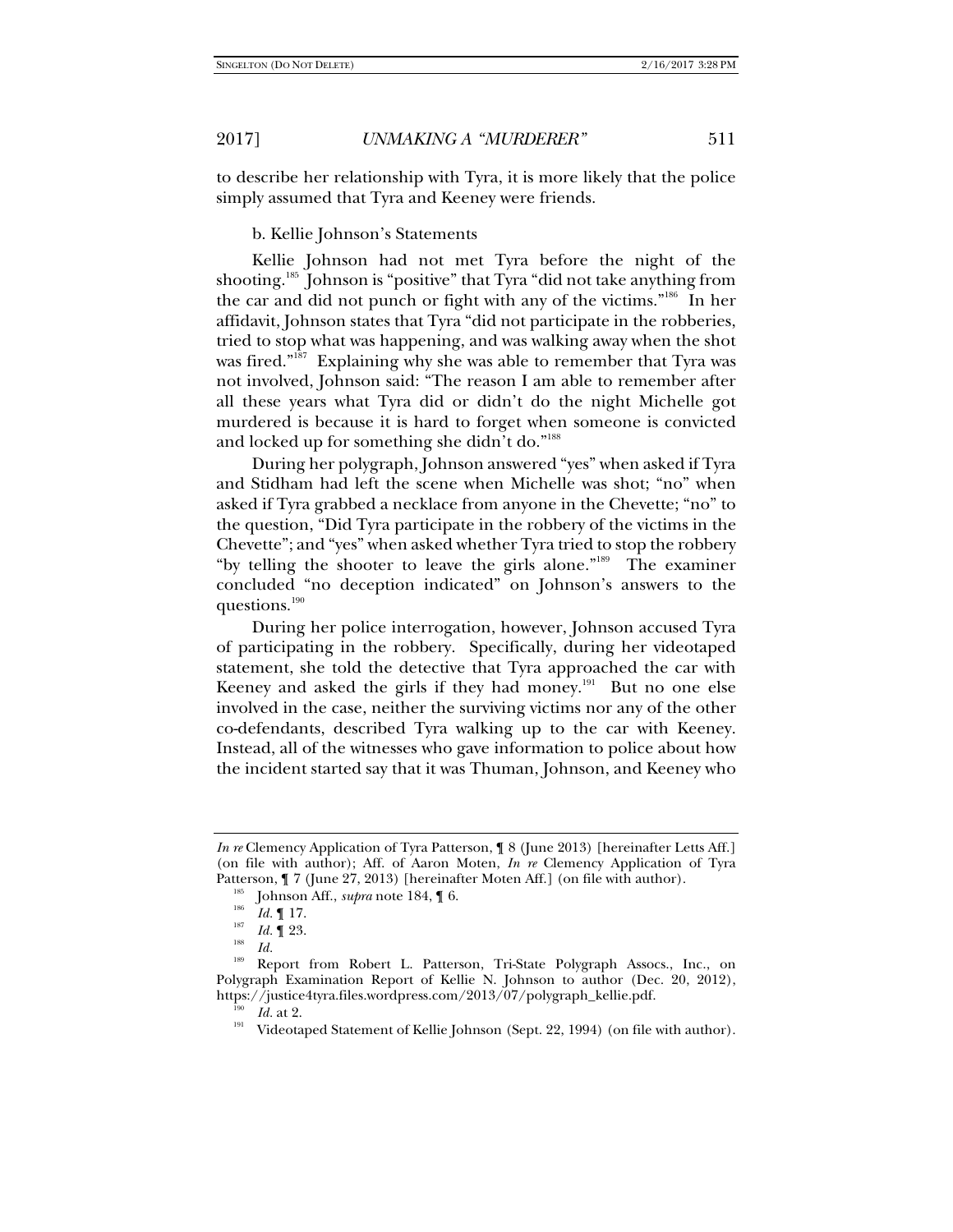were the first three to approach the Chevette. $192$ 

In her affidavit, Johnson admitted lying to the police about Tyra's role.<sup>193</sup> Johnson explained: "I . . . lied when I told the police that Tyra approached the car with LaShawna and asked the girls in the Chevette if they had any money or anything. I lied about Tyra because I wanted to shift responsibility and blame away from myself."<sup>194</sup>

# c. Joe Letts's Statements

In his affidavit, Joe Letts described how Keeney, Johnson, and Thuman instigated the robbery and "started fighting and punching the girls in the car."195 What Letts did not see is Tyra participating in the robbery: "At no point did I see Tyra touch the Chevette or take anything out of the car. I never saw her act aggressively toward the girls."196 To the contrary, Letts remembered "seeing Tyra and Becca start walking away. Not too long after that, I heard the gun go off after hearing Kellie say 'she hit me, she hit me' and LaShawna say, 'you hit my friend!'"<sup>197</sup> Letts, who had not spoken with Tyra since the Letts, who had not spoken with Tyra since the incident,<sup>198</sup> concluded his affidavit by saying, "I don't think that it's fair that Tyra's in prison. She never hung out with Kellie, Angie or LaShawna, and she was in no way involved in the shooting death of Michelle Lai."199

During his polygraph examination, Letts answered "no" to the following questions: "Did you personally see Tyra participate in the robbery of the occupants of the Chevette?"; "Did Tyra plan the robbery of the occupants of the Chevette?"; "Did you witness Tyra take a necklace or any other items from anyone in the Chevette?"; "Did Tyra leave the shooting in Aarons [sic] car?"<sup>200</sup> The examiner concluded

<sup>&</sup>lt;sup>192</sup> Partial Transcript of Record, *supra* note 138, at 459–63, 474–75 (testimony of Amy Brogan) (identifying Thuman and Keeney as the first two people at the Chevette); *id.* at 598–601 (testimony of Danielle Jones) (identifying Thuman and Keeney as the first two people at the Chevette); *id.* at 700–01 (testimony of Holly Lai) (identifying Thuman and Johnson as the first two people at the Chevette); Offense Supp. Report of G.L. Engel, *supra* note 147, at 000131 (documenting Thuman's statement that she approached the Chevette with Johnson). *See also* Partial Offense Supp. Report, Bates No. 000142 (Sept. 22, 1994) (on file with author) (documenting Letts's statement that Keeney and Thuman committed the robbery).<br><sup>193</sup> Johnson Aff., *supra* note 184, ¶ 21.<br><sup>194</sup> Le<sup>II</sup> 21: *see alse* Offense Supp. Peppert of

*Id.* ¶ 21; *see also* Offense Supp. Report of T.G. Lawson, *supra* note 125, at 000112 (documenting Keeney's statement that "Kelly was doing most of the beating").<br><sup>195</sup> Letts Aff., *supra* note 184,  $\P\P$  17–18.

 $\frac{196}{197}$  *Id.* 19.

<sup>&</sup>lt;sup>197</sup> *Id.*  $\P$  18.<br><sup>198</sup> *Id.*  $\P$  22.

<sup>&</sup>lt;sup>199</sup> *Id.* **[** 23. **199** *Id.* **[** 23. 200 Report from James L. Hammes L. Hammes Polygraph Inc., on Polygraph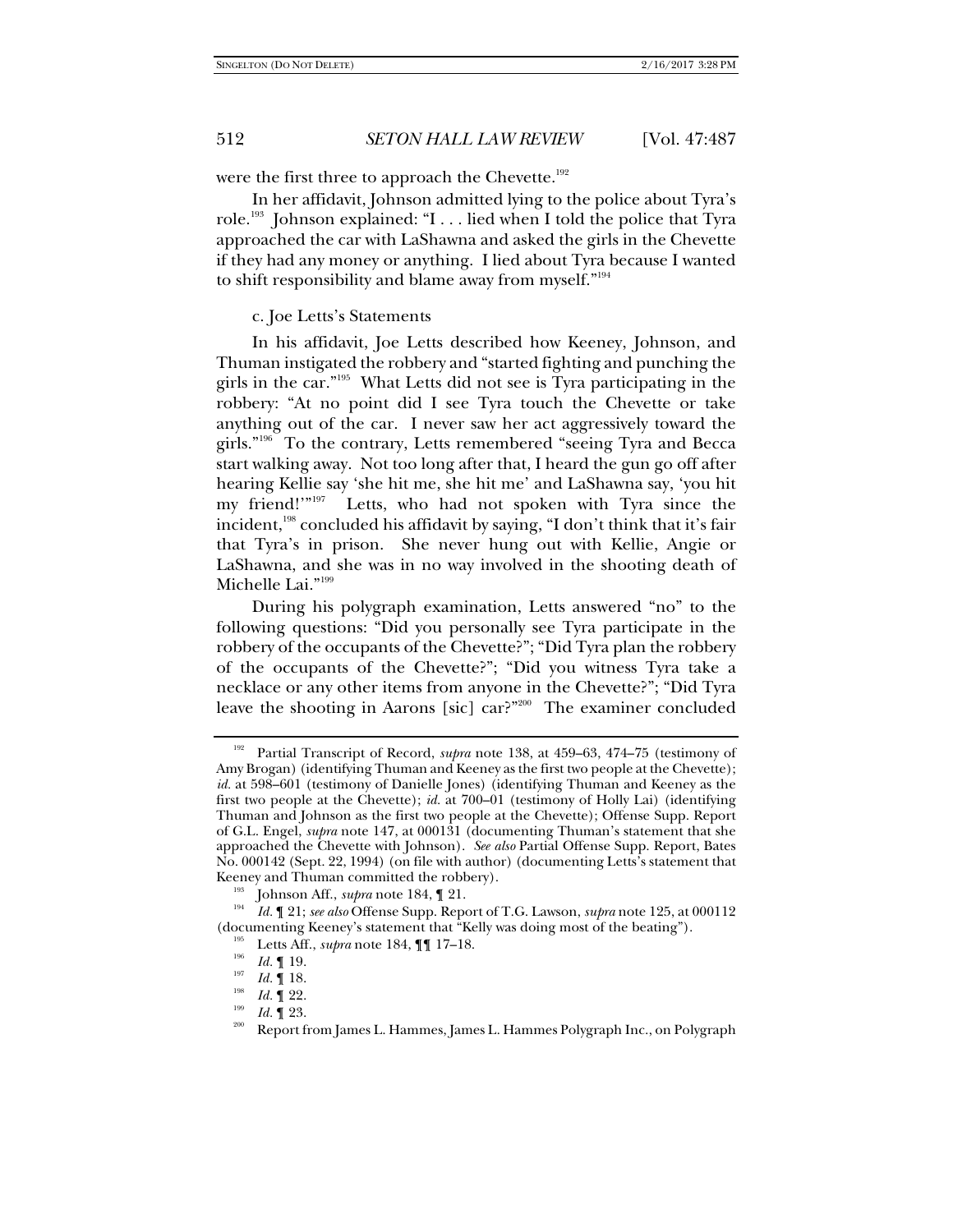that Letts's answers to the questions were truthful.<sup>201</sup>

Letts made no statements incriminating Tyra. After making a brief oral statement denying that he put the pit bull in the Chevette and claiming that Keeney and Thuman had robbed the victims, Letts refused to answer any additional questions without a lawyer.<sup>202</sup>

#### d. Angela Thuman's Statements

Angela Thuman declined to submit an affidavit supporting clemency for Tyra. But Thuman did agree to be polygraphed. During her examination, Thuman answered "yes" when asked whether Tyra tried to pull her away from the victims' car during the robbery; "no" when asked whether Tyra left the scene of the shooting with Keeney, Johnson, Letts, and Moten; and "no" when asked whether Tyra was friends with Thuman, Keeney, and Johnson.<sup>203</sup> The examiner concluded that Thuman's responses to those questions were truthful.<sup>204</sup>

In 1994, during her police interviews, Thuman allegedly made oral statements incriminating Tyra. Specifically, the police reports stated that Thuman told the police, "I don't know who took what from the white girls," but then stated, "I think Tyra took some jewelry. I think Tyra had a ring from the driver, but Shawna had a ring too. I know Tyra reached in the car. I don't know if she was hitting on somebody or taking something. Everybody was just throwing blows."205

Thuman's statements to the police are questionable for three reasons. First, Thuman's statement that Tyra took a ring from the driver, Holly Lai, is flatly contradicted by Lai's testimony that nothing was taken from her.<sup>206</sup> This undermines Thuman's accusations about Tyra, including that she saw Tyra reach into the car. Second, Thuman's credibility is further undercut by her admission, on video, that she had smoked crack just before the incident.<sup>207</sup> Third, when she gave her videotaped statement to the police, Thuman did not allege

 $\frac{1}{202}$  *Id.*<br> $\frac{1}{202}$  **P**<sub>31</sub>

Examination Report of Joseph Letts to author (Feb. 26, 2013), https://justice4tyra.files.wordpress.com/2013/07/polygraph\_joes.pdf.

<sup>&</sup>lt;sup>202</sup> Partial Offense Supp. Report, *supra* note 192.<br><sup>203</sup> Report from Frank Smith & Donald Clark, Ohio Polygraph & Assocs. and Clark-Dye & Assocs., on Polygraph Examination Report for Angela Thuman to author (Jan. 17, 2013), https://justice4tyra.files.wordpress.com/2013/07/polygraph\_angie.pdf. Id. at 2.

<sup>&</sup>lt;sup>205</sup> Offense Supp. Report of G.L. Engel, *supra* note 147, at 000131–32.<br><sup>206</sup> Partial Transcript of Record, *supra* note 138, at 126 (testimony of Holly Lai) (describing taking off her rings and throwing them in her car seat to prevent the robbers from stealing them; the police recovered and photographed the rings where she threw them in her car).<br><sup>207</sup> Videotaped Statement of Angela Thuman (Sept. 20, 1994) (on file with author).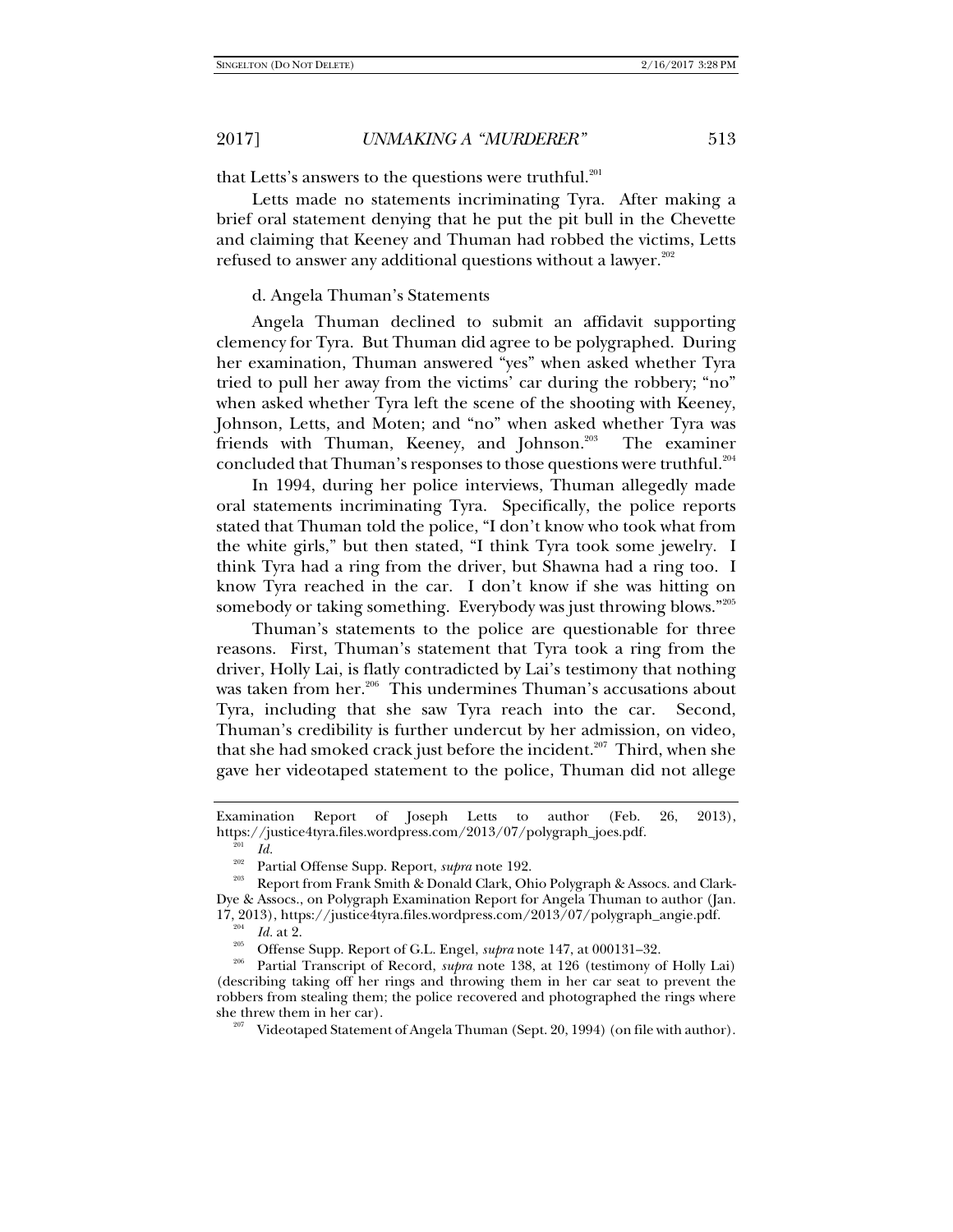that Tyra was involved in the crimes.<sup>208</sup>

e. Rebecca Stidham's Statements and Polygraph Results

In her affidavit, Rebecca Stidham remembered that Tyra acted as a "peace-keeper" in "tr[ying] to tell [Keeney] to stop."209 Stidham also stated that she and Tyra stood "away from all the action going on in the Chevette" at the time of the robbery.<sup>210</sup> She recalled Tyra picking up something from the ground as they walked away from the robbery before the shooting, later seeing it was a necklace.<sup>211</sup> Finally, Stidham expressed sadness because she wanted to testify for Tyra at trial but Tyra's lawyers did not call her.<sup>212</sup>

During her polygraph examination, Stidham answered "yes" when asked whether Tyra told Keeney to leave the victims alone; "no" when asked if Tyra snatched a necklace from any of the victims; "yes" when asked whether Tyra called 911 to get help for the victims; and "yes" when asked if Tyra picked up a necklace from the ground.<sup>213</sup> The examiner concluded that Stidham was truthful in her responses.<sup>214</sup>

### f. Aaron Moten's Statements

In his affidavit, Moten described what little he recalled of the robbery. Specifically he "remember[ed] seeing LaShawna, Angie and Kellie hit the girls in the Chevette" and "saw things being taken out of the car."215 He "never saw Tyra take anything from any of the girls in the Chevette," and "never heard Tyra say anything to any of the girls in the Chevette."216 Moten also stated that Tyra "did not rob any of the girls in the Chevette and did not help Keeney, Johnson and Thuman rob them."217 The reason Moten could recall Tyra's lack of involvement in the crimes is because he "thought it was wrong that she got convicted and has spent so many years in prison."218

 $\frac{208}{209}$  *Id.* 

Aff. of Rebecca Stidham, *In re* Clemency Application of Tyra Patterson, 11 (June 22, 2013) (on file with author).<br>
<sup>210</sup> *Id.* ¶ 10.<br>
<sup>211</sup> *Id.* ¶ 13.<br> *Id.* ¶ 18.

<sup>&</sup>lt;sup>213</sup> Report from Robert L. Patterson, Tri-State Polygraph Assocs., on Polygraph Examination Report of Rebecca Stidham to author (Dec. 19, 2012), https://justice4tyra.files.wordpress.com/2013/07/polygraph\_becca.pdf.  $\frac{214}{214}$   $Id.$  at 2.

<sup>&</sup>lt;sup>215</sup> Moten Aff., *supra* note 184, 12.

<sup>&</sup>lt;sup>216</sup> *Id.*  $\P\P$  14–15.<br><sup>217</sup> *Id.*  $\P$  16.<br><sup>218</sup> *Id*  $\P$  10

*Id*. ¶ 19.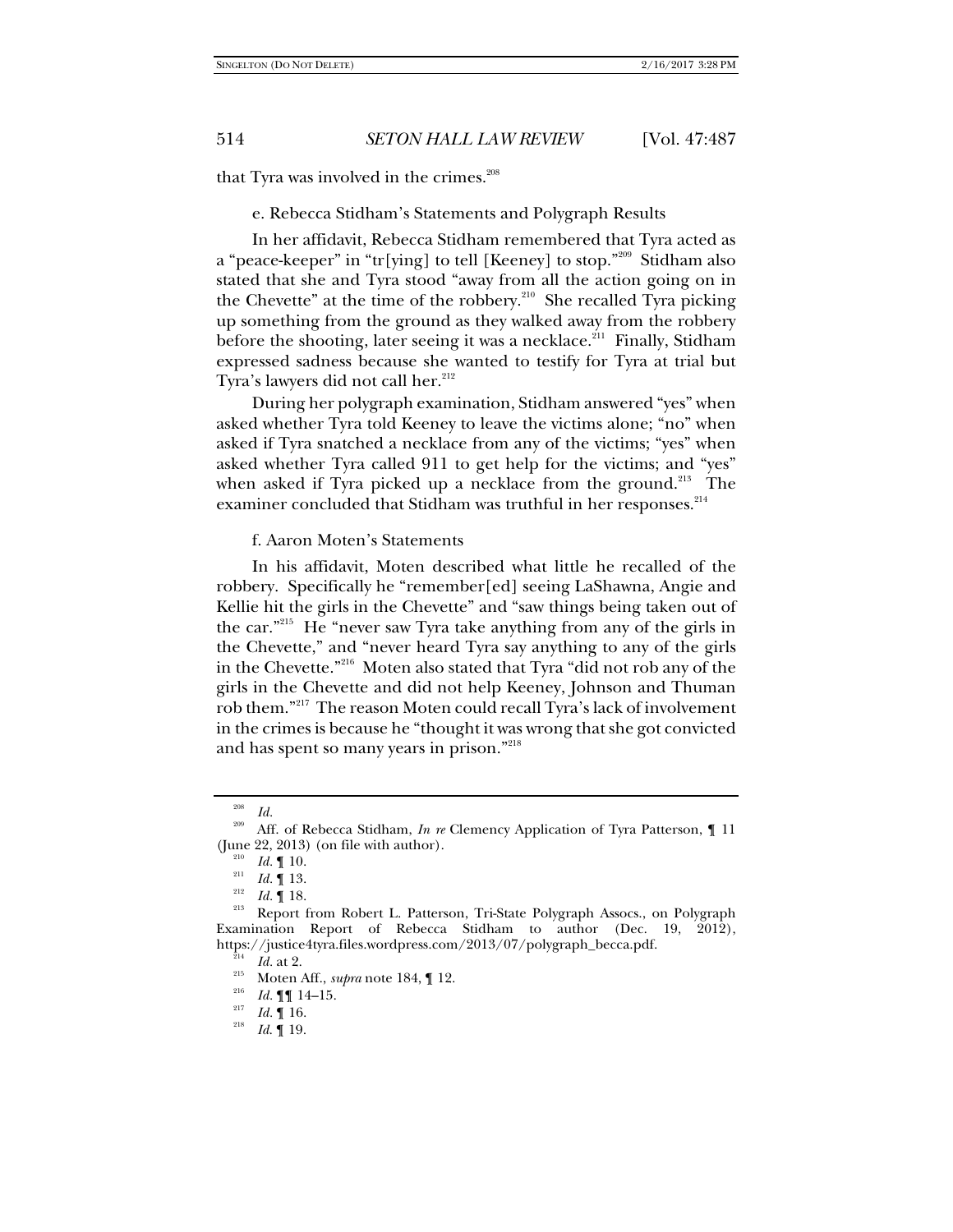# 5. A Muddled Picture of Innocence

I believe that Tyra Patterson did not commit aggravated murder or aggravated robbery. I am not alone in this belief. Among those who have studied Tyra's case and believe that she is innocent is former Ohio Attorney General Jim Petro.<sup>219</sup> Although I cannot prove it, I also believe that the victims gave incriminating testimony against Tyra at trial—in contrast to their early statements to the police that barely mention her—because by the time of trial they had learned of Tyra's confession. If they knew of Tyra's confession, such knowledge could have tainted their recollections.

However, proving Tyra's innocence is hard. As the discussion in the subsections above shows, there is no single piece of evidence that exonerates Tyra. Her innocence claim rests on multiple facts which must be viewed collectively in order for a picture of innocence to emerge. But each fact that supports Tyra's innocence claim is vulnerable to attack. For instance, a skeptic could argue that Tyra called 911 to construct an alibi for herself. The skeptic could also contend that the victims' failure to describe any actions by Tyra in their initial reports is understandable because they were in shock when they first spoke to the police. The skeptic could dismiss the recent statements of Tyra's co-defendants and witnesses reasoning that they are simply trying to help their friend. And, of course, the skeptic could argue that the polygraphs should not be considered at all in a clemency proceeding because they would not be admissible in a court proceeding. $220$ 

There are answers—compelling ones—to each of the skeptic's points. For example, if Tyra called 911 to develop an alibi, then it makes no sense that she mispronounced her name in an attempt to hide her identity. Additionally, the victims' failure to attribute specific wrongdoing to Tyra when they first spoke to the police stands in stark contrast to their attribution of specific criminal acts to most of Tyra's co-defendants. Moreover, regardless of whether one believes the codefendants' statements that Tyra was not friends with Keeney, Johnson, and Thuman, $221$  and did not know Letts well, $222$  what motive does

<sup>&</sup>lt;sup>219</sup> As will be discussed below, Petro has urged Governor Kasich's office to commute Tyra's sentence based on his belief that Tyra is innocent. Petro can be seen proclaiming his belief in Tyra's innocence in a public service announcement about Tyra's case that is available on the internet. *I Am Tyra Patterson*, YOUTUBE (Jan. 26, 2016), https://www.youtube.com/watch?v=1w\_CNoqv4IA.<br><sup>220</sup> See State v. Crouse, 528 N.E.2d 1283, 1286 (Ohio Ct. App. 1987).

<sup>&</sup>lt;sup>221</sup> Keeney Aff., *supra* note 168, ¶ 7; Johnson Aff., *supra* note 184, ¶ 6; Letts Aff., *supra* note 184, ¶ 8 (stating that Tyra was not friends with Keeney). 222 Letts Aff., *supra* note 184, ¶ 5; Patterson Aff., *supra* note 63, ¶ 32.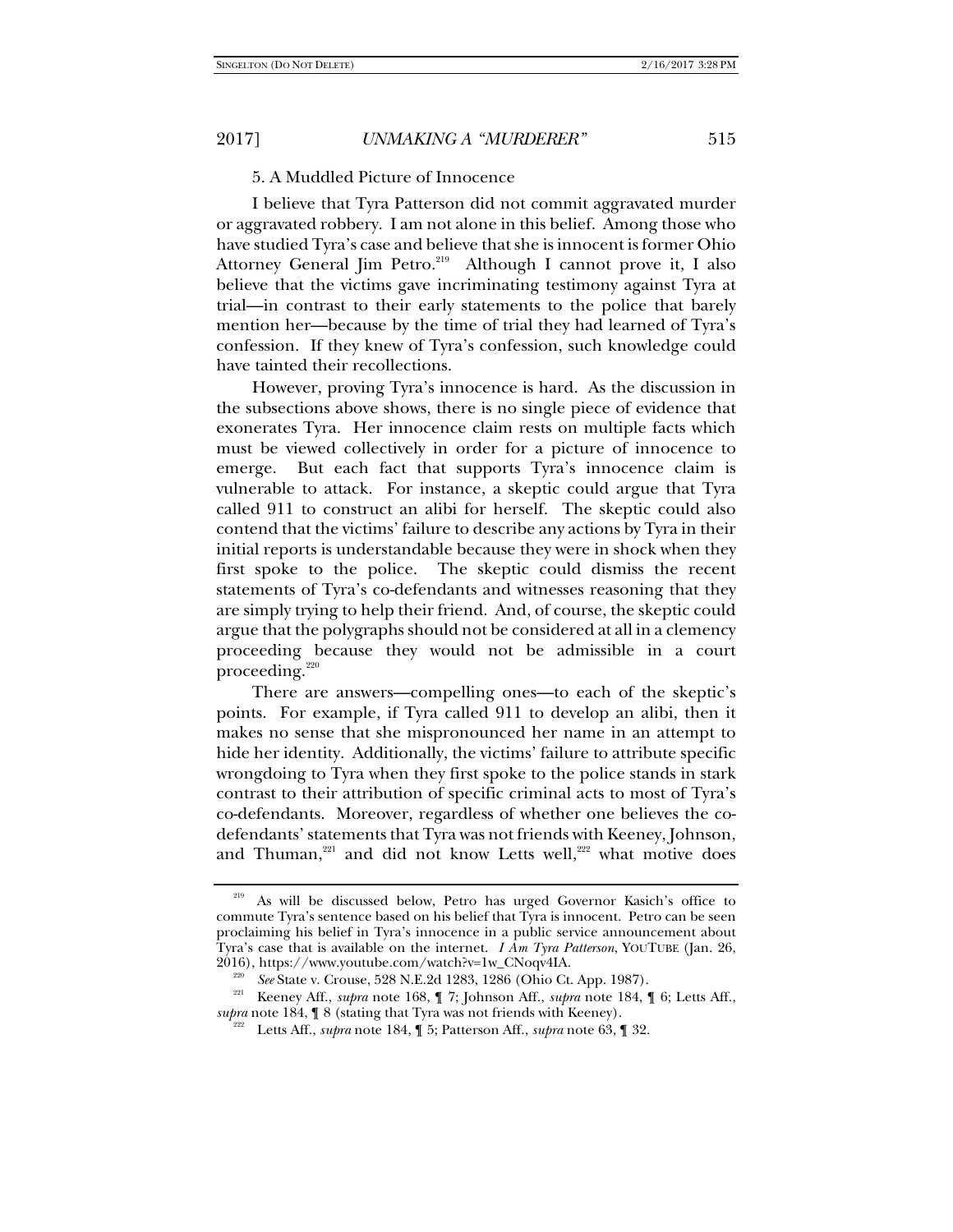Keeney, who is still in prison, have to lie for Tyra?

Although there are good responses to the skeptic's arguments, focusing on these weaknesses diminishes the overall power of Tyra's innocence claim. This is the problem we faced as we filed Tyra's clemency application and began advocating for her release.

C. *Deploying Tyra as "Her Own Best Advocate"*<sup>223</sup>



In July 2013, we filed Tyra's clemency application with the Ohio Parole Board.<sup>224</sup> In deciding whether to grant a clemency application, the governor of Ohio ("the Governor") receives a recommendation from the Parole Board.225 The Parole Board has the discretion to decide whether to hold a hearing on the clemency application. If it holds a hearing, then it must issue a report setting forth the facts adduced at the hearing and a recommendation for whether the Governor should grant or deny clemency.<sup>226</sup> If the

Board decides not to hold a hearing, then it must recommend that the Governor deny clemency.<sup>227</sup>

We included the following materials with Tyra's application and our letter explaining why the Parole Board should recommend clemency: (1) a copy of the recording of Tyra's 911 call; (2) Holly Lai's testimony that Kellie Johnson was the one who grabbed the necklace from Candace Brogan; (3) Tyra's affidavit and polygraph results; (4) the affidavits of six trial jurors who heard Tyra's 911 call for the first time when we played it for them, and who indicated that they would

<sup>&</sup>lt;sup>223</sup> Undated photo of Tyra (on file with author).<br><sup>224</sup> Tyra Patterson Clemency Application and Supporting Materials (July 2, 2013)<br>(on file with author).

OHIO REV. CODE ANN. § 2967.07 (West) (effective Mar. 18, 1965).

*Clemency Procedures: Non-Death Penalty Cases*, ODRC Policy No. 105-PBD- $05(\text{VI})(G)(3)$  to  $(\text{VI})(G)(5)$ , OHIO DEP'T OF REHAB. & CORR. (June 17, 2015), http://www.drc.state.oh.us/web/drc\_policies/documents/105-PBD-05.pdf.

Although this version of the policy was not in effect at the time of Tyra's hearing, the portions relating to the requirement of the Board to issue a report if it holds a hearing, and what happens if the Board does not hold a hearing, have not changed.

 $I^{227}$  *Id.* at  $(VI)(C)(8)$ .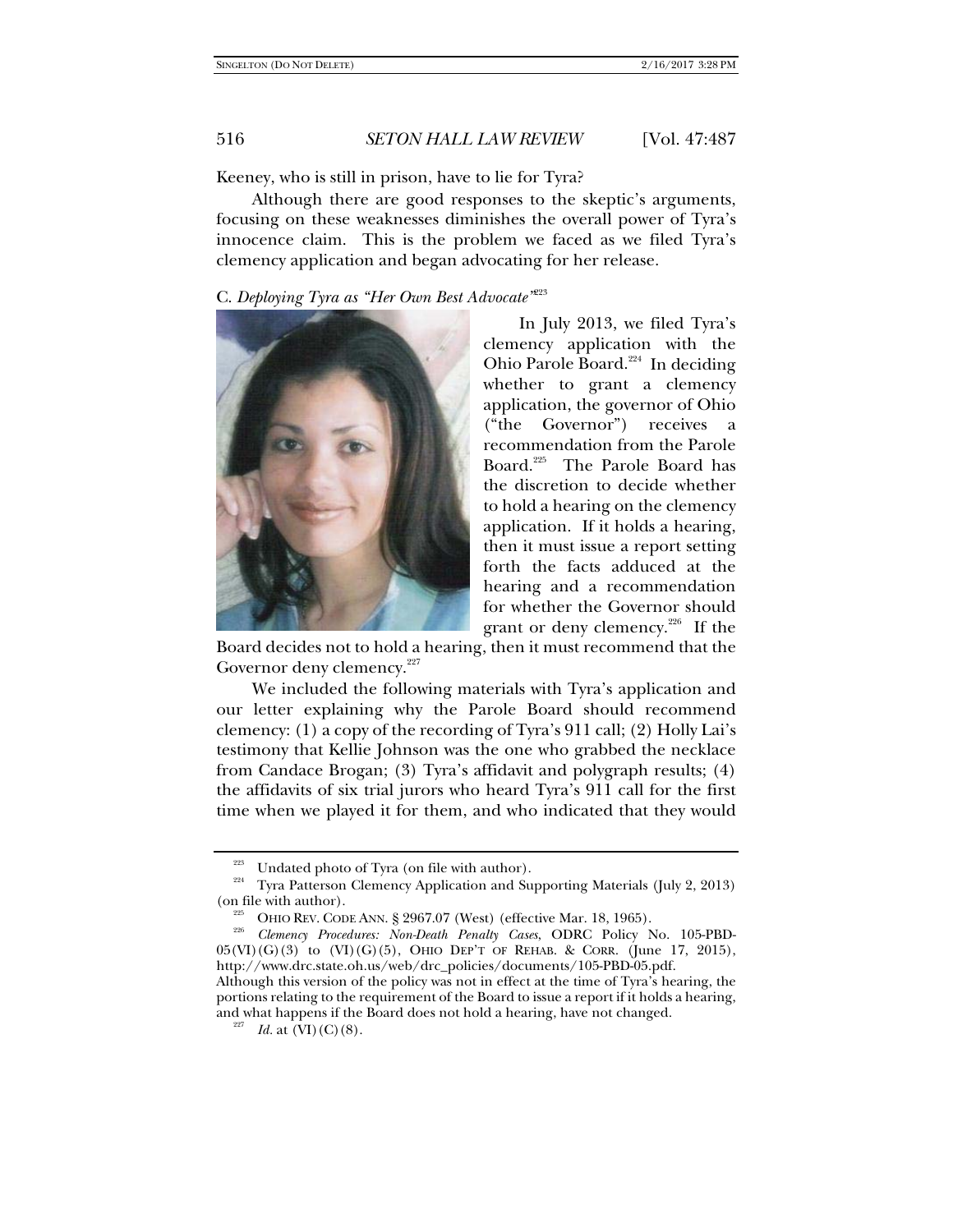not have voted to convict Tyra had they heard the call at trial; (5) witness Rebecca Stidham's affidavit and polygraph results; (6) the affidavits and polygraph results of co-defendants LaShawna Keeney, Kellie Johnson, and Joe Letts; (7) co-defendant Angela Thuman's polygraph results; (8) witness Aaron Moten's affidavit; (9) the affidavits and/or curriculum vitae of the four polygraph examiners who conducted polygraphs for Tyra's clemency application; (10) the expert report of Professor Steve Drizin—a nationally and internationally recognized expert on false confessions—who opined that Tyra's confession had the hallmarks of being coerced; (11) the expert report of Ira Mickenberg, a nationally recognized expert on ineffective assistance of trial counsel, who discussed the various ways Tyra's lawyers failed her; and (12) the affidavit of Carl Goraleski, one of Tyra's trial attorneys, who acknowledged that the defense was ineffective.<sup>228</sup> We were hopeful that the Board would give Tyra a hearing. We were wrong.

Four months after we filed Tyra's petition, the Parole Board notified us that it had decided to deny Tyra a hearing.<sup>229</sup> Addressing Tyra's innocence claim, the Board concluded that "the Judicial Branch is the appropriate forum to address and resolve[] any issues relative to the conviction."230 With no realistic hope of reopening Tyra's case in court, and with the Parole Board's decision not to hold a hearing on her clemency application, the prospects of getting Tyra released from prison were more remote than when we started.

A few weeks later, however, Tyra's prospects brightened when I visited her with Professor Drizin, who had not previously met Tyra. During the visit, Drizin spent time getting to know Tyra as a person, talking with her about her past, her day-to-day life in prison, and her hopes and ambitions for the future. He saw what I had seen in Tyra during the year I had gotten to know her: a remarkable woman whom you would want to have as your neighbor and friend. Indeed, toward the end of the visit, Drizin told Tyra how impressed he was with her and said, "You're your own best advocate," a sentiment he continues to express.

Drizin also made a suggestion that would prove helpful: find a way to get former Ohio Attorney General Jim Petro and his wife Nancy, both Republicans, involved in Tyra's case. Jim, who wrote *False Justice:* 

230 *Id.*

<sup>228</sup> Clemency Application, *supra* note 224. Most of these materials are available at Tyra's website, http://justice4tyra.com/key-materials. 229

*Minutes of the Special Meeting of the Adult Parole Authority*, OHIO ADULT PAROLE AUTHORITY (Oct. 31, 2013) (on file with author).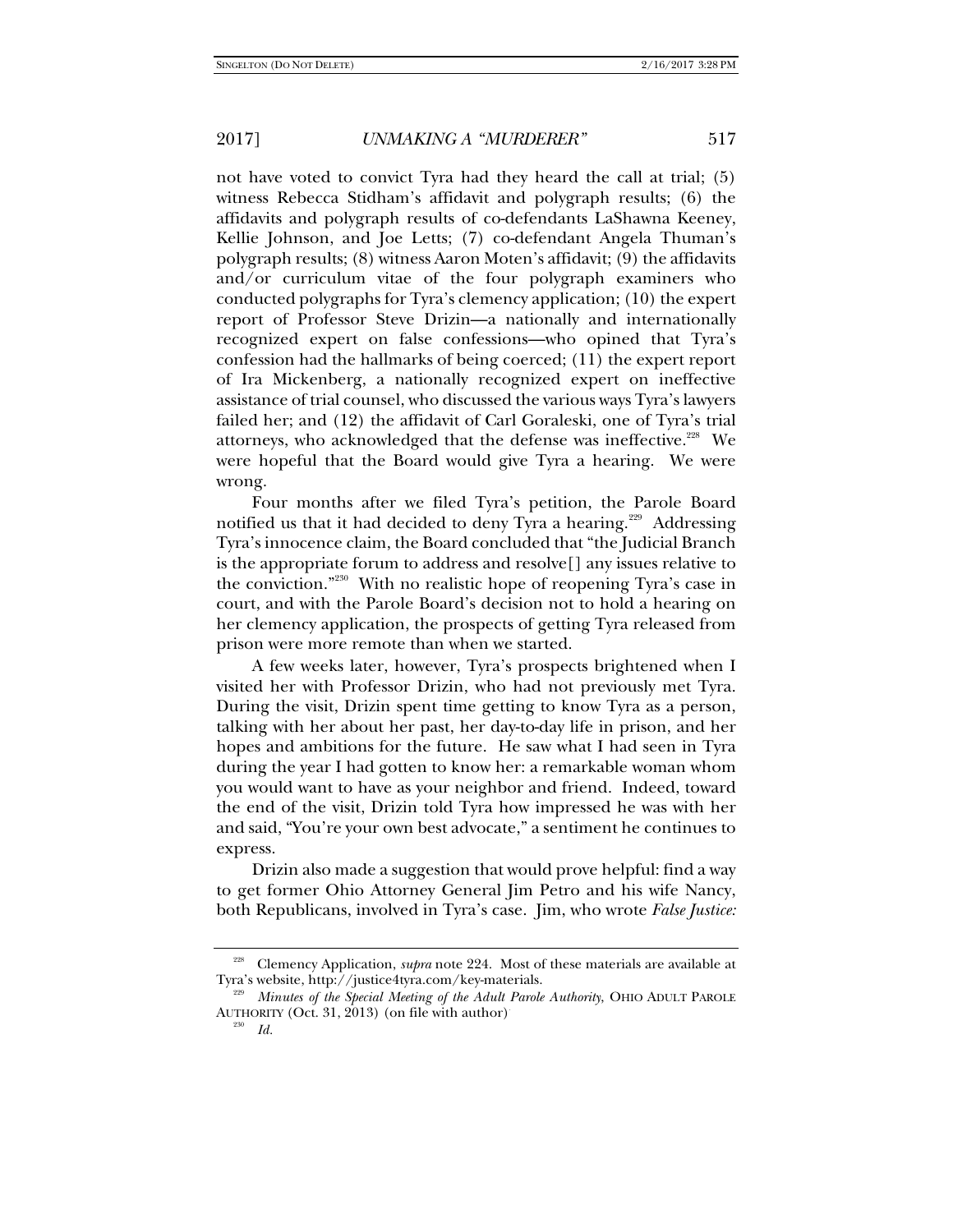*Eight Myths that Convict the Innocent* with Nancy,<sup>231</sup> had worked on several cases with the Ohio Innocence Project since retiring as Attorney General. In fact, as Ohio Attorney General, Jim became the first attorney general in the nation to collaborate with an innocence project to free a wrongfully convicted man.<sup>232</sup> Better yet, Drizin suggested, we should try to get both Jim and Nancy to meet Tyra, in person if possible, and he offered to reach out to them. In his email to Nancy, Drizin described Tyra as "a remarkable woman," whom he hoped she and her husband would meet.<sup>233</sup> Drizin concluded his email describing the impact Tyra had on him: "I left the prison thinking I had to do everything in my power to help Tyra get out of prison now . . . . My first thoughts were to contact you and  $\lim_{n \to \infty}$  In a separate email to me, Drizin reiterated why he believed it so important for the Petros to meet Tyra: "I just think that if Nancy meets Tyra, her heart will melt. Mine did."235

Three days later, Drizin and I spoke with Jim about Tyra's case.<sup>236</sup> During the call, Jim indicated that he had read the materials about Tyra's case and said that he was prepared to begin advocating for her with the Governor's office. Jim said that while he hoped to one day meet Tyra, he and Nancy were unable to do so at that time because they spent their winters in Florida and would not be back in Ohio until spring.

Drizin's belief that Tyra is "her own best advocate" and that it was important for people to meet her persuaded us that it was important to convince as many influential people as possible to meet with Tyra in hopes they would agree to advocate for her release. Although we had taken one of Tyra's jurors to meet her, $237$  we had not thought of using

 $^{231}$  JIM PETRO & NANCY PETRO, FALSE JUSTICE: EIGHT MYTHS THAT CONVICT THE INNOCENT (2011).

<sup>&</sup>lt;sup>232</sup> T.C. Brown, *Jim Petro's Crusade*, COLUMBUS MONTHLY (Oct. 2010), http://www.columbusmonthly.com/content/stories/2010/10/jim-petro039s-

crusade.html. 233 E-mail from Steven Drizin, Expert on False Confessions, to Nancy Petro, Co-Author of FALSE JUSTICE: EIGHT MYTHS THAT CONVICT THE INNOCENT (Dec. 16, 2013, 4:56 PM) (on file with author).

*Id.*

<sup>&</sup>lt;sup>235</sup> E-mail from Steven Drizin, Expert on False Confessions, to author (Dec. 16, 2013, 5:40 PM) (on file with author).

<sup>&</sup>lt;sup>236</sup> E-mail from Steven Drizin, Expert on False Confessions, to Jim Petro, former Ohio Attorney Gen. (Dec. 19, 2013, 11:13 AM) (on file with author).

<sup>&</sup>lt;sup>237</sup> Juror Nancy Day met with Tyra in early August 2013. Describing Tyra, Ms. Day said: "She is such a wonderful person and deserves her freedom and much more." Email from Nancy Day, to author (Aug. 5, 2013, 7:58 AM) (on file with author).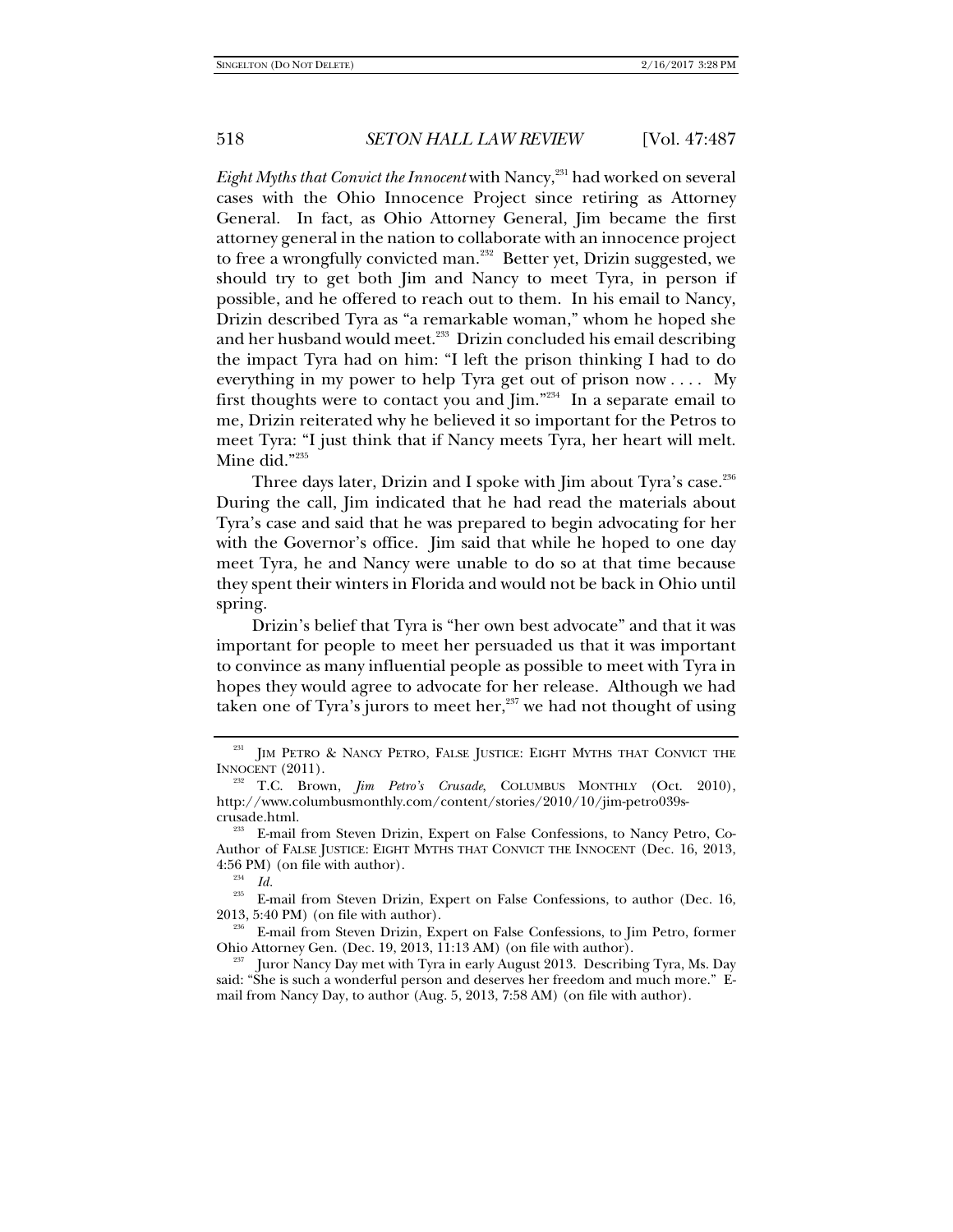face-to-face meetings with Tyra to galvanize conservative Republicans who might have influence with the Governor's office. Based on Drizin's insight, we began developing this new strategy.

State Senator Peggy Lehner, a Republican from Montgomery County, Ohio, where Dayton is located, accepted my invitation to meet to discuss Tyra's case.<sup>238</sup> During our meeting, I told Senator Lehner that not only did I believe Tyra was innocent and had been wrongfully convicted, but also that Tyra had a compelling story of transformation. Specifically, I mentioned that despite dropping out of school in the sixth grade, Tyra had managed to educate herself in prison, a point I hoped would resonate with Senator Lehner, who still chairs the Senate Education Committee. As I handed Senator Lehner the packet of materials that failed to persuade the Parole Board to grant a hearing in the case, I asked her to come to the prison to meet Tyra. She agreed. $239$ 

Senator Lehner met with Tyra and left the prison promising to help in any way she could, including trying to convince other legislators to meet Tyra.<sup>240</sup> Specifically, Senator Lehner offered to reach out to fellow Republican state senators Bill Beagle, whose district included the prison where Tyra is incarcerated, and Shannon Jones.<sup>241</sup> Both Senators Beagle and Jones eventually met with Tyra and agreed to help. And because of Senator Lehner's involvement, two other Republican state senators, John Eklund and Bill Seitz, who at the time served, respectively, as the chair and vice-chair of the Senate Criminal

When they met, Day (left) took the following picture with Tyra.



<sup>238</sup> E-mail from author, to Peggy Lehner, Ohio State Senator (June 15, 2014, 11:24 PM) (on file with author).

<sup>240</sup> E-mail from Peggy Lehner, Ohio State Senator, to author (June 19, 2014, 7:11 AM) (on file with author).

<sup>239</sup> *Id.*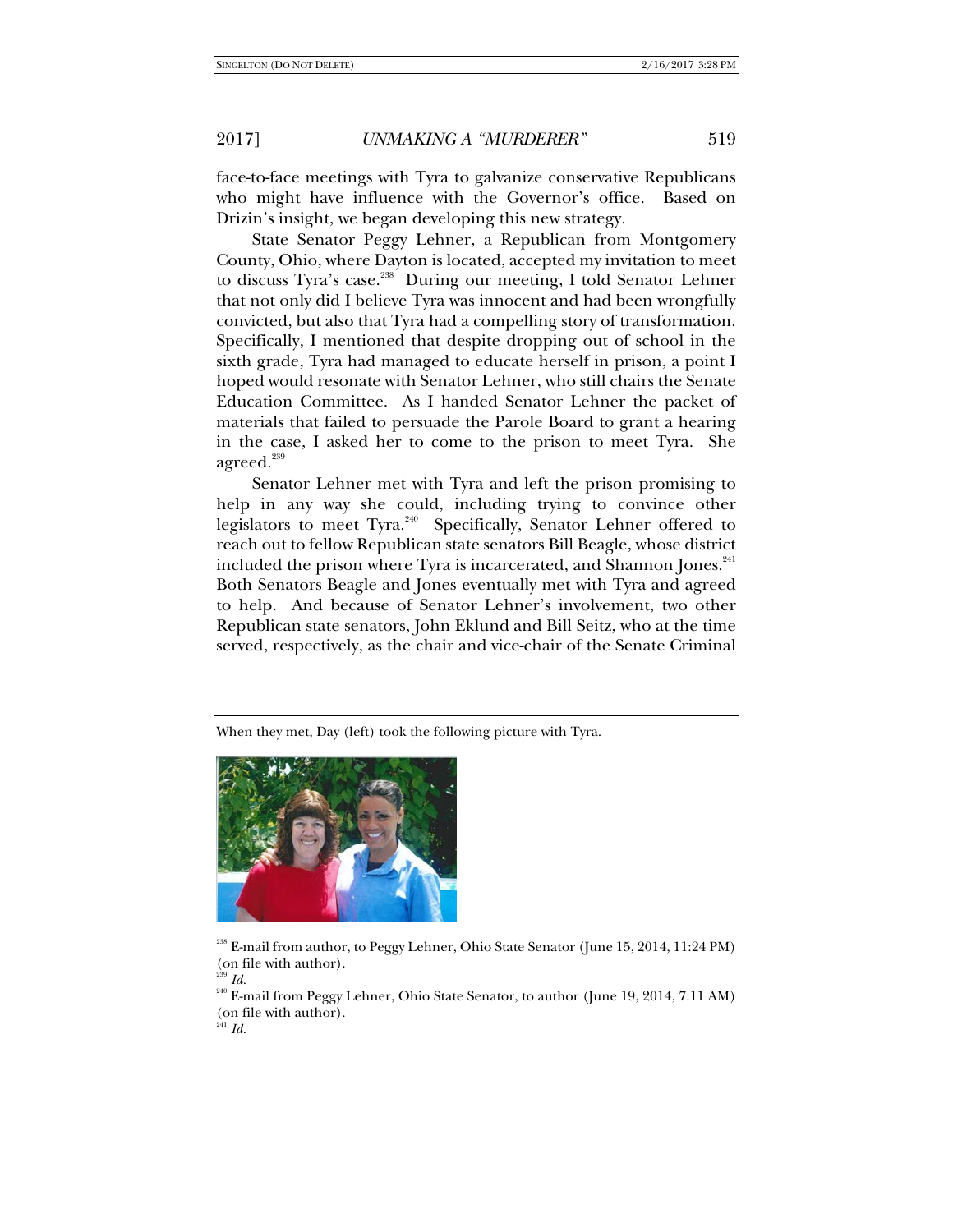Justice Committee, agreed to help Tyra without meeting her.<sup>242</sup>

As part of their pledge to help Tyra, Senators Lehner and Beagle wrote a letter to Governor Kasich urging him to grant her clemency.<sup>243</sup> To humanize Tyra, they included in their letter the picture juror Nancy Day took with Tyra.<sup>244</sup> In their letter, they asked Governor Kasich to release Tyra "not only because she may be innocent but also because of the woman she has become."<sup>245</sup> They stated that after meeting Tyra they realized that "regardless of what took place the night of the crime, Tyra does not belong in prison at this time."246 They then discussed how Tyra took advantage of "the opportunity to turn her life around" "[r]ather than being bitter about the turn her life has taken."<sup>247</sup> They recounted how Tyra—a sixth grade dropout who was functionally illiterate when she entered prison—obtained her GED, earned her boiler engineer's license, and completed over 200 selfimprovement programs.<sup>248</sup> Clearly affected by meeting Tyra, the senators described her "as a lovely, gentle, well-educated and wellspoken woman" who "has a deep personal faith in God and tries to help others in need."<sup>249</sup> They ended the letter by expressing their hope that the Governor would "come to see that Tyra Patterson is an extraordinary woman who deserves clemency" and "who will make [the Governor] proud should [he] decide to release her."<sup>250</sup>

Senators Eklund and Seitz also wrote the Governor urging him to release Tyra. In their letter, they remarked that Tyra's case "is a compelling case for clemency and an equally compelling example of rehabilitation over the twenty years she has been in prison for [crimes] that circumstances now indicate she may well have not committed."251

<sup>&</sup>lt;sup>242</sup> E-mail from author, to Peggy Lehner, Ohio State Senator (June 26, 2014, 9:41 AM) (discussing Senator Seitz's willingness to help Tyra) (on file with author); E-mail from Amanda Connell, to author (July 29, 2014, 2:05 PM) (confirming Senator Eklund's desire to assist Tyra with her clemency campaign) (on file with author).

<sup>243</sup> Letter from Peggy Lehner & Bill Beagle, Ohio State Senators, to John R. Kasich, Ohio Governor (undated) (on file with author). Although undated, the author's notes indicate that this letter was sent to the Governor's Office in early September  $_{{\color{red}244}}^{\text{2014}}$   $_{\text{Id.}}^{\text{244}}$  at 1.

<sup>&</sup>lt;sup>245</sup> *Id.* at 2.<br><sup>246</sup> *Id.* 

<sup>247</sup> *Id.*

<sup>248</sup> *Id.*

<sup>249</sup> Letter from Peggy Lehner & Bill Beagle, Ohio State Senators, to John R. Kasich, Ohio Governor 2 (undated) (on file with author).  $\frac{250}{100}$  Id. at 3.

<sup>&</sup>lt;sup>251</sup> Letter from John Eklund & William Seitz, Ohio State Senators, to John R. Kasich, Ohio Governor 1 (Sept. 3, 2014) (on file with author).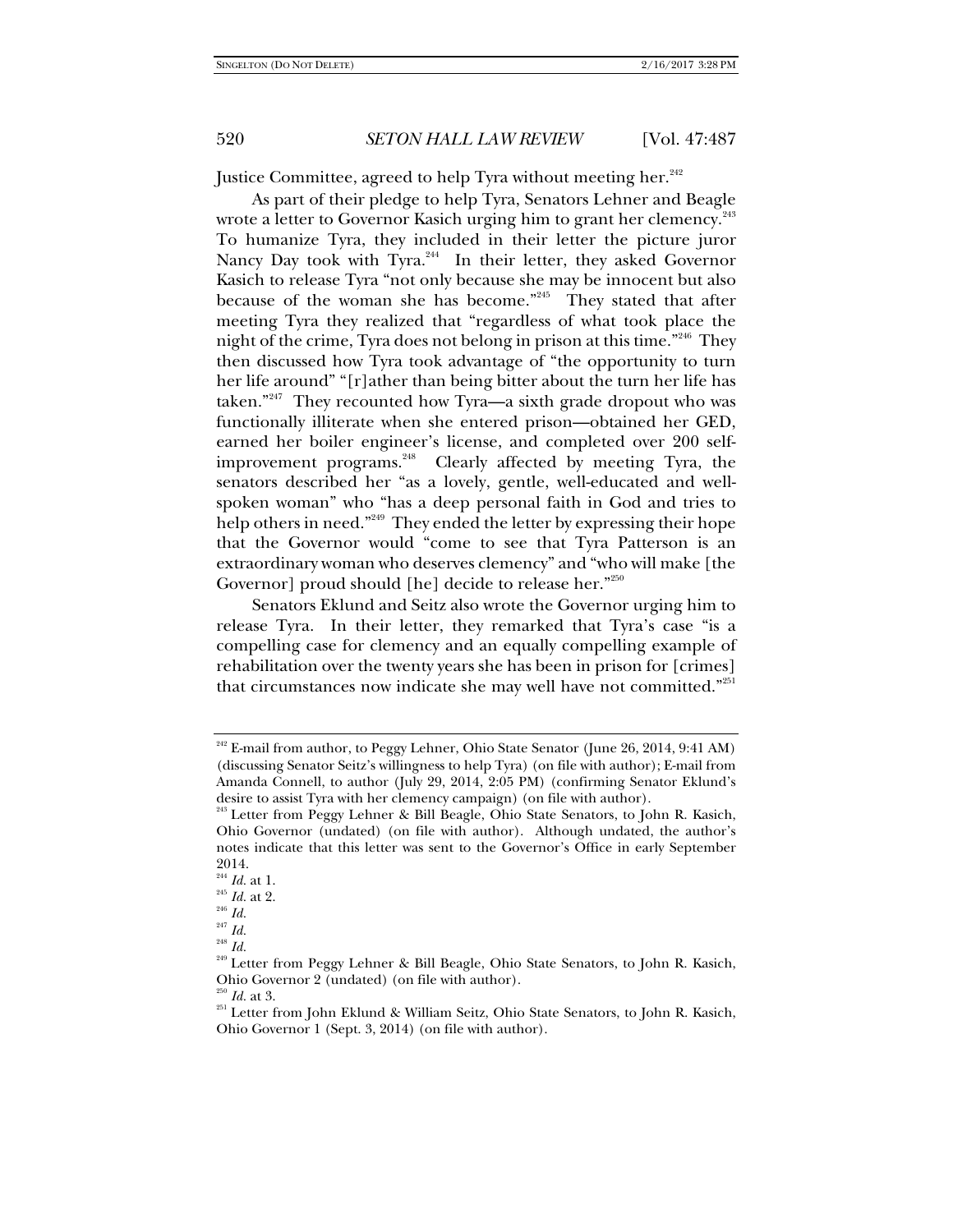Acknowledging that our criminal justice system tries "to achieve justice in each case," Senators Eklund and Seitz noted that "occasionally the system makes mistakes and convicts innocent people" and that "it would be unfair to limit clemency to people who can prove their innocence with indisputable evidence like DNA."<sup>252</sup> The Senators then discussed the "compelling evidence" they believed indicated that Tyra "very likely did not commit the crimes" for which she was convicted: the six jurors who said the 911 call would have changed their votes had they heard it at trial; and the polygraph results for Tyra, her codefendants, and a witness, which supported Tyra's "claim that she did not participate in the robbery that preceded the murder, and actually tried to stop the robbery before she left the scene with her friend."253 The Senators stressed the importance of granting clemency in cases like Tyra's, "where there is no other meaningful remedy to gain her release."254 Lastly, Senators Eklund and Seitz closed by addressing the likelihood that the Parole Board would refuse to release Tyra at her next hearing in 2018: "Based on what we know, the Parole Board looks unfavorably upon prisoners who assert their innocence."255

In addition to the state Senators Peggy Lehner recruited, we convinced Jean Schmidt, a former Republican Congresswoman from Ohio, to meet with Tyra. Like others who have met Tyra, Schmidt was impressed with her. Indeed, Schmidt would later describe Tyra as having "one of the most beautiful spirits I have ever encountered."<sup>256</sup> Based on her meeting with Tyra, Schmidt agreed to contact the Governor's Office to lobby for Tyra's release. As will be discussed *infra*  in subsection F, additional influential people would eventually meet Tyra and agree to advocate for her release.

#### D. *Our Advocacy with the Prosecutor*

Although we doubted he would agree to do so, we asked Leon Daidone, the prosecutor responsible for Tyra's case, to meet with her. He declined, claiming that if he did so he would have to meet with every prisoner who wrote him claiming he or she was innocent. Daidone also refused our invitation to meet with LaShawna Keeney and the other co-defendants so that he could assess for himself the

<sup>252</sup> *Id.*

<sup>253</sup> *Id.* at 2. 254 *Id.* 

 $\real^{255}$   $Id.$ 

<sup>256</sup> Letter from Jean Schmidt, former Congresswoman, to John R. Kasich, Ohio Governor 2 (undated) [hereinafter Schmidt Letter] (on file with author). Although this letter is undated, the author scanned and emailed it to the Governor's counsel in December 2015.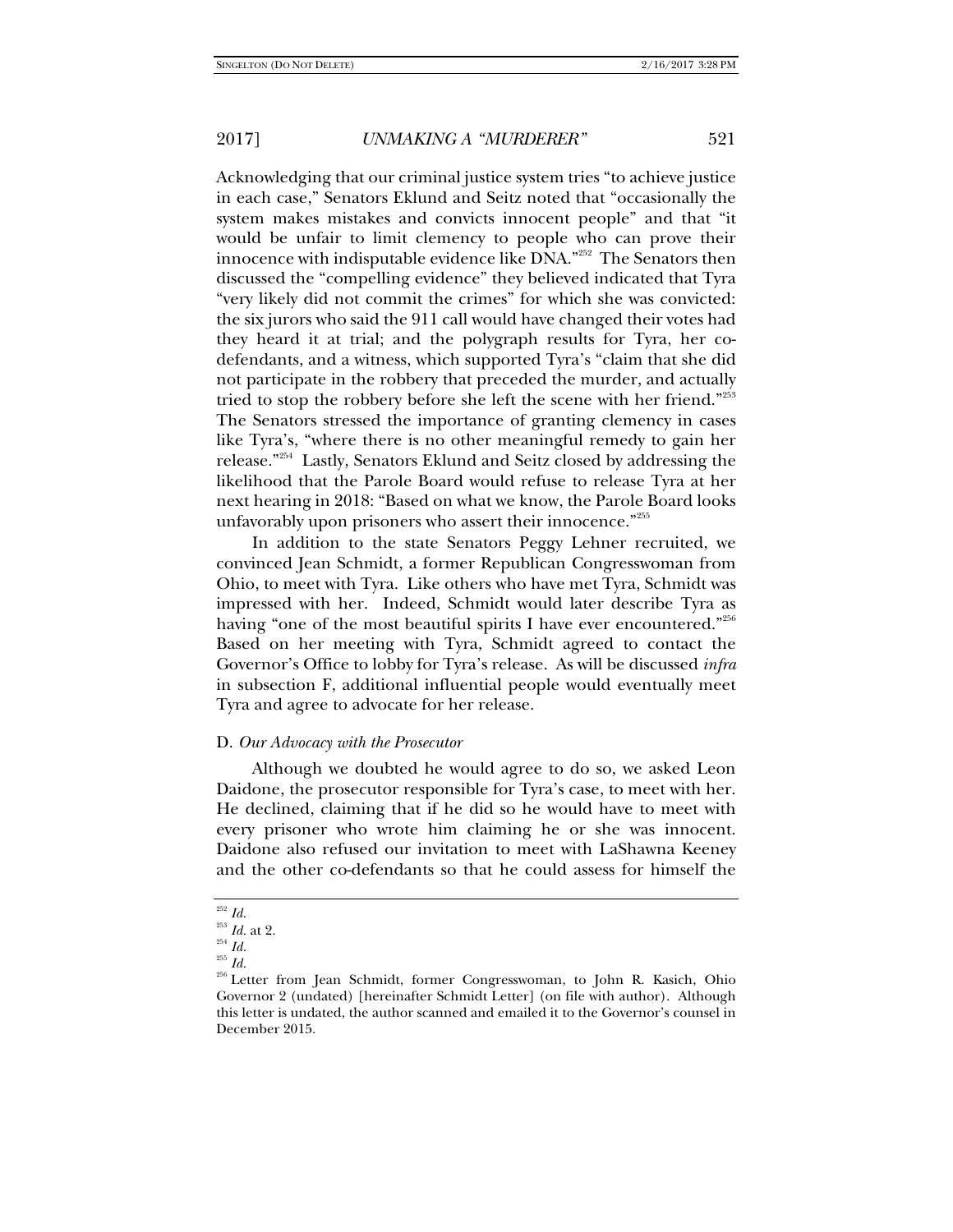credibility of their statements that Tyra was not involved in the crimes.

Perhaps the reason Daidone refused to meet with Tyra is that he had written her off. In response to my criticism of him for not taking the time to meet with Tyra, he would later yell, "I'm not going to meet with a murderer!"<sup>257</sup> And in discussing Tyra's case in the media, he compared her and her co-defendants to "a bunch of wolves attacking."258

#### E. *Tyra's 2015 Clemency Hearing*

The support Tyra received from current and former elected officials who met her caused the Parole Board to reverse course and grant Tyra a hearing on her clemency application. In a letter notifying us of its change, the Board wrote that it "has been made aware of additional information and interest in the application. It appears that all the interests would best be served by the Board conducting a hearing on the application[.]"259 The Board scheduled the hearing for late January 2015.

However, as the hearing approached, it became clear to us that a majority of the Board continued to be hostile to Tyra's application. For example, although Tyra had the right to testify at the hearing through video conference,<sup>260</sup> the Board refused to allow her to do so.<sup>261</sup> Additionally, while the rules required the Board to interview Tyra

<sup>&</sup>lt;sup>257</sup> As will be discussed below, we managed to convince the Parole Board to hold a clemency hearing for Tyra, which occurred on January 26, 2015, the date when Daidone exclaimed, "I'm not going to meet with a murderer!" In case the reader is wondering, the Parole Board does not allow transcripts to be made of its proceedings. 258 Pilkington & Mathieu, *Part One*, *supra* note 161 (quote appears in a video embedded in the article under the heading "Montgomery County's Story").

<sup>&</sup>lt;sup>259</sup> Letter from Cynthia Mausser, Chair of the Ohio Parole Bd., to author (Oct. 28, 2014) (on file with author).

<sup>260</sup> *Clemency Procedures: Non-Death Penalty Cases*, 105-PBD-05(VI)(E)(1)(a), OHIO DEP'T OF REHAB. & CORR. (effective June 6, 2014) [hereinafter 105-PBD-05(VI)(E)(1)(a) (2014)] (on file with author). The revised policy, which became effective on June 17, 2015, and has since been revised on July 11, 2016, eliminated the ability of a prisoner to participate in a clemency hearing via teleconference. *See Clemency Procedure: Non-Death Penalty Cases*, 105-PBD-05(VI)(E)(1)(a), OHIO DEP'T OF REHAB. & CORR. (July 11, 2016), http://www.drc.ohio.gov/Portals/0/Policies/DRC%20Policies/105-PBD-05.pdf?ver=2016-09-01-142058-020.

<sup>261</sup> E-mail from Jamie O'Toole, Parole Bd. Emp., to Angelina Jackson (Jan. 13, 2015, 10:59 AM) (on file with author) ("The Board will not receive any testimony from Ms. Patterson during the hearing."). Video conferencing capability was not the issue. Earlier we informed O'Toole that we planned to call both Tyra and LaShawna Keeney to testify at the hearing. E-mail from Angelina Jackson, to Jamie O'Toole, Parole Bd. Emp. (Jan. 13, 2015, 9:02 AM) (on file with author). When O'Toole responded in her 10:59 AM email, she indicated that only Tyra would not be able to testify.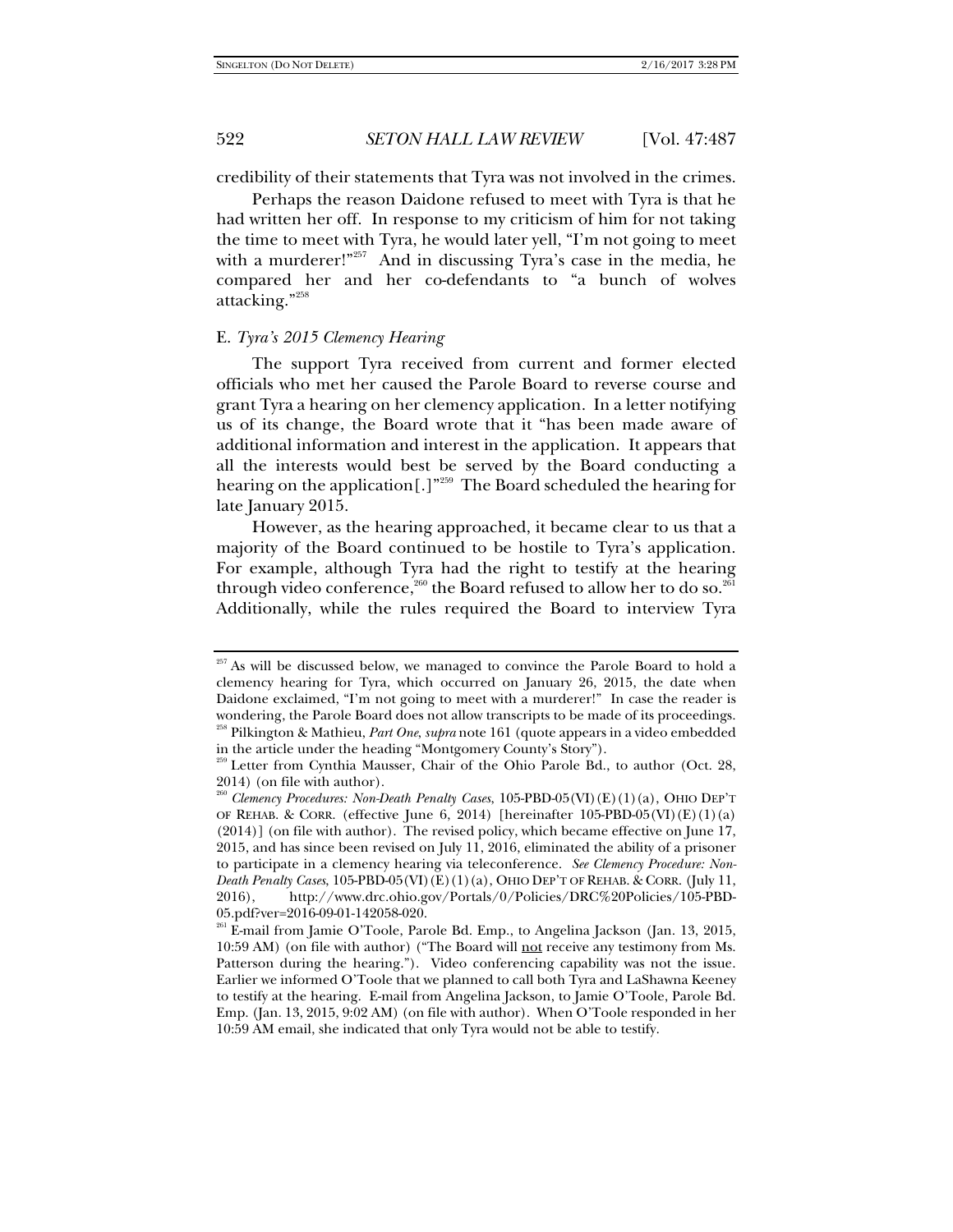before the hearing if for some reason videoconferencing was unavailable, $^{262}$  the Board refused to interview her. $^{263}$ 

The hearing did not go well. In my opinion, the Board treated our witnesses, which included Senators Lehner and Jones and former Congresswoman Schmidt, dismissively. In response to testimony from one of the Senators about Tyra's good character, one of the members asked, "Aren't you aware that prisoners are always on their best behavior when meeting with people like you?" Additionally, when a high-ranking former correctional officer testified that he would have no problem leaving his children in Tyra's care, a Parole Board member implied, through her questioning, that the witness had had an inappropriate relationship with Tyra.

The Board members who actively participated in the hearing made clear that they believed Tyra was guilty and that the 911 call and other evidence we submitted was worthless. With respect to the 911 call, one of the Board members indicated that she believed the call was an attempt to construct an alibi. When I tried to explain that if the call were an alibi, Tyra would have given her correct name, my argument seemed to fall on deaf ears. Finally, one Board member falsely claimed that the reason Tyra was not released in 2011 was because she had a poor conduct record, even though at the time the Board denied release in 2011 the Board indicated that Tyra had adjusted well and completed numerous relevant programs.<sup>264</sup>

The Board's hostile tone was apparent to several of Tyra's supporters who attended the hearing. In her email to me the day following the hearing, one supporter, an attorney, remarked:

I was personally appalled by the treatment of you and justice by not permitting a full closing [argument] or testimony by Tyra. But this kind of shocking lack of concern for justice will work for you. I know that I thought of the old south and how it must have felt to work so hard, present a powerful and compelling case and be silenced one way or another. I suspect at least one other parole board member must be outraged!<sup>265</sup>

The Board changed its tone when surviving victims Danielle Jones and Candice Brogan spoke, treating them deferentially and

<sup>&</sup>lt;sup>262</sup> 105-PBD-05(E)(1)(a) (2014), *supra* note 260.<br><sup>263</sup> E-mail from Angelina Jackson, to Jamie O'Toole, Parole Bd. Emp. (Jan. 13, 2015, 4:10 PM) (on file with author) (documenting earlier telephone conversation between Jackson and O'Toole during which O'Toole said the Board would not interview Tyra).

<sup>&</sup>lt;sup>264</sup> Ohio Parole Board Decision, *supra* note 29.<br><sup>265</sup> E-mail from Michele Young, to author (Jan. 27, 2015, 6:02 PM) (on file with author).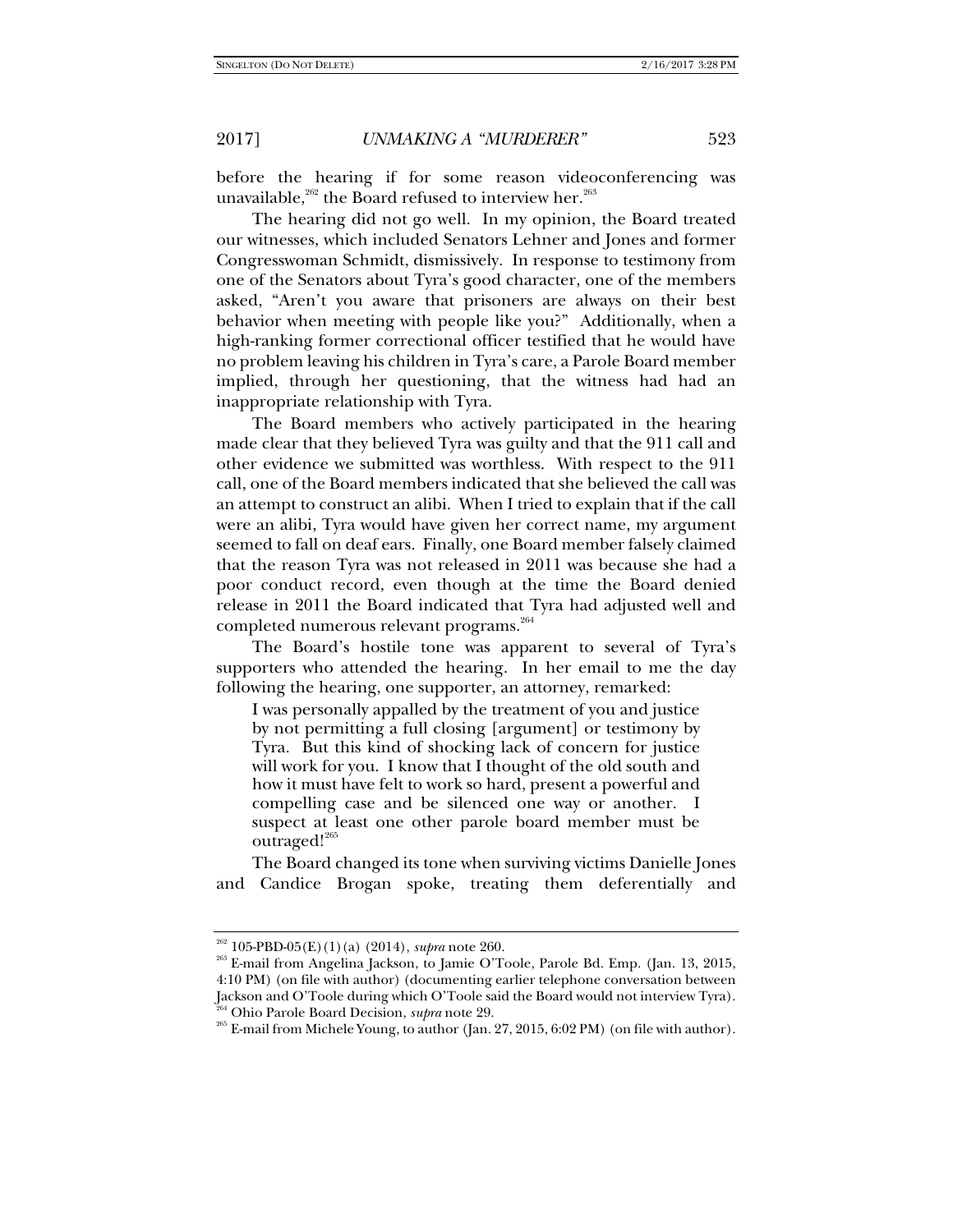respectfully. At one point during Candice's presentation, she claimed for the first time, contrary to her trial testimony, that Tyra punched her in the face and grabbed her necklace, and that therefore she knew Tyra was guilty. When Candice finished, I stood up to read from the transcript of Candice's trial testimony, where in response to the prosecutor's questions she stated that she did not see who punched her and snatched her necklace.<sup>266</sup> As I read from the transcripts, I noticed many Board members looking down and not paying attention.

Two months later we got the bad news. By an eight-to-two vote, the Parole Board recommended to Governor Kasich that he deny Tyra clemency.<sup>267</sup> Although we were not surprised, we were nonetheless disappointed by the lengths the Parole Board went to make it hard for the Governor to grant relief. For example, the Board mentioned in its report Candice's unsworn statement at the hearing that she witnessed Tyra rob and assault her, but made no mention that in so stating, Candice completely contradicted her sworn testimony at trial.<sup>268</sup>

#### F. *Post-Hearing Advocacy*

Governor Kasich, not the Parole Board, will have the final say on whether Tyra receives clemency. To that end, we have continued to arrange for influential people to meet Tyra, so that they may advocate for her release with the Governor's Office. These advocates have included numerous religious leaders who have sent letters of support on her behalf.269 However, one of the most powerful people to meet Tyra was Hamilton County Prosecutor Joe Deters, considered by many to be one of the toughest prosecutors in Ohio. Meeting Tyra in person impressed Deters. In the first of two letters he wrote to Governor Kasich urging her release, Deters started by saying that in seventeen years as elected prosecutor, "I have opposed parole for thousands of prisoners serving sentences for violent crimes. Until now, I have never urged the release of a prisoner serving such a sentence."<sup>270</sup>

<sup>&</sup>lt;sup>266</sup> Testimony of Candice Brogan, *supra* note 147, at 519 ("Q. . . . Now, were you able to see who hit you in your eye? A. No.").

<sup>267</sup> Minutes of Special Meeting, Ohio Parole Board, March 27, 2015 (on file with author).<br> $^{268}$  *Id.* at 19.

<sup>&</sup>lt;sup>269</sup> Letter from Pastor Ebenezer Yebuah, to John R. Kasich, Ohio Governor (Dec. 22, 2015) [hereinafter Yebuah Letter] (on file with author); Letter from Rev. Hart Edmonds, to John R. Kasich, Ohio Governor (Dec. 22, 2015) (on file with author); Letter from Rabbi Abie Ingber, to John R. Kasich, Ohio Governor (Dec. 19, 2015) [hereinafter Ingber Letter] (on file with author).

<sup>&</sup>lt;sup>70</sup> Letter from Joseph T. Deters, Hamilton Cty. Prosecutor, to John R. Kasich, Ohio Governor (Dec. 1, 2015) (on file with author).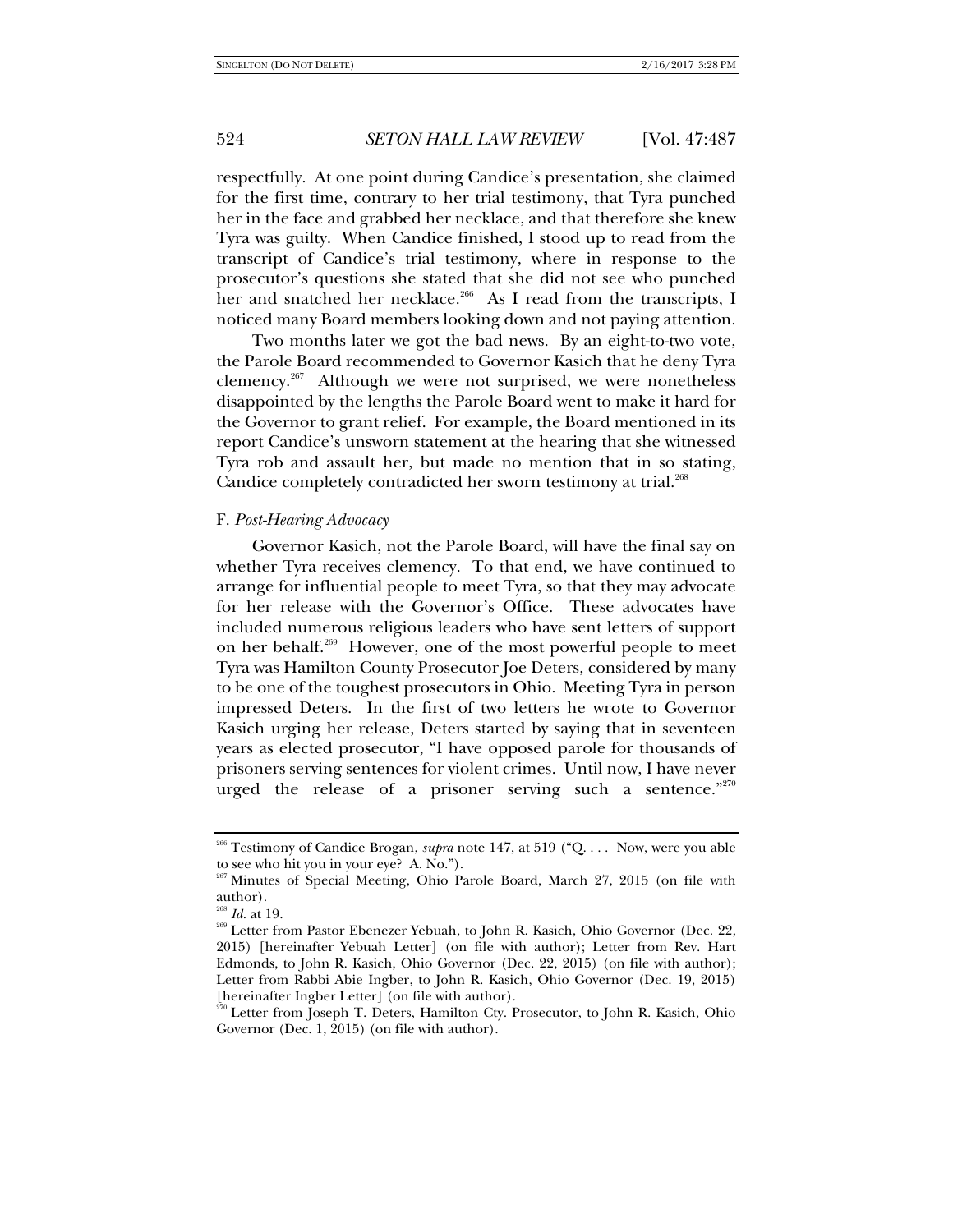Acknowledging that "there are reasons to believe Tyra did not commit the offenses for which she is incarcerated," Deters said that Tyra's possible innocence was not the reason he supported her release.<sup>271</sup> He then described meeting Tyra and finding her to be "an intelligent, kind and thoughtful woman who will make a meaningful contribution to the community when she is released" by "work[ing] to educate children about the dangers of dropping out of school and using drugs."272 In a second letter, Deters offered to help "marshal the funding—including funds potentially available through [his] office that would be necessary for Tyra to have a position in which she could set that example for, and deliver her message to, young people."<sup>273</sup>

Tyra has also received significant media coverage since the hearing. Although a handful of media outlets did stories about Tyra's most recent clemency campaign before her January 2015 hearing, $274$ The Guardian published a three-part series online about Tyra's case in January 2016.<sup>275</sup> And shortly after the Guardian series, Tyra's team released a PSA campaign called "I Am Tyra Patterson," featuring a number of celebrities, former elected officials, and two of Tyra's jurors,<sup>276</sup> which garnered additional media coverage.<sup>277</sup> Hopefully

 $271$  *Id.* 

<sup>272</sup> *Id.*

<sup>&</sup>lt;sup>273</sup> Letter from Joseph T. Deters, Hamilton Cty. Prosecutor, to John R. Kasich, Ohio Governor 2 (Dec. 28, 2015) (on file with author).

<sup>274</sup> *See, e.g.*, Diane Dimond, *Jurors Urge Another Look at Their Verdict in Tyra Patterson Case*, NOOZHAWK (Nov. 9, 2013, 5:15 PM), http://www.noozhawk.com/article/diane\_

dimond\_tyra\_patterson\_jury\_verdict\_20131109; Tom Beyerlein, *Convict Seeks Clemency, Says She Was Pressured into False Confession*, DAYTON DAILY NEWS (Sep. 22, 2013, 12:05 AM), http://www.mydaytondailynews.com/news/news/crime-law/convict-seeksclemency-says-she-was-pressured-into/nZ3B3.

<sup>275</sup> Pilkington & Mathieu, *Part One*, *supra* note 161; Ed Pilkington & Laurence Mathieu, *The Injustice System: Part Two—'This Could Have Cleared Her'*, THE GUARDIAN (Jan. 15, 2016) [hereinafter Pilkington & Mathieu, *Part Two*], http://www.theguardian.com/ us-news/ng-interactive/2016/jan/15/the-injustice-system-part-two-tyra-patterson-

trial-michelle-lai-dayton-ohio-us-prisons; Ed Pilkington & Laurence Mathieu, *The Injustice System: Part Three—'Time to Come Home'*, THE GUARDIAN (Jan. 16, 2016), http://www.theguardian.com/us-news/ng-interactive/

<sup>2016/</sup>jan/16/the-injustice-system-part-three-tyra-patterson-michelle-lai-dayton-ohio.

<sup>276</sup> *I Am Tyra Patterson*, *supra* note 219 (featuring actors Alfre Woodard, Colman Domingo, and Hill Harper; *Mad Men* creator Matthew Weiner; attorney/authors Michelle Alexander and Bryan Stevenson; former Ohio Attorney General Jim Petro; former United States Congresswoman Jean Schmidt; Yusef Salaam of the Central Park Five; and trial jurors Steve Guy and Sharon Wilson).

<sup>277</sup> Jamiles Lartey, *I am Tyra Patterson: Celebrities and Activists Call for Release of Ohio Woman*, THE GUARDIAN (Jan. 27, 2016, 2:34 PM), http://www.theguardian.com/usnews/2016/jan/27/i-am-tyra-patterson-video-matthew-weiner-alfre-woodard-ohiomurder.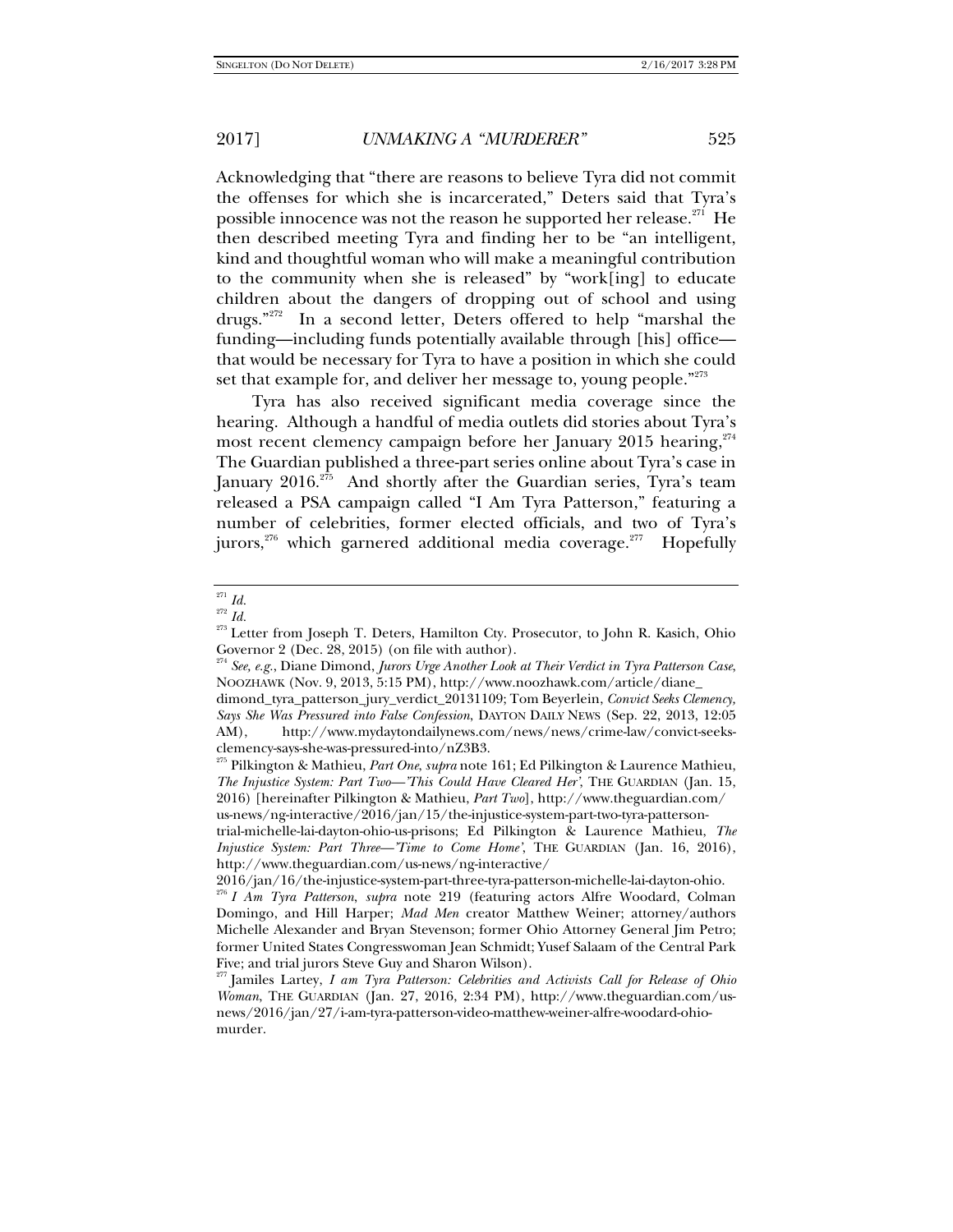additional media will follow that will help humanize Tyra.

# G. *The Waiting Game*

Through a surrogate, we have asked Governor Kasich to meet Tyra.<sup>278</sup> I do not expect him to do so and I am not even sure it was appropriate to ask, an issue I will wrestle with in Part III. But if Governor Kasich were to meet Tyra, I believe he would see in her what so many others see; I believe he would be moved to release her. However, as I write, Tyra remains in prison. Her clemency petition remains pending.

#### III. INSIGHTS AND QUESTIONS

This case study offers several lessons, most notably that: (1) the dehumanization of prisoners generally makes it harder for specific prisoners with non-DNA actual innocence claims to be believed; and (2) "de-otherizing" prisoners through personal contact with power brokers is a valuable advocacy tool not only in individual cases like Tyra's but also, potentially, in systemic criminal justice reform work. The case study also raises important questions, including whether it is appropriate for governors to meet with prisoners whose sentences they might commute—the very thing we have asked Governor Kasich to do in Tyra's case—and then release the prisoner based in part on what they learn about the person they have met. And beyond individual cases like Tyra's, is it possible for society as a whole to be more open to the humanity of incarcerated persons, regardless of their guilt or innocence? To these lessons and questions I now turn.

#### A. *Insights*

1. The dehumanization of prisoners and its impact on non-DNA actual innocence claims.

There is no question that both the Parole Board and the prosecutor disbelieve Tyra's innocence claim. Rather than take a holistic view of the evidence that points to Tyra's innocence, both the Parole Board and the prosecutor have instead focused on each individual component of her claim and then argued why each fails to prove her innocence. For example, referring to Tyra's 911 call during his interview with The Guardian, Prosecutor Daidone dramatically proclaimed: "Oh my God, an innocent person would never call the

<sup>278</sup> Letter from Peggy Lehner, Ohio State Senator, to John R. Kasich, Ohio Governor 2 (Dec. 13, 2015) [hereinafter Dec. 13 Lehner Letter] (on file with author).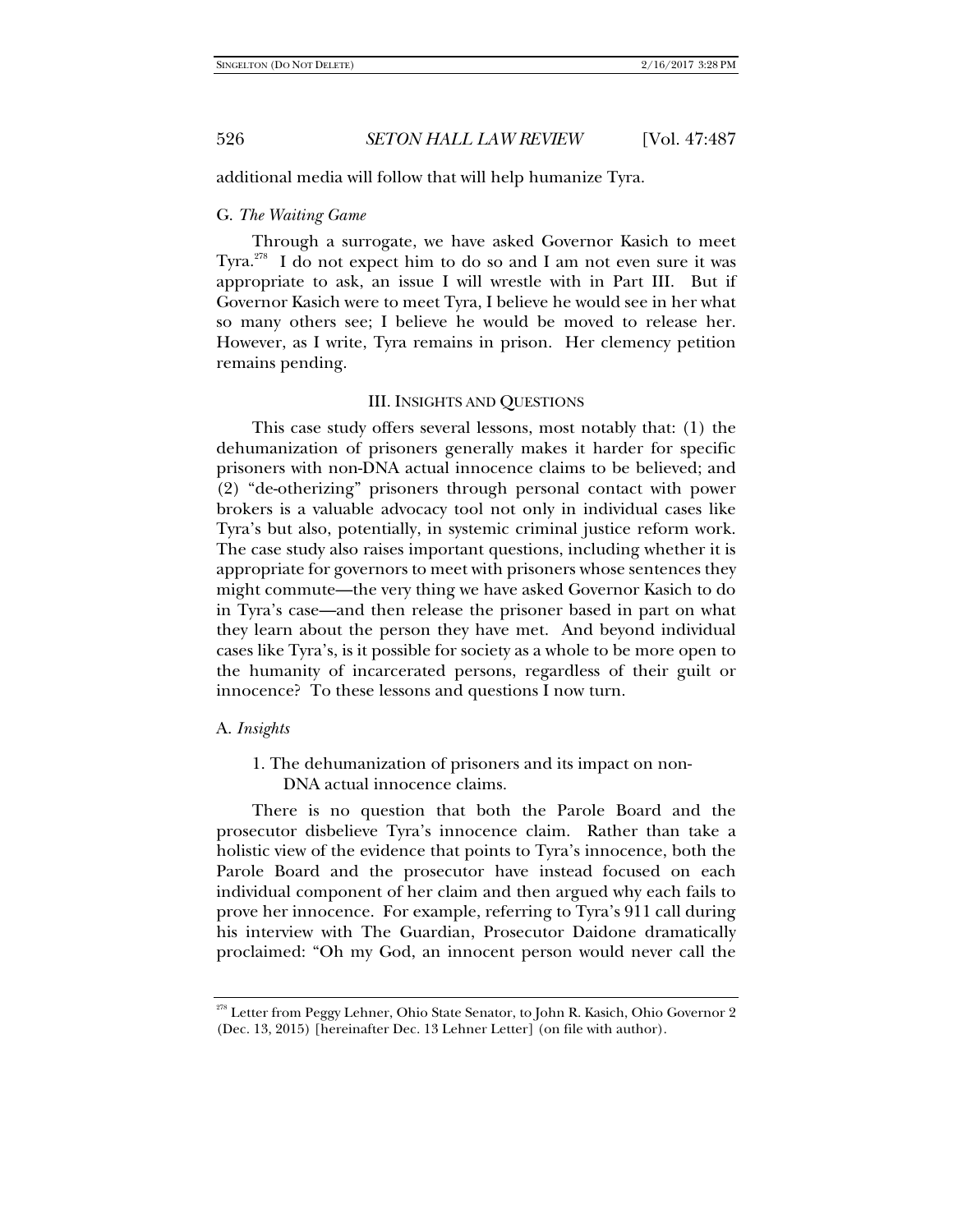police. I hate to burst people's bubbles but that's absolute nonsense."279 He then went on to discuss how Tyra lied about her name, about not being at the scene and how she found out about the incident.<sup>280</sup> One Parole Board member expressed similar concerns at Tyra's clemency hearing. But this argument ignores why it made no sense for Tyra to give a false name if she were attempting to construct an alibi.

The prosecutor's resistance to Tyra's claim is also evident in how he addressed the statements from the Tyra's co-defendants and witnesses Rebecca Stidham and Aaron Moten, dismissing their affidavits because they were "signed in 2013, nineteen (19) years after the crime" and because "[n]one were subjected to cross examination to test their veracity."281 While it is true that their statements were not subjected to cross-examination at trial, I offered the prosecutor the opportunity to meet with several of these witnesses, including Keeney, but he chose not to do so.

With respect to the polygraphs, the prosecutor predictably dismissed those as "not admissible to prove the guilt or innocence of the accused because such tests have not been recognized by the scientific community as being a reliable method of determining the veracity of the examinee."<sup>282</sup> Interestingly, as we pointed out in response, Daidone's "repudiation of polygraph evidence is a startling contradiction to the decades-long practice of [his] own office, which has an established history of using polygraphs to determine guilt or innocence."283 Additionally, a retired polygraph examiner who used to work for Mr. Daidone's office disputed Daidone's assertion that polygraphs are unreliable, explaining that "polygraphs conducted by well-trained polygraphists are very accurate and reliable in determining whether a subject is telling the truth or engaging in deception."<sup>284</sup> In sum, if Daidone's office considers it appropriate to consider polygraphs in evaluating the guilt or innocence of the accused, then it is disingenuous of him to dismiss such evidence in determining whether Tyra, all four of her co-defendants, and Rebecca Stidham are telling the truth when they assert that Tyra did not participate in the robbery and in fact tried to stop it.

<sup>284</sup> *Id.* at Ex. 1.

<sup>279</sup> Pilkington & Mathieu, *Part Two*, *supra* note 275. 280 *Id.*

<sup>&</sup>lt;sup>281</sup> Letter from Leon Daidone, Prosecutor, to John R. Kasich, Ohio Governor 2 (on file with author).<br> $282$  *Id.* at 9.

<sup>&</sup>lt;sup>283</sup> Letter from author, to Samuel H. Porter III, Assistant Chief Counsel in the Office

of Governor John Kasich 3 (Aug. 18, 2014) (on file with author).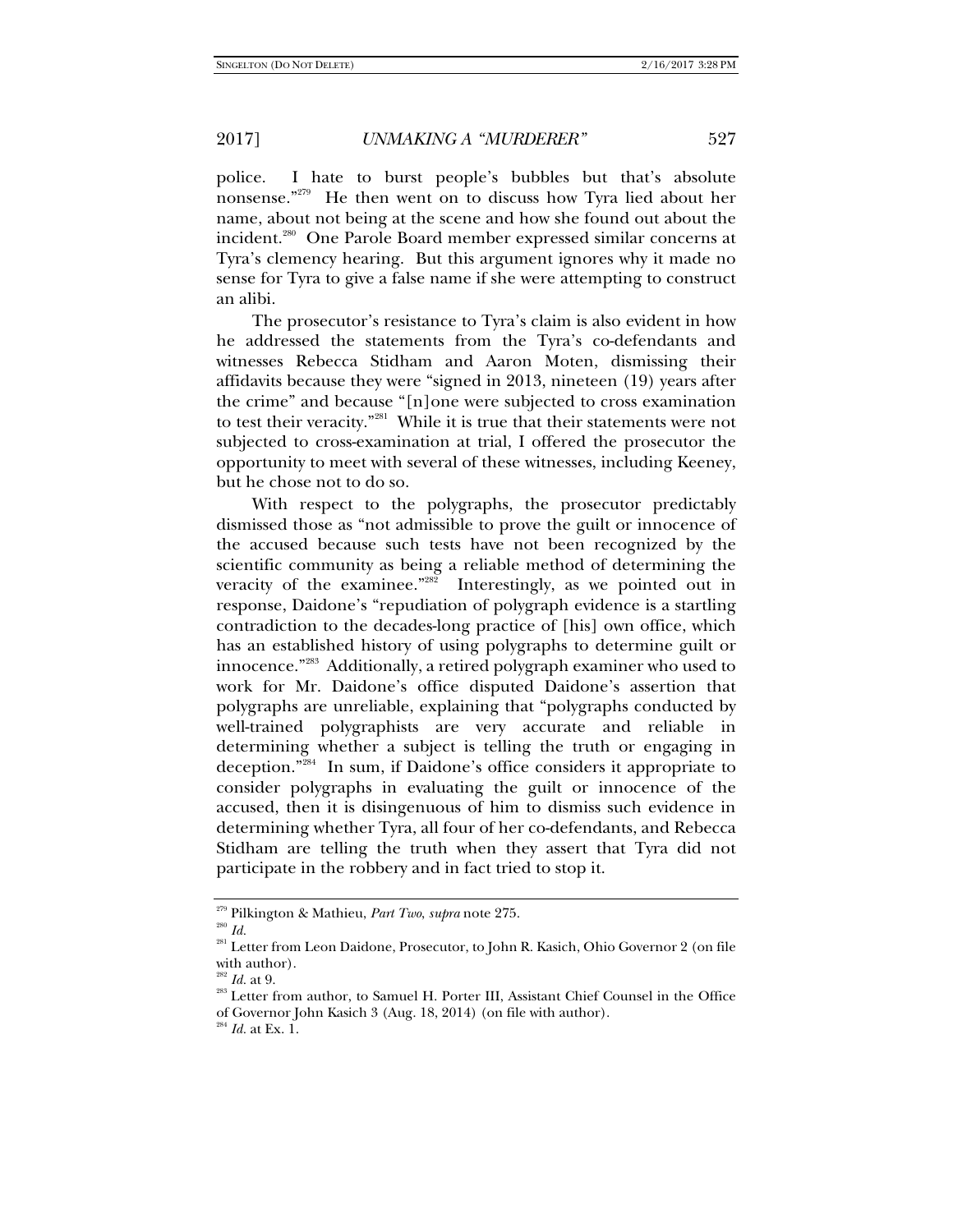The prosecutor and the Parole Board could have considered Tyra's evidence of innocence as a whole rather than parsing the evidence and then finding reasons to reject each individual piece. Only by taking a holistic view of the evidence in Tyra's case does a picture of innocence emerge.<sup>285</sup>

So why have the Parole Board and the prosecutor resisted Tyra's innocence claim? Perhaps one or more of the cognitive biases discussed in Part I—confirmation bias, selective information processing, the avoidance of cognitive dissonance, ego-centric bias, and status quo bias—combined with institutional concerns such as the pressure to uphold the finality of Tyra's conviction,<sup>286</sup> influenced the prosecutor's and Parole Board's response to Tyra's innocence claim. But I suspect something else is at play: Tyra's status as Other, a woman unworthy of the compassion and fair consideration we would want extended to the people we care about most in our lives. It is the system's dehumanization of Tyra that has proved to be our greatest challenge.

A comprehensive discussion of the social psychology of the dehumanization of others is beyond the scope of this Article. But a few salient points may help one understand the resistance to Tyra's innocence claim specifically, and hostility to prisoner innocence claims more generally. First, dehumanization is "the most important precursor to moral exclusion, the process by which stigmatized groups are placed 'outside the boundary in which moral values, rules and considerations of fairness apply.'"287 People "who are morally excluded, do not count in a moral sense. Consequently, anything that is done to someone who is morally excluded is permissible, no matter

<sup>&</sup>lt;sup>285</sup> For a helpful discussion of the problem of considering evidence of innocence in isolation, see Stephanie Robert Hartung, *Missing the Forest for the Trees: Federal Habeas Corpus and the Piecemeal Problem in Actual Innocence Cases*, 10 STAN. J. C.R. & C.L. 55 (2014).

<sup>&</sup>lt;sup>286</sup> For a discussion of the priority courts place on safeguarding the finality of convictions, see Hartung, *supra* note 285; Joshua Lott, *The End of Innocence? Federal Habeas Corpus Law After* In re *Davis*, 27 GA. ST. U. L. REV. 443, 457 (2011); Bryan Stevenson, *Confronting Mass Imprisonment and Restoring Fairness to Collateral Review of Criminal Convictions*, 41 HARV. C.R.-C.L. L. REV. 339, 345 (2006). *See also* William S. Sessions, *Finality Over Fairness: The Troy Davis Case*, ACS BLOG (Oct. 2, 2008), http://www.acslaw.org/acsblog/node/12672 (last visited Dec. 17, 2016).

<sup>287</sup> Phillip Atiba Goff, Jennifer Eberhardt, Melissa J. Williams & Matthew Christian Jackson, *Not Yet Human: Implicit Knowledge, Historical Dehumanization, and Contemporary Consequences*, 94 J. PERS. SOC. PSYCHOL. 292, 293 (2008) (quoting Susan Opotow, *Moral Exclusion and Injustice: An Introduction*, 46 J. SOC. ISSUES 1 (1990)).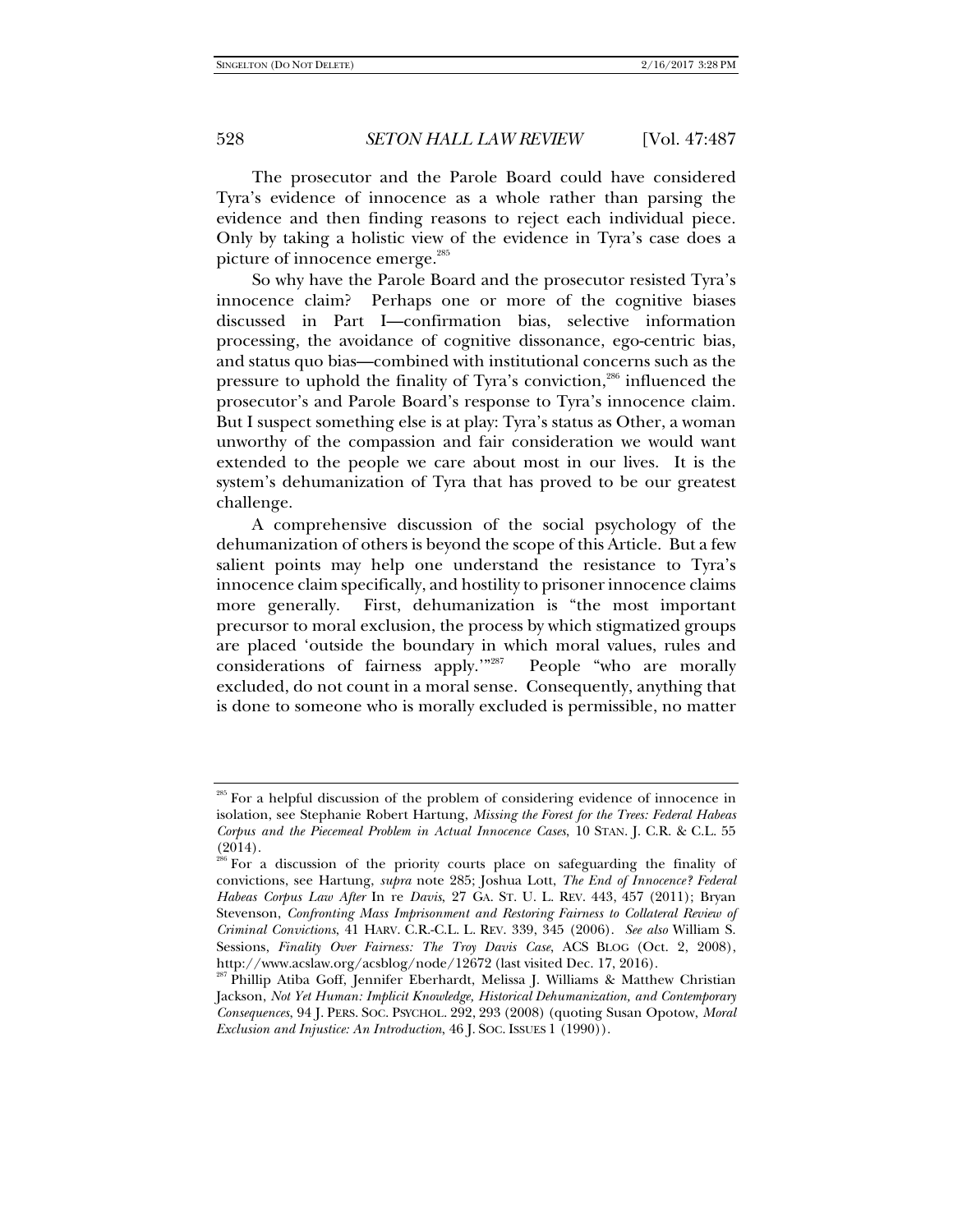how heinous the action."<sup>288</sup> Put simply, we do not treat members of dehumanized groups as we would our loved ones and friends. To us, those we dehumanize are Other.

Second, people tend to associate those they dehumanize with animals.289 For example, the Nazis depicted Jews as vermin during the Holocaust;<sup>290</sup> some opponents of illegal immigration compare Latinos to insects; $291$  and some racists equate black people to nonhuman primates.<sup>292</sup> Additionally, the media has labeled minority youth accused of violent crime as "super predators."293 Such labeling makes it easier to justify prosecuting young people of color in adult, rather than juvenile, court and sentencing them to lengthy periods of incarceration, or even death.<sup>294</sup>

Third, numerous scholars recognize that prisoners are members of a dehumanized class.<sup>295</sup> My experience representing prisoners

 $^3$  Jane Rutherford, *Juvenile Justice Caught Between the Exorcist and a Clockwork Orange*, 51 DEPAUL L. REV. 715, 721 (2002); Vincent M. Southerland, *Youth Matters: The Need to Treat Children Like Children*, 27 J. CIV. RTS. & ECON. DEV. 765, 775–56 (2015) (discussing the depiction of young African American and Latino males who commit violent crimes as "super predators"); Robin Walker Sterling, *"Children Are Different": Implicit Bias, Rehabilitation and the "New" Juvenile Jurisprudence*, 46 LOY. L.A. L. REV. 1019, 1057–58 (2013) (describing how the fear of young black super predators "spread like a fever"). 294 Rutherford, *supra* note 293, at 721; Southerland, *supra* note 293, at 778; Sterling,

<sup>295</sup> *See, e.g., Deborah Ahrens, Incarcerated Childbirth and Broader "Birth Control": Autonomy, Regulation, and the State*, 80 MO. L. REV. 1, 49 (2015) (recognizing that "the problems of incarcerated childbirth are but a symptom of our broader dehumanization of prisoners"); Aviva Orenstein, *Once We Were Slaves, Now We Are Free: Legal, Administrative, and Social Issues Raised by Passover Celebrations in Prison*, 41 PEPP. L. REV. 61, 86 n.137 (2013) ("Another aspect of the dehumanization of prisoners stems from their

<sup>288</sup> *Id.* Phillip Atiba Goff et al., *The Essence of Innocence: Consequences of Dehumanizing Black Children*, 106 J. PERS. SOC. PSYCHOL. 526, 527 (2014) [hereinafter, Goff et al., *The Essence of Innocence*] (noting research that shows that "members of dehumanized groups can receive fewer basic social considerations") (citing Lasana T. Harris & Susan T. Fiske, *Dehumanizing the Lowest of the Low: Neuroimaging Responses to Extreme Out-Groups*,

<sup>&</sup>lt;sup>289</sup> Goff et al., *The Essence of Innocence, supra* note 288, at 528.<br><sup>290</sup> *Id.* (citing GUSTAV JAHODA, IMAGES OF SAVAGES: ANCIENT ROOTS OF MODERN PREJUDICE IN WESTERN CULTURE (1999)).

<sup>&</sup>lt;sup>291</sup> Id. (citing OTTO SANTA ANA, BROWN TIDE RISING: METAPHORS OF LATINOS IN CONTEMPORARY AMERICAN PUBLIC DISCOURSE (2002)).

<sup>&</sup>lt;sup>292</sup> Id. (citing TOMMY L. LOTT, THE INVENTION OF RACE: BLACK CULTURE AND THE POLITICS OF REPRESENTATION (1999); Robyn L. Jones, *The Black Experience Within English Semiprofessional Soccer*, 26 J. SPORT & SOC. ISSUES 47 (2002); Dora Apel, *Just Joking? Chimps, Obama and Racial Stereotype*, 8 J. OF VISUAL CULTURE 134 (2009); Wright Thompson, *When the Beautiful Game Turns Ugly*, ESPN (June 5, 2013), http://espn.go.com/espn/feature/story/\_/id/9338962/when-beautiful-game-turnsugly).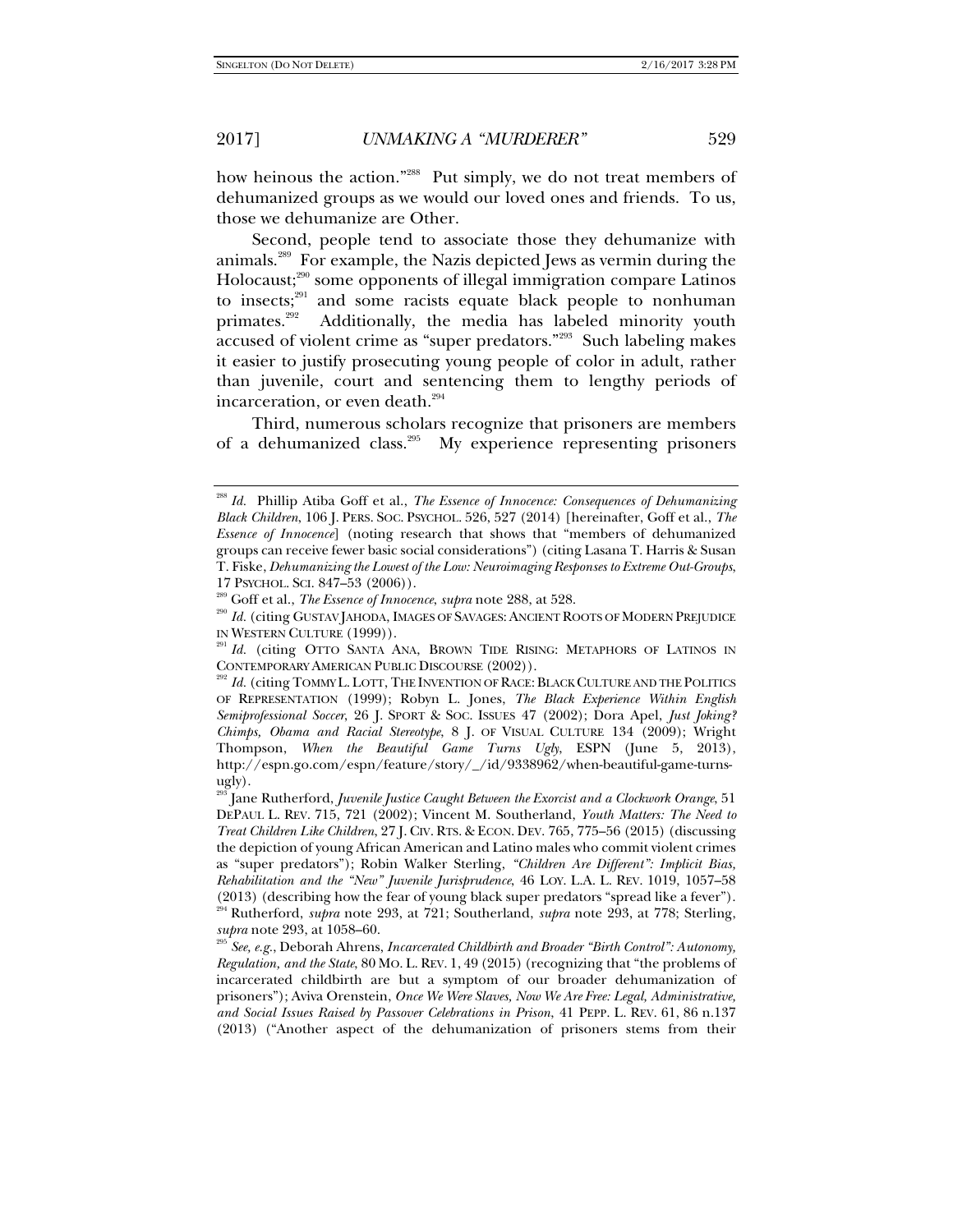confirms this. My clients experience a range of inhumane conditions, including physical and sexual abuse by staff and other prisoners, constitutionally deficient medical care, inadequate food, frequent strip searches, and occasional exposure to extreme cold and heat in their cells. Numerous clients, including Tyra, have told me that prison degrades their human dignity.296

From my perspective, both the prosecutor and the Parole Board perceive Tyra as less than human. The prosecutor's reference to Tyra and her co-defendants "as a bunch of wolves,"<sup>297</sup> conjures the trope of young black people as predators. I am also convinced that the primary reason the prosecutor played the video of Tyra's confession at her clemency hearing was to dehumanize her. The video shows Tyra as an inarticulate nineteen-year-old with gold teeth in her mouth talking and cursing like a street kid. Other than to drive home Tyra's otherness, there was no reason for the prosecutor to play the video given that we had freely acknowledged the substance of what the video showed. Additionally, although the prosecutor claimed that he did not want to meet with Tyra because it would set a bad precedent requiring him to meet with other prisoners who claimed their innocence, perhaps the real reason for his refusal was that he had written Tyra off as someone undeserving of an opportunity to be heard.

The Parole Board never compared Tyra to an animal. But its failure to treat her fairly in accordance with its rules—specifically its refusal to allow her to testify at her clemency hearing and its decision not to interview her—suggests that the Board viewed her as a member of a marginalized group "outside the boundary in which moral values, rules and considerations of fairness apply."298 Another indication of

portrayal as whiners with trivial problems, too much free time on their hands, and easy access to courts."); Sharon Dolovich, *Exclusion and Control in the Carceral State*, 16 BERKELEY J. CRIM. L. 259, 275 n.47 (2011) (contending that "the public gaze contains no recognition of the shared humanity or the equal moral status of the people in prison" but instead systematically dehumanizes prisoners). *See generally* Craig Haney, *Demonizing the "Enemy": The Role of "Science" in Declaring the "War on Prisoners"*, 9 CONN. PUB. INT. L.J. 185 (2010) (arguing that society dehumanizes prisoners in order to wage war on crime); Eva S. Nilsen, *Decency, Dignity, and Desert: Restoring Ideals of Humane Punishment to Constitutional Discourse*, 41 U.C. DAVIS L. REV. 111 (2007) (discussing inhumane conditions of incarceration as a form of dehumanization).

<sup>296</sup> Their claims of being dehumanized is consistent with the scholarly literature. *See, e.g.*, Allegra M. McLeod, *Prison Abolition and Grounded Justice*, 62 UCLA L. REV. 1156, 1173 (2015) (describing prisons as "places of intense brutality, violence, and dehumanization") (citing COMM'N ON SAFETY & ABUSE IN AMERICA'S PRISONS, CONFRONTING CONFINEMENT 52 (2006)). 297 Pilkington & Mathieu, *Part One*, *supra* note 161. 298 Opotow, *supra* note 287, at 1.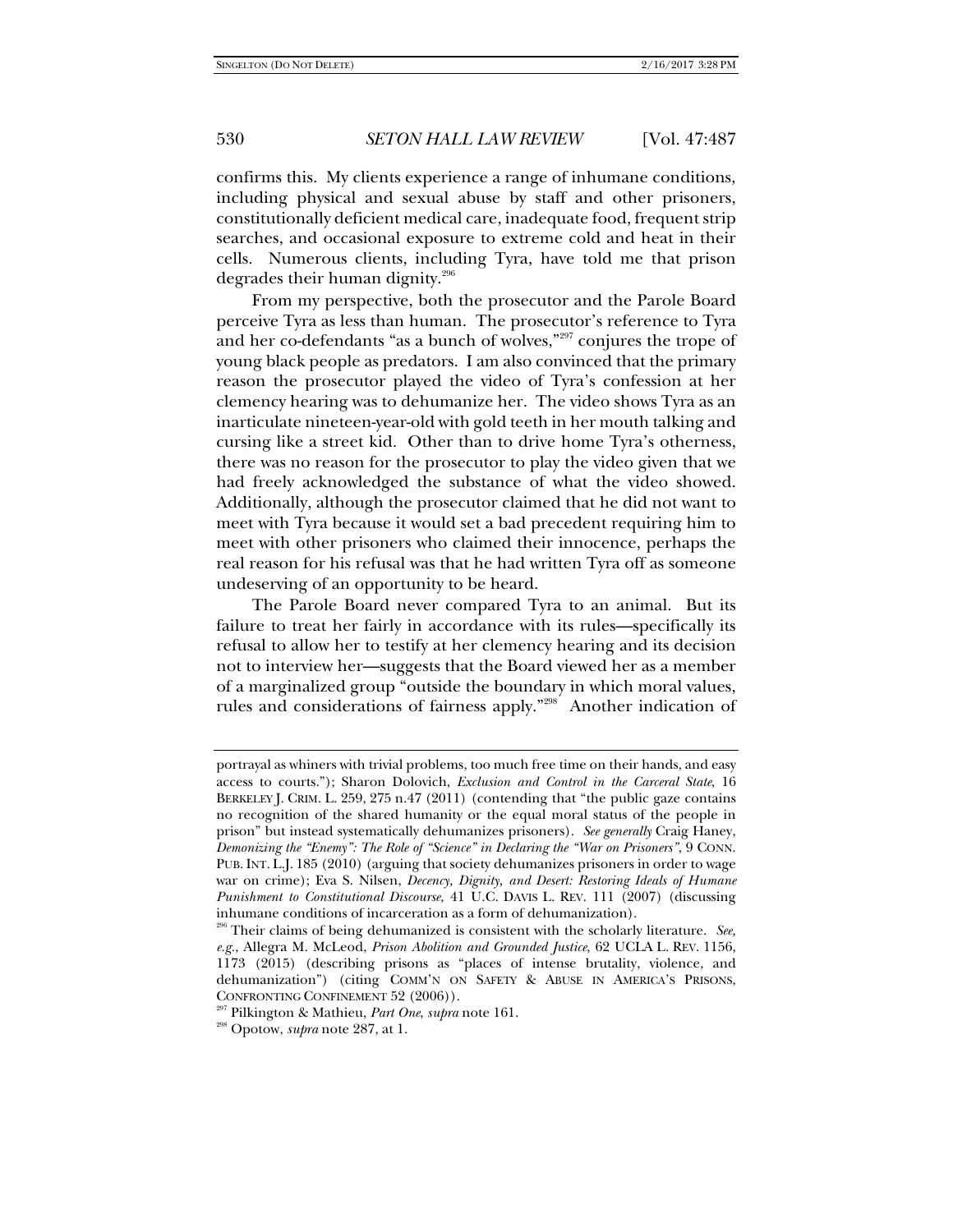the board's belief that Tyra was a member of an outgroup not entitled to fairness was its decision to include in its report Candice Brogan's statement that she saw Tyra punch her and grab her necklace without also indicating that during Candice's sworn testimony at trial she said she could not see the person who hit her and took her necklace. Candice got the benefit of the Board's doubt; Tyra did not. Moreover, the hostile manner in which the Parole Board treated some of our witnesses, particularly those who tried to vouch for Tyra's character, suggested incredulity that reputable people would dare speak up for a prisoner convicted of violent crimes.

However, the Parole Board and the prosecutors were not the only criminal justice system actors to dehumanize Tyra. To a certain extent Tyra's lawyers, who decided not to put her on the stand because she "didn't 'talk right' and sounded like [she] was from the streets,"<sup>299</sup> saw her as Other. They could have worked with Tyra to improve her ability to communicate effectively to the jury, but did not. $300$  And they made no effort to challenge Tyra's confession as false, introduce her 911 call, or give the jury a cohesive narrative of her innocence.<sup>301</sup> Would Tyra's lawyers have made these same decisions if they were representing the white, middle class daughter of a close friend who found herself in the same situation as Tyra the night of the murder? Of course, we will never know the answer to that question. However, I suspect that Tyra's race, class and perhaps even gender may have played a role in the ineffective assistance of counsel she received.<sup>302</sup>

Additionally, the trial judge's sentencing of Tyra to forty-threeyears-to-life, thirteen more years than she gave the shooter, was unconscionable. While it may be common practice for judges to cut criminal defendants who plead guilty a break, Tyra's sentence raises questions of fundamental fairness. Did Tyra's social status affect the judge's sentencing decision? Perhaps it did.

If the Board and prosecutor view Tyra as not fully human, then perhaps that has skewed their evaluation of Tyra's innocence claim, making them more skeptical of it than they should be. What proved

<sup>&</sup>lt;sup>299</sup> Patterson Aff., *supra* note 63, ¶ 98.<br><sup>300</sup> *Id.*<br><sup>301</sup> Mickenberg Aff., *supra* note 129, ¶¶ 9–11.

<sup>&</sup>lt;sup>302</sup> I do not believe that Tyra's two trial lawyers bore ill will towards her. I have met them both and believe they are well meaning, good men. One of the lawyers who tried Tyra's case cared enough about her to submit an affidavit acknowledging that the defense's "inability to devise a strategy to attack [Tyra's] confession crippled the defense to Tyra's detriment." Aff. of Carl G. Goraleski, *In re* Clemency Application of Tyra Patterson, ¶ 13 (June 27, 2013), https://justice4tyra.files.wordpress.com/2013/ 07/201307120949.pdf.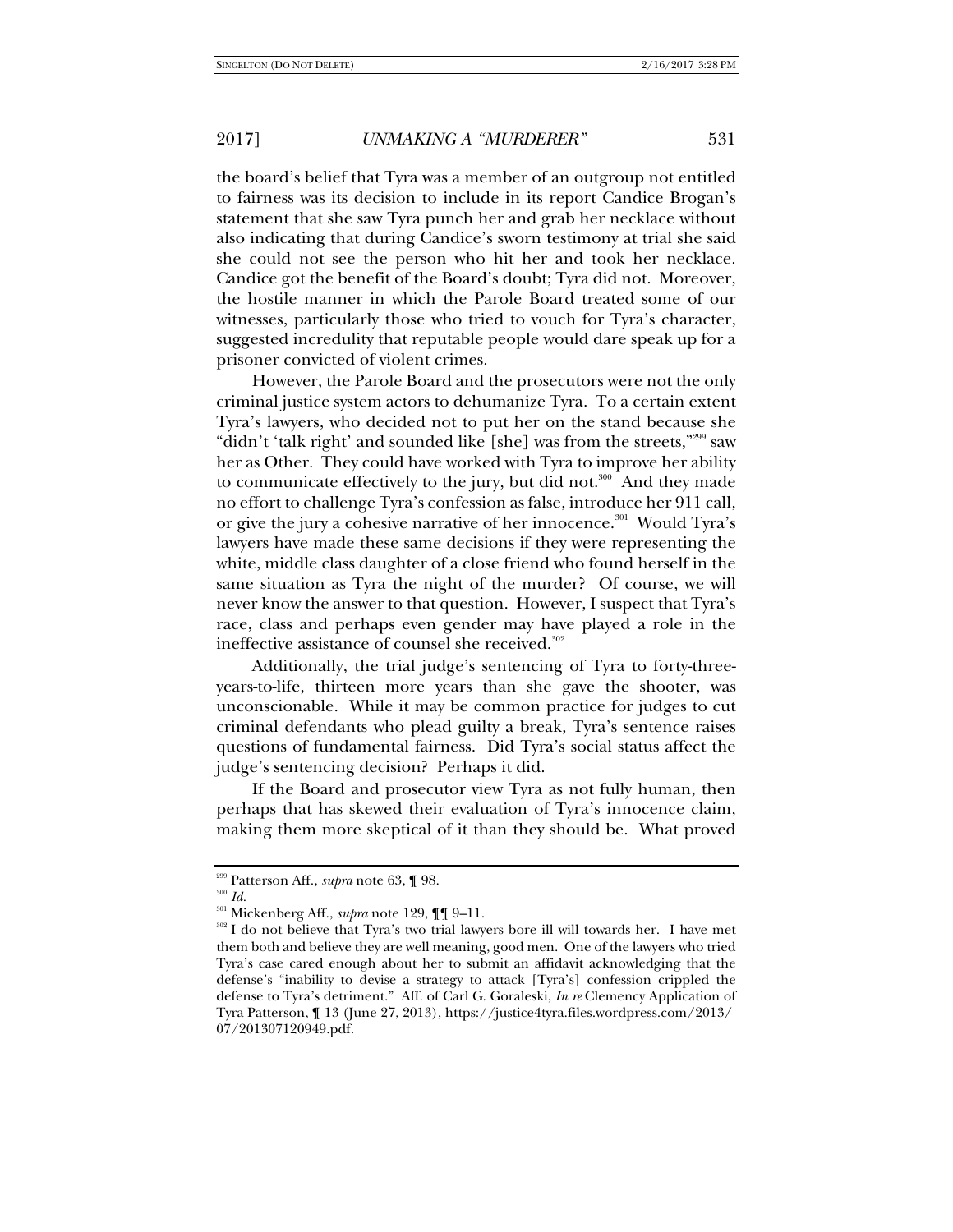difficult was getting the prosecutor and Parole Board to focus on the forest instead of the trees. I suspect that Tyra's status as "Other" prevented them from fairly evaluating Tyra's innocence claim.

2. The value of "de-otherizing" prisoners through face-toface meetings with influential people.

The most compelling lesson of this case study is the power of Tyra's humanity to change hearts and minds and the importance of getting people to meet her so that they can become advocates for her cause. Every visitor I have taken to meet Tyra has encountered a woman with a beautiful soul, a person with whom they have formed an almost instant connection.<sup>303</sup> Meeting Tyra in person has allowed them to see beyond the "murderer" label that has dehumanized her for nearly twenty-two years.

Many of Tyra's visitors believe very strongly in her innocence. Maybe seeing her humanity has opened them up to the possibility that

Some staff and volunteers at the prison where Tyra is incarcerated have made similar comments about her character. One of them was retired lieutenant correctional officer Gilbert Scroggy. Describing Tyra, he wrote:

Ms. Patterson is one of the most remarkable individuals, let alone prisoners, I have ever met. I am confident that if released, Ms. Patterson will be a productive, contributing member of society. I also believe that if you release Ms. Patterson, she will amass a record of community achievement that will make you proud. . . Over the course of my [twentyfive-and-one-half year] career in corrections, I've supervised thousands of prisoners, only a handful of whom I would trust with the people I care most about, my family. Ms. Patterson is one of the few I would trust. She is one of the kindest, most peaceful, and most gentle human beings I've ever met.

Letter from Gilbert Scroggy, Retired Lieutenant Corr. Officer, to John R. Kasich, Ohio Governor 1 (Dec. 7, 2015) [hereinafter Scroggy Letter] (on file with author).

Clearly Mr. Scroggy's comments about Tyra indicate that not every prison employee who has come into contact with Tyra has treated her in a dehumanizing way. During my work with Tyra, and throughout my career representing prisoners, I have encountered many prison employees that recognize my clients' humanity, though I have also met many more who do not. In my opinion, the prison system as a whole, not necessarily all of the individual staff who comprise it, is what dehumanizes the men and women I serve.

<sup>303</sup> *See, e.g.*, Dec. 13 Lehner Letter, *supra* note 278, at 1 ("Each time I come away [after meeting Tyra] feeling deeply humbled by the beautiful and positive spirit of this remarkable woman."); Edmonds Letter, *supra* note 269 ("I was deeply moved by the raw honesty of Tyra's sharing [the day I met her]."); Schmidt Letter, *supra* note 256, at 1 ("[Tyra] has one of the most beautiful spirits I have ever encountered. She is a kind, loving and gentle woman."); Ingber Letter, *supra* note 269 ("I was touched and frankly moved by her sincerity, thoughtfulness and pure goodness.... I would be honored to introduce Tyra to my daughters in person and would trust her with the most precious lives in my family.").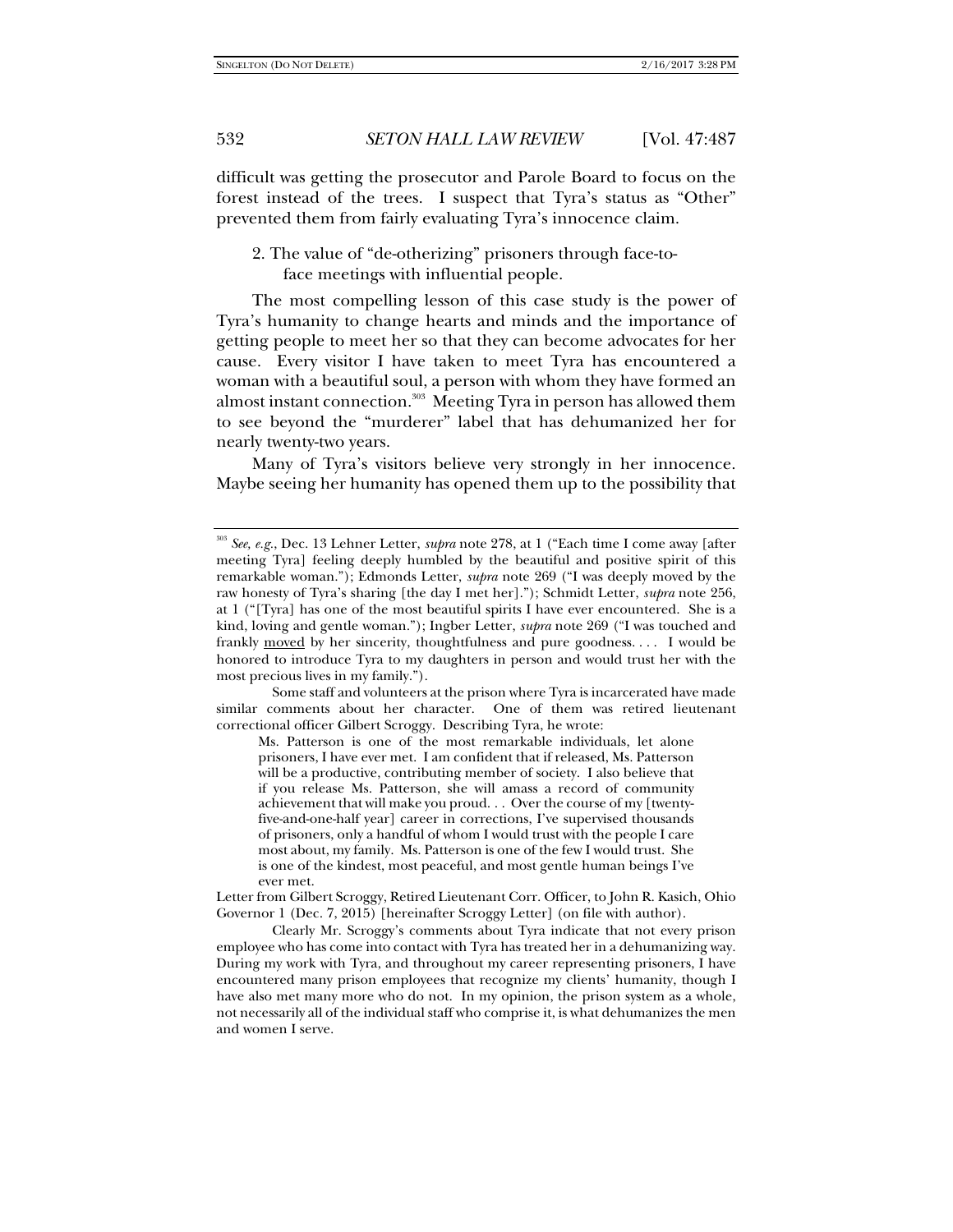she did not commit the crimes the jury found that she did. Perhaps they are engaging in their own selective processing by starting from the premise that she could be innocent and then analyzing her evidence of innocence in that light. This could be what allows them to see in Tyra and her innocence claim what the Parole Board and prosecutor either cannot (or refuse to) see.

Maybe it is inappropriate to try to draw broader lessons from how we turned Tyra's visitors into her advocates. Tyra is one of the most engaging people I have ever met. Many of the people who have met her agree.<sup>304</sup> Additionally, as many of her visitors have noted, Tyra is also a physically beautiful woman.<sup>305</sup> Plus, she has a credible innocence claim. Perhaps the takeaway here is a narrow one: that an especially charismatic and attractive prisoner can win over supporters through the sheer force of her personality. While I agree that there is something very special about Tyra which draws people to her, I believe that our use of Tyra's humanity as an advocacy tool has implications beyond her case. This was driven home to me during one of the most powerful moments I experienced representing Tyra.

During the fall of 2014, I took Senators Peggy Lehner and Shannon Jones to meet Tyra. Although Senator Lehner had met Tyra previously, Senator Jones had not. Senator Jones, as expected, found Tyra impressive, so much so that she agreed to speak at Tyra's clemency hearing a few months later. But the most compelling moment of the day happened when Tyra left the room and LaShawna Keeney came in to share what she remembered about the night she shot Michelle Lai. After Keeney told the senators that Tyra did not participate in the robbery, tried to get her and her co-defendants to stop, and then left before Keeney shot Michelle, the conversation turned to Keeney's life story. As it turned out, Senator Jones and Keeney attended the same high school just a few years apart. Tearfully, Senator Jones asked Keeney, "How could we have attended the same good school and I'm in the legislature and you are here?" Keeney then told the sad story of her childhood, of how she suffered severe abuse, which pushed her into illegal drug use as an elementary school student. It was her eventual addiction to drugs, Keeney told Senators

<sup>304</sup> *See, e.g.*, Yebuah Letter, *supra* note 269 (describing that meeting Tyra "deeply affected" him); Scroggy Letter, *supra* note 303 (describing Tyra as "one of the most remarkable people, let alone prisoners, I have ever met").

<sup>305</sup> *See, e.g.*, Letter from Jerry Goodman, M.D. & Mrs. Goodman, to John R. Kasich, Ohio Governor (Dec. 22, 2015) (on file with author) ("Tyra's positive spirit overwhelmed us, and touched us emotionally. Not only is Tyra a beautiful woman, she is also exceptionally articulate, caring, intelligent and sensitive.").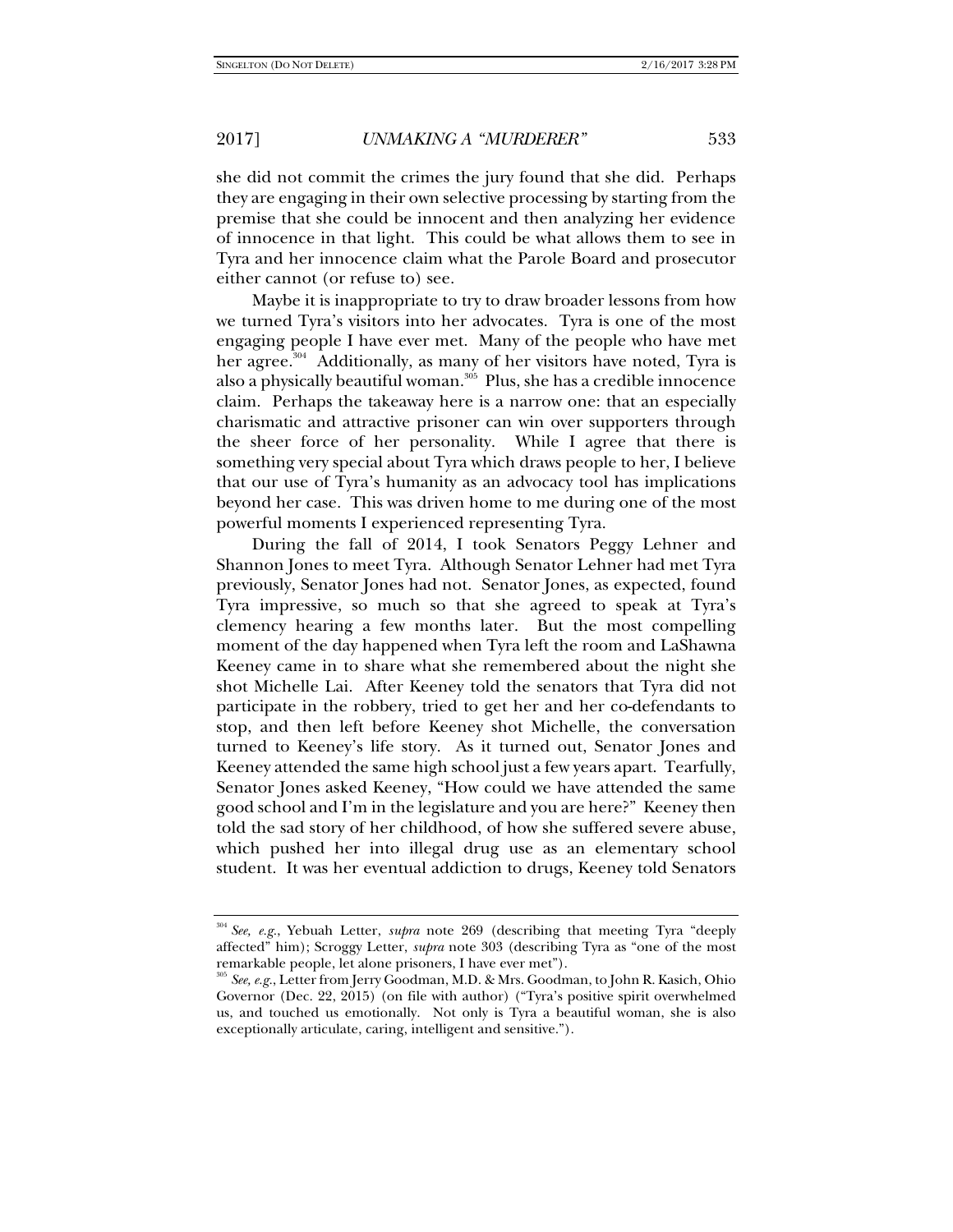Jones and Lehner, that played a significant role in her shooting Michelle Lai. As I watched Senator Jones's face, I could tell that Keeney deeply affected her. Later, Senator Lehner reported that Senator Jones cried all the way home.

Keeney's interaction with Senator Jones demonstrates, perhaps better than the myriad conversations Tyra has had with the people we have brought to visit her, the power of a person's humanity. Keeney may have entered the interview room a convicted murderer, but by the time she left, both senators also saw her as a human being. The opportunity to find common ground with people we perceive as different is what allows us to see the humanity in others. That, I believe, is the broader lesson to draw from this case study.

#### B. *Questions*

Fully addressing the questions this case study raises is beyond the scope of this Article. However, I will briefly address two issues I have pondered, the first one narrow, the second broad.

# 1. Is it Appropriate for Governors to Meet with Prisoners Whose Sentences They Might Commute?

As I mentioned earlier, we have asked Governor Kasich to meet with Tyra. I am convinced that if he does, he will see in her what those who have met her do. He will realize that releasing Tyra poses no Willie Horton risk,<sup>306</sup> and that she would be a productive, contributing member of society. I believe that if Governor Kasich sees Tyra's humanity for himself, he would be more inclined to accept her innocence claim and agree that her continued incarceration is an injustice that needs to be remedied immediately.

At least one scholar has proposed that governors considering whether to grant clemency in death penalty cases meet with the lawyers

<sup>306</sup> Willie Horton may have single-handedly doomed Massachusetts Governor Michael Dukakis's 1988 bid to become president of the United States. In 1986, the Massachusetts Department of Corrections released Horton as part of its weekend furlough program but he did not return. Beth Schwartzapfel & Bill Keller, *Willie Horton Revisited*, THE MARSHALL PROJECT (May 13, 2015, 6:37 PM), https://www.themarshallproject.org/2015/05/13/willie-horton-

revisited#.DPKH2dhYk. Nearly a year later he raped a woman in Maryland after binding and knifing her fiancé. *Id.* George H.W. Bush's campaign devastated Governor Dukasis's campaign with an ad featuring Willie Horton. *See Willie Horton 1988 Attack Ad*, YOUTUBE (Nov. 3, 2008), https://www.youtube.com/watch?v=Io9KMS SEZ0Y.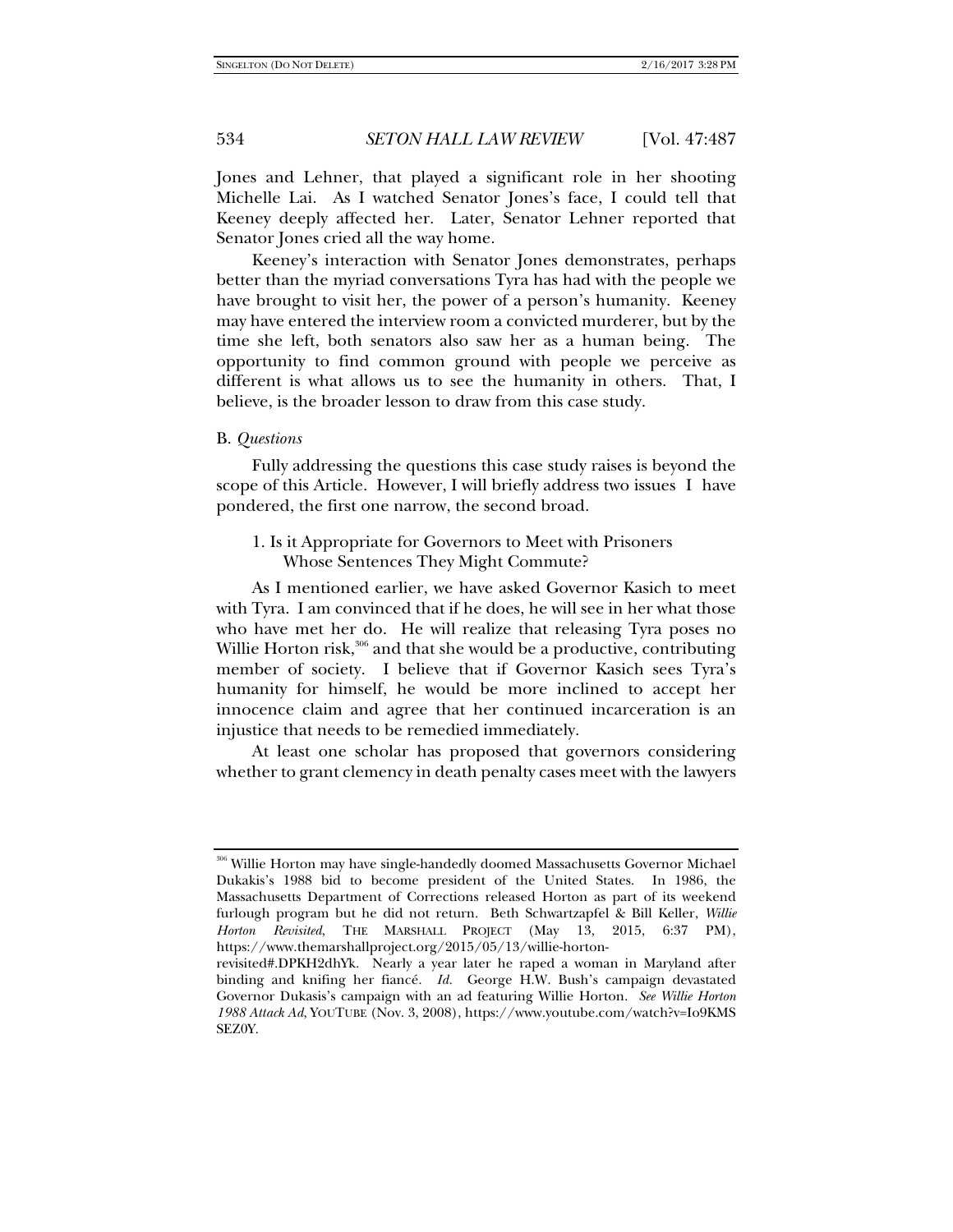representing the condemned. $307$  But I would go further and propose that governors contemplate personally meeting prisoners seeking pardons or commutations of their sentences. As Tyra's case shows, she is her own best advocate. There is simply no adequate substitute for meeting her in person. One has to be in her presence to fully see and appreciate her humanity.

I concede that my proposal raises practical problems. How would a governor decide which applicants are worthy of a meeting? Where should such a meeting occur? Is there a risk that a prisoner would, as the Ohio Parole Board suggested with respect to Tyra, be on her best behavior and try to deceive the governor? Would it be fair for a governor to meet with some prisoners seeking clemency and not others? And if a governor felt obliged to meet with prisoners before granting clemency, would that not discourage governors from using their clemency powers?

I will not answer all of these questions but will address a few. First, I do not propose that governors meet with every prisoner seeking clemency. Perhaps in certain cases, based on recommendations from the governor's pardon attorney or other staff, a meeting between a governor and a prisoner seeking mercy would be appropriate and helpful. The governor's staff could develop a protocol for deciding when and under what circumstances to meet with prisoners seeking clemency. My point is that governors should be open to meeting with prisoners who have applied for clemency.

Second, because of the nature of clemency, it is not wrong for a governor to meet with one prisoner but not another. As Professor Stephen Garvey notes, "mercy is a gift. As such, mercy is thought to be free from the demands of equality or equal treatment."308 The *sui generis* nature of clemency does not require a governor to meet with every prisoner seeking mercy just because the governor meets with one.

Third, to the extent we would question the wisdom of a governor taking time from her busy schedule to meet with a prisoner, we would probably do so because we have internalized the dehumanization of prisoners. Indeed, many of us would not think twice of governors meeting regularly with business leaders. If so, why should governors not meet with prisoners? Do we recoil at this suggestion because we believe that a prisoner is not worthy of an audience with the state's

<sup>307</sup> Cathleen Burnett, *The Failed Failsafe: The Politics of Executive Clemency*, 8 TEX. J. C.L. & C.R. 191, 205 (2003).<br><sup>308</sup> Stephen P. Garvey, *Is It Wrong to Commute Death Row? Retribution, Atonement, and* 

*Mercy*, 82 N.C. L. REV. 1319, 1324–25 (2004).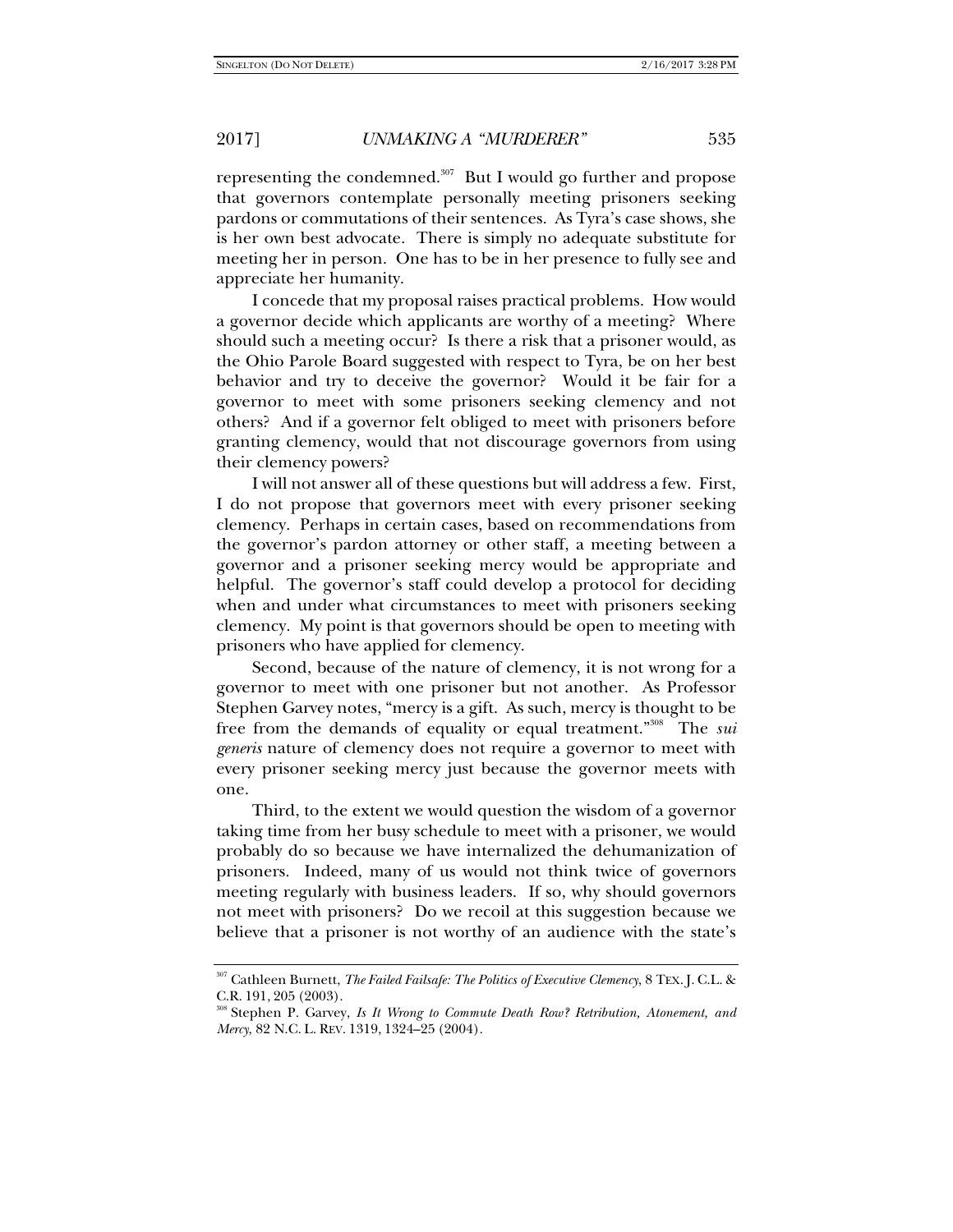chief executive?

Fourth, what better way for a governor to understand the impact that prison has on the lives of those behind bars than to meet occasionally with prisoners, sending an important message to the community about the humanity of the people we incarcerate. President Obama's July 2015 meeting with federal prisoners in Oklahoma, the first time a sitting president has ever held such a meeting,<sup>309</sup> was a powerful moment. Pope Francis's September 2015 visit to a Philadelphia prison, where he met with 100 prisoners and their families, was similarly moving.<sup>310</sup> If a pope and a sitting president can meet with prisoners, then so too can governors.

Perhaps a meeting between Tyra and Governor Kasich will prove unnecessary for her release. Maybe the politicians, religious leaders, and others we have taken to meet Tyra will help persuade Governor Kasich to commute her sentence to time served. Still, I would love to see the Governor meet Tyra. Not only would such a meeting profoundly affect the Governor, but it would also convey the importance of not writing off people merely because they are imprisoned.

2. What implications does Tyra's case study have for criminal justice system reform?

If this case study proves anything, it shows there is value in bringing elected representatives into prisons to meet with the men and women incarcerated there. Regardless of whether Governor Kasich releases Tyra, the elected officials who have met her were all profoundly affected by the experience. They each saw in Tyra a person who, despite difficult challenges, had taken advantage of every opportunity prison life offered to improve herself. They encountered a woman who was more than just a label. They met and got to know someone they could envision as their daughter, neighbor, or friend. And similarly, the two state senators who met LaShawna Keeney, especially Senator Shannon Jones, were able to see Keeney as more than the person who shot and killed Michelle Lai.

If we are to make substantial progress in seeing prisoners as the

<sup>309</sup> Peter Baker, *Obama, in Oklahoma, Takes Reform Message to the Cell Block*, N.Y. TIMES (Jul. 16, 2015), http://www.nytimes.com/2015/07/17/us/obama-el-reno-oklahomaprison.html.

<sup>310</sup> Karen Heller, *Inside a Philadelphia Prison, the Pope Offers Inmates Hope and Redemption*, WASH. POST (Sep. 27, 2015), https://www.washingtonpost.com/lifestyle/style/insidethe-philadelphia-prison-that-will-host-pope-francis-on-sunday/2015/09/26/25024fae-5bca-11e5-9757-e49273f05f65\_story.html.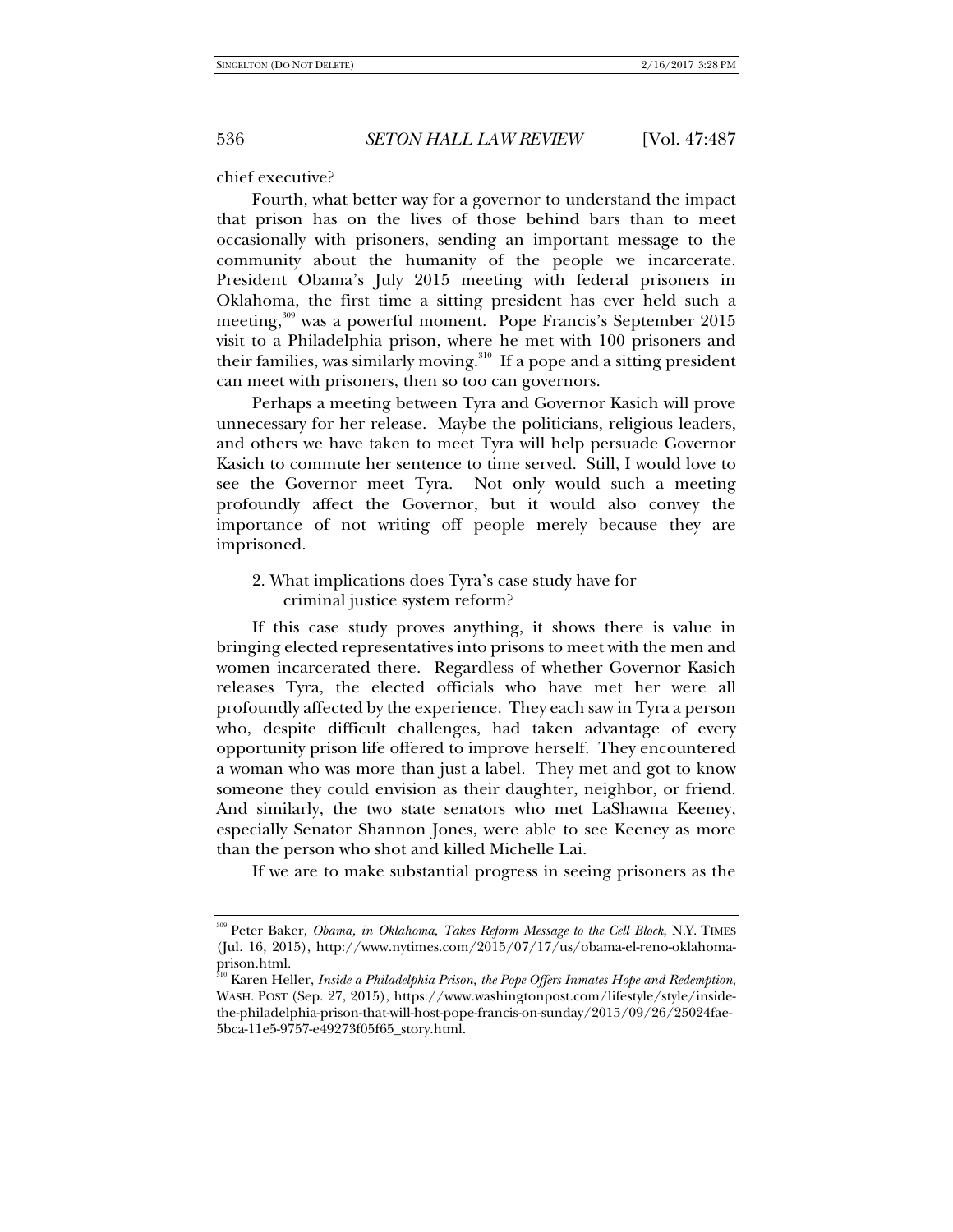human beings they are, then we must create more opportunities for politicians and community members to interact in a meaningful way with prisoners. One idea is to expand the number of prisons offering TEDx talks.<sup>311</sup> These talks bring community members and prisoners together to share their stories. $312$  Based on the success of these talks, other prison systems have begun to embrace the concept.<sup>313</sup>

I am also exploring ways to get legislative committees in Ohio to periodically hold hearings in prisons about criminal justice reform. In addition to allowing incarcerated men and women the opportunity to see legislators in action, convening committee meetings in prison would give lawmakers an opportunity to hear the concerns of prisoners and to see their humanity.

My experience bringing legislators into the prison to meet with Tyra makes me hopeful that exposing legislators to incarcerated men and women could lead to meaningful reform. Some of the politicians who have met Tyra have already begun to discuss ways to reform the Ohio Parole Board. I have no doubt that exposing them to Tyra's humanity is one of the reasons for their interest in such reform.

### **CONCLUSION**

When I began representing Tyra, I hoped to find the evidence that would prove her innocence and secure her release from prison. While I believe that Tyra is innocent, I acknowledge that I will never be able to prove so definitively. Unfortunately for Tyra, there is no conclusive evidence to exonerate her. And because clemency is a political process, I accept that we may not persuade Governor Kasich, a former presidential candidate, to release Tyra, although I remain hopeful that we will.

But regardless of whether we obtain Tyra's freedom during Governor Kasich's administration, my journey with Tyra these past

<sup>&</sup>lt;sup>311</sup> Two prisons that offer TEDx talks are the Ironwood State Prison in Blythe, California, see *TEDx Ironwood State Prison*, TED.COM (May 10, 2014), https://www.ted.com/tedx/events/11879; and the Marion Correctional Institution in Marion, Ohio, see Kate Torgovnick May, *TEDx in Prison: 3 Great Talks from TEDxMarionCorrectional*, TEDBLOG (Nov. 7, 2012, 11:33 AM), http://blog.ted.com/tedx-in-prison-3-great-talks-from-tedxmarioncorrectional.

<sup>312</sup> Michael Mechanic, *TEDx Goes to Prison*, MOTHER JONES (June 23, 2014, 6:00 AM), http://www.motherjones.com/politics/2014/06/ironwood-state-prison-tedx-richardbranson-scott-budnick-sean-stephenson (describing the TEDx program at Ironwood State Prison).

<sup>313</sup> *See, e.g.*, Donald Gilliland, *SCI Pittsburgh Staff Get High-Energy Motivation via TEDx*, TRIBLIVE (June 17, 2015, 11:33 PM), http://triblive.com/news/allegheny/8577401- 74/prison-wetzel-tedx (describing TEDx programs in Pennsylvania prisons).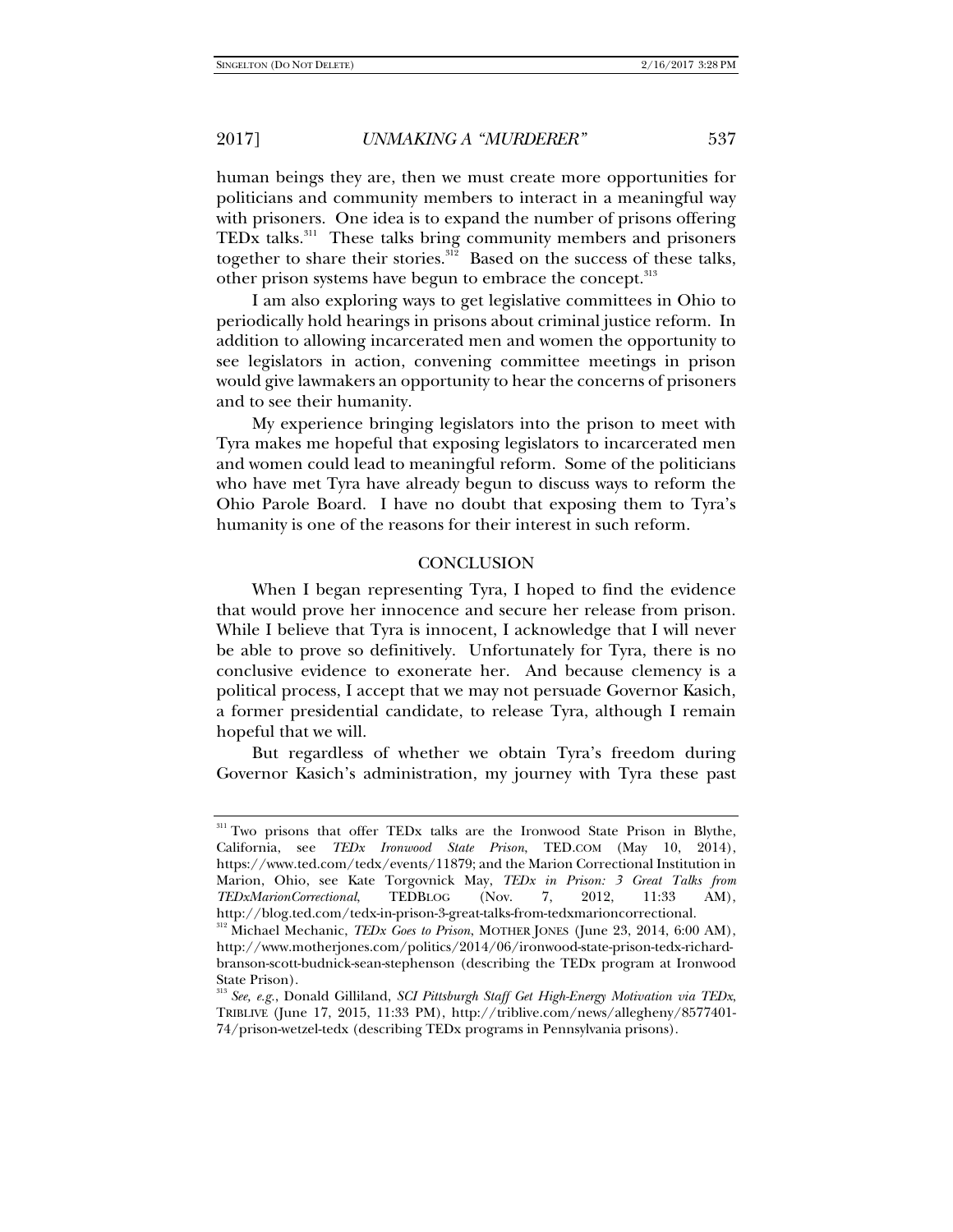four years has taught me something very important. Though I have sought to restore Tyra's humanity by proving her innocence, the evidence of her innocence is not what makes her human. The recognition of Tyra's humanity by the dozens of people I have brought to meet her is what has unmade her status as a murderer, not the evidence of innocence we have gathered in our attempt to gain her release. Tyra draws comfort from the fact that elected officials and religious leaders she has met see her as someone's daughter and sister, not merely as Prisoner No. 37737. On this point, Tyra writes: "Thank you for believing in me and bringing others to meet me [because] it made me believe in me again. I too am somebody special and I am too God[']s child."314

 $^{314}$  E-mail from Tyra Patterson, to author (Mar. 4, 2016, 7:36 PM) (on file with author).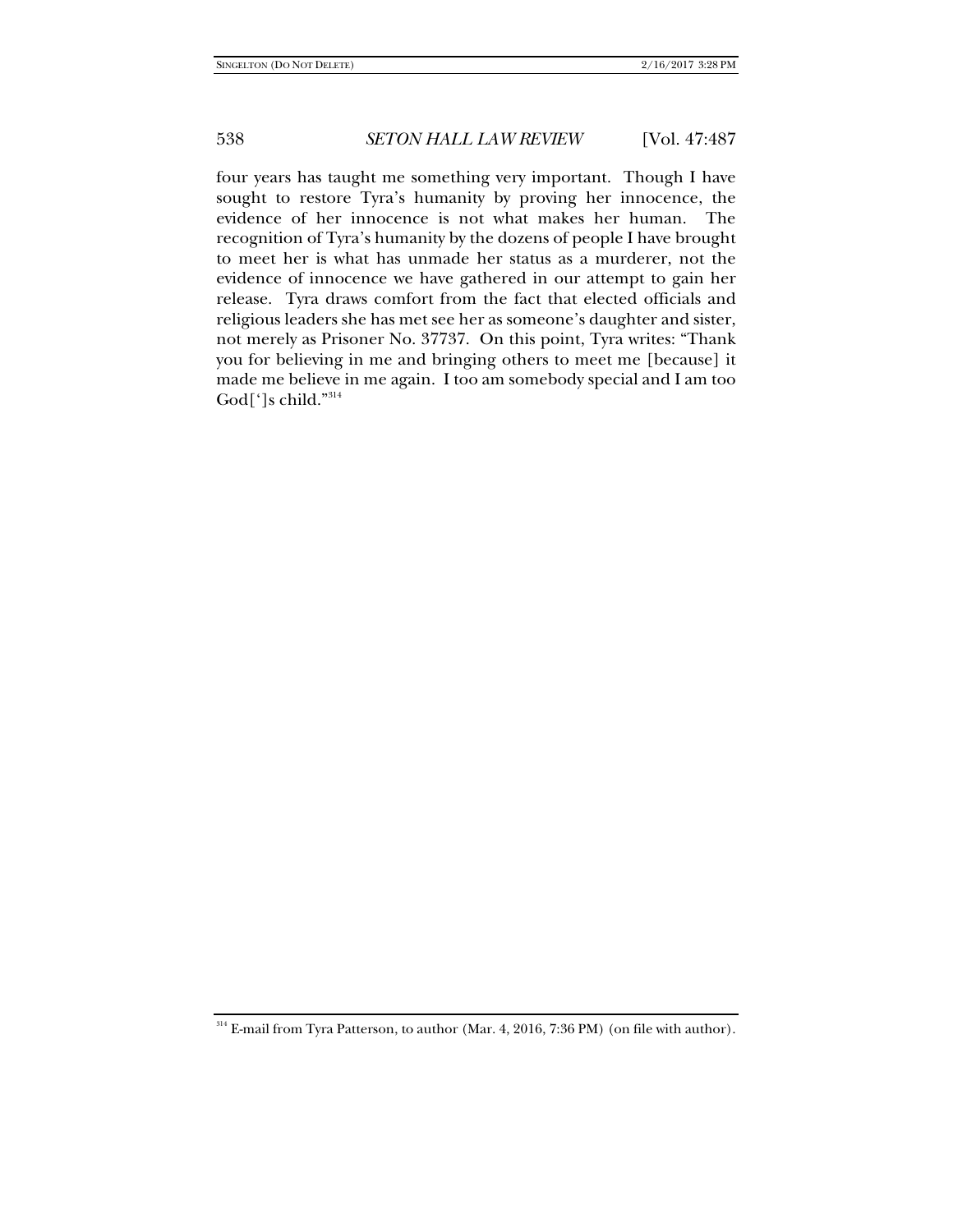### EPILOGUE

On March 16, 2016, around 11:00 a.m., I sat in my car at the Woodland Cemetery in Dayton, Ohio. Two weeks earlier, Holly Lai's husband, Brian Holbrook, reached out to let me know that Holly wanted to meet me at Michelle Lai's grave. Brian explained that March 16th was Michelle's birthday. Brian told me to park near the cemetery's pond and that they would meet me there and then drive the short distance to Michelle's grave.

During the almost four years I had represented Tyra at that point, I wanted to meet Holly to see if she would confirm Tyra's version of events the night Michelle was killed. Tyra always told me that one day Holly would reach out and would support her release. I always nodded encouragingly as Tyra talked about Holly coming forward, hoping that day would soon come. But over time, I began to doubt that I would ever meet Holly.

My doubts grew as I waited for Brian and Holly to arrive. They were half an hour late. I was now sure they would not come. But then I saw a white van approaching. It was Brian and Holly. Tyra was right after all. I was finally going to meet Holly.

For two hours I sat in their van and talked – mostly about Michelle and how much Holly missed her. Holly told me that she suffered from mental illness as a result of Michelle's murder, and often struggled to have a good day. But Holly wanted me to know one thing: she wanted to see Tyra released, and no longer believed Tyra participated in the robbery that led to Michelle's murder. Holly told me she wanted to write a letter to Governor Kasich supporting Tyra's release, so long as her family would never know. Holly told me that her family would disown her if they ever knew that she sought Tyra's release. Holly then asked if I could find out if the governor's office could keep confidential any letter she would write. I told her I would ask and let her know, though I told her I suspected that her letter would be a public record. I hugged both Holly and Brian as I left.

Five weeks later I sat in Holly's living room, explaining to her and Brian that any letter she sent the governor would in fact be a public record. Holly told me she wanted to write the letter anyway, explaining that her relationship with her family was already beyond repair and that it was time to do what she knew was right.

Holly wrote a powerful letter that I sent to Governor Kasich's office. In the letter, Holly remembered "calling out to a biracial woman in [a] coat who was standing next to a white woman in a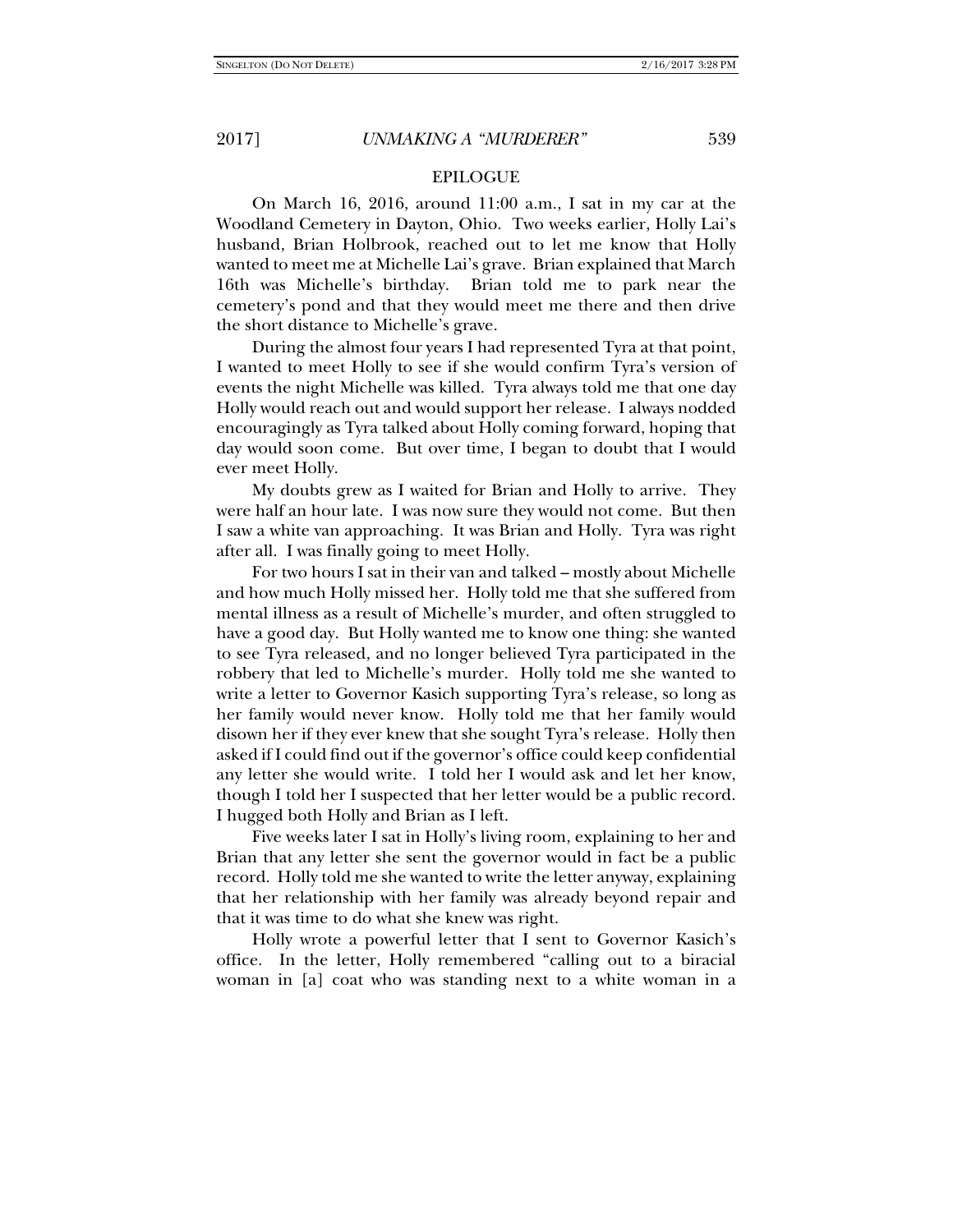robe."315 Holly wrote that she asked the biracial woman, whom Holly identified in the letter as Tyra, "to tell the people who were robbing us to stop and I remember seeing that woman saying something in the direction of LaShawna Keeney, the shooter."316

Holly then said something in her letter that Tyra had told me, but which I had not disclosed to anyone else. Holly wrote: "After the shooting, I remember talking to a police officer at the scene when the biracial woman in the coat (Tyra) walked by. I recall telling the officer that the biracial woman in the coat was not involved in the robbery."317 Similarly, Tyra told me at our first meeting that after she called 911 she left her apartment and walked past the surviving victims talking with the police. Tyra stressed that if she participated in the robbery, the victims would have said so and the police would have arrested her on the spot. Holly's recollection of seeing Tyra a second time that night and telling the police Tyra was not involved in the crimes corroborated Tyra's actual innocence claim.

Holly then said something in her letter I had long suspected: that the police had tainted the victims' recollection of events. Specifically, Holly explained that while she believed that the police "did their best to solve Michelle's murder . . . they also told us things as trial approached that may have influenced how we remembered things. For example, before Tyra's trial, one of the detectives told me that Tyra had confessed to grabbing a necklace from Candy [Brogan]."<sup>318</sup> Holly explained that even though she knew that it was Kellie Johnson who had robbed Candy of a necklace, "[k]nowing Tyra confessed is probably one of the reasons I said at trial that Tyra fully participated in the robberies."319

Additionally, Holly described how she felt upon learning that Tyra had called 911 after the shooting, something she did not know at the time of Tyra's trial: "I wish that I had known at trial that Tyra had called 911. For all of these years I believed that no one at the scene cared about us. I also wondered whether anyone heard me going door to door begging for someone to call 911. . . . After hearing Tyra's 911 call recently, I now believe that she cared."320

Finally, Holly described how she felt writing her letter urging

<sup>320</sup> *Id.*

<sup>315</sup> Letter from Holly Lai Holbrook, to John R. Kasich, Ohio Governor (Apr. 26, 2016) (on file with author).

 $^{16}$  *Id.* 

<sup>317</sup> *Id.*

<sup>318</sup> *Id.* <sup>319</sup> *Id.*